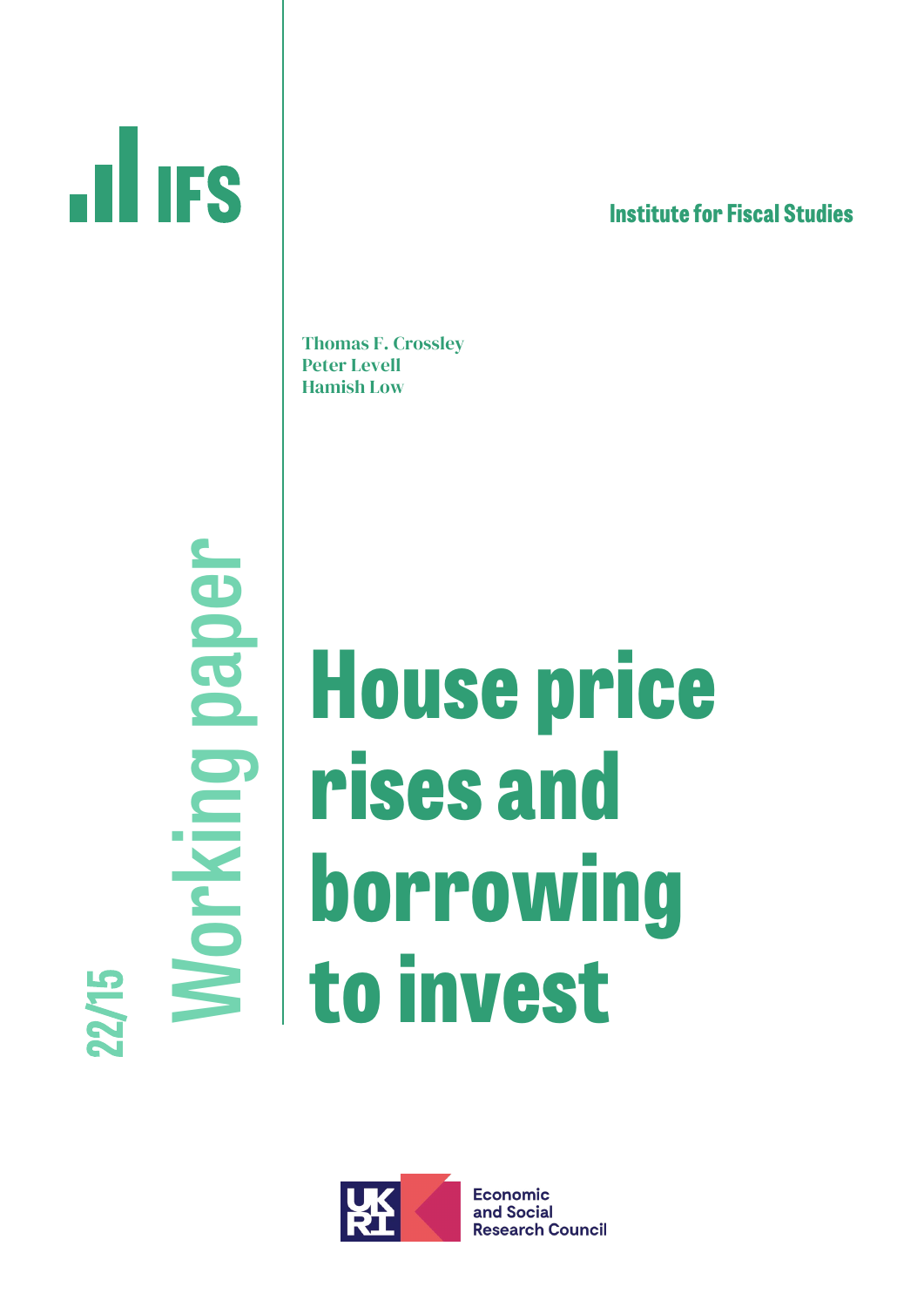## House Price Rises and Borrowing to Invest

Thomas F. Crossley<sup>∗</sup> Peter Levell<sup>†</sup> Hamish Low <sup>§</sup>

April 5, 2022,

#### **Abstract**

Household borrowing and spending rise with house prices, particularly for leveraged households, but household spending is not consumption. We propose an alternative borrow-to-invest motive by which house price gains affect household spending on residential investment: rational, leveraged households have an incentive to make additional residential investments when house prices rise. We test this motive by comparing responses in different categories of spending across more and less leveraged households. We find strong evidence of the borrow-to-invest motive in UK data. Credit constraints matter through reducing access to leveraged returns and so reducing lifetime resources, rather than through consumption smoothing.

**Keywords:** House prices, leverage, consumption, home investment **JEL Codes:** E21, D14, D15, G51

<sup>∗</sup>Department of Economics, European University Institute (email: thomas.crossley@eui.eu)

<sup>†</sup> Institute for Fiscal Studies, 7 Ridgmount Street, London WC1E 7AE (email: peter l@ifs.org.uk).

<sup>‡</sup>Department of Economics, University of Oxford, OX1 3UQ (email: Hamish.Low@economics.ox.ac.uk).

<sup>§</sup>The authors are grateful for the comments of Richard Blundell, Soren Leth-Petersen, Victor Rios-Rull, Jirka Slacalek, Guglielmo Weber and participants in the Bundesbank Household Finance Workshop, the CESifo Venice Summer Institute, the NBER Summer Institute, the Royal Economic Society Conference and many seminars. This research was supported by the Economic and Social Research Council (Secondary Data Analysis grant reference ES/S001867/1 and the Centre for Microeconomic Analysis of Public Policy at the Institute for Fiscal Studies, RES-544- 28-5001) and by the Keynes Fund at the University of Cambridge. Funding from the EU Horizon 2020 ADEMU project is also gratefully acknowledged.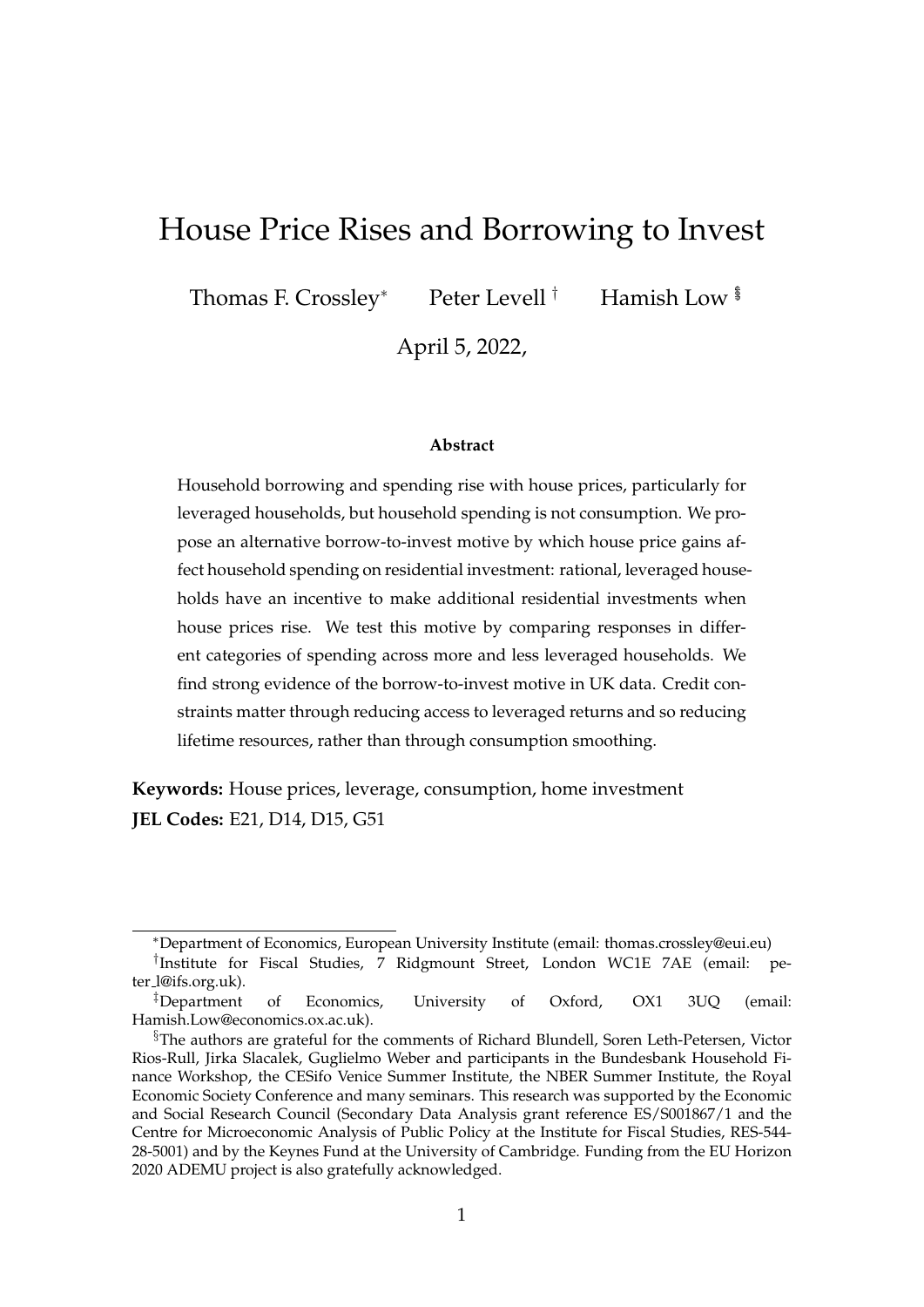## **1 Introduction**

Over the past 30 years, households have taken on massive amounts of debt, often on the back of house price increases. This has generated wide concern in the popular press about over-consumption and sustainability. This concern rests on the belief that households are borrowing to consume, which is also the standard explanation in the economics literature: rising house prices relax credit constraints and allow households to increase current consumption (Andersen and Leth-Petersen (2021); Cooper (2013); Mian and Sufi (2011)). This explanation implies households have had a strong and widespread desire for faster consumption growth, and over a sustained period.

Our paper proposes an alternative. Recent work (Kuhn, Schularick, & Steins, 2020) has highlighted the dominance of housing in the portfolios of middle class households, and the centrality of housing returns to wealth accumulation by middle class households. However, for many of these households, mortgages are a counterpart to homeownership and form a key part of portfolio decisions. This mortgage debt leverages the portfolio and increases the expected return. Our point is that new debt need not finance consumption: household spending is not only consumption, there is also investment spending. Our proposition is that household borrowing after house price increases funds, at least in part, investment spending. We call this the *borrow to invest motive*.

This borrow to invest motive operates through two channels. First, if the household is leveraged and the portfolio share of housing exceeds one, a house price increase will *decrease* (not increase) the household's portfolio share of housing, and portfolio rebalancing requires additional housing investment (not divestitures). Alternatively, if a household's holding of gross housing wealth is constrained by Loan-to-value (LTV) limits, a house price increase will relax that constraint and allow them to move towards their desired portfolio. This scenario shares with the standard consumption story the idea that borrowing constraints are relaxed by the house price rise, but differs in that it is investment, rather than consumption, that is constrained. The share of housing in the portfolio may be less than one if household holds other financial wealth or treats human wealth as a portfolio asset. Even in this scenario, the borrow-to-invest motive can drive borrowing through the relaxing of LTV constraints.

According to the borrow to invest motive, the spending response to a price in-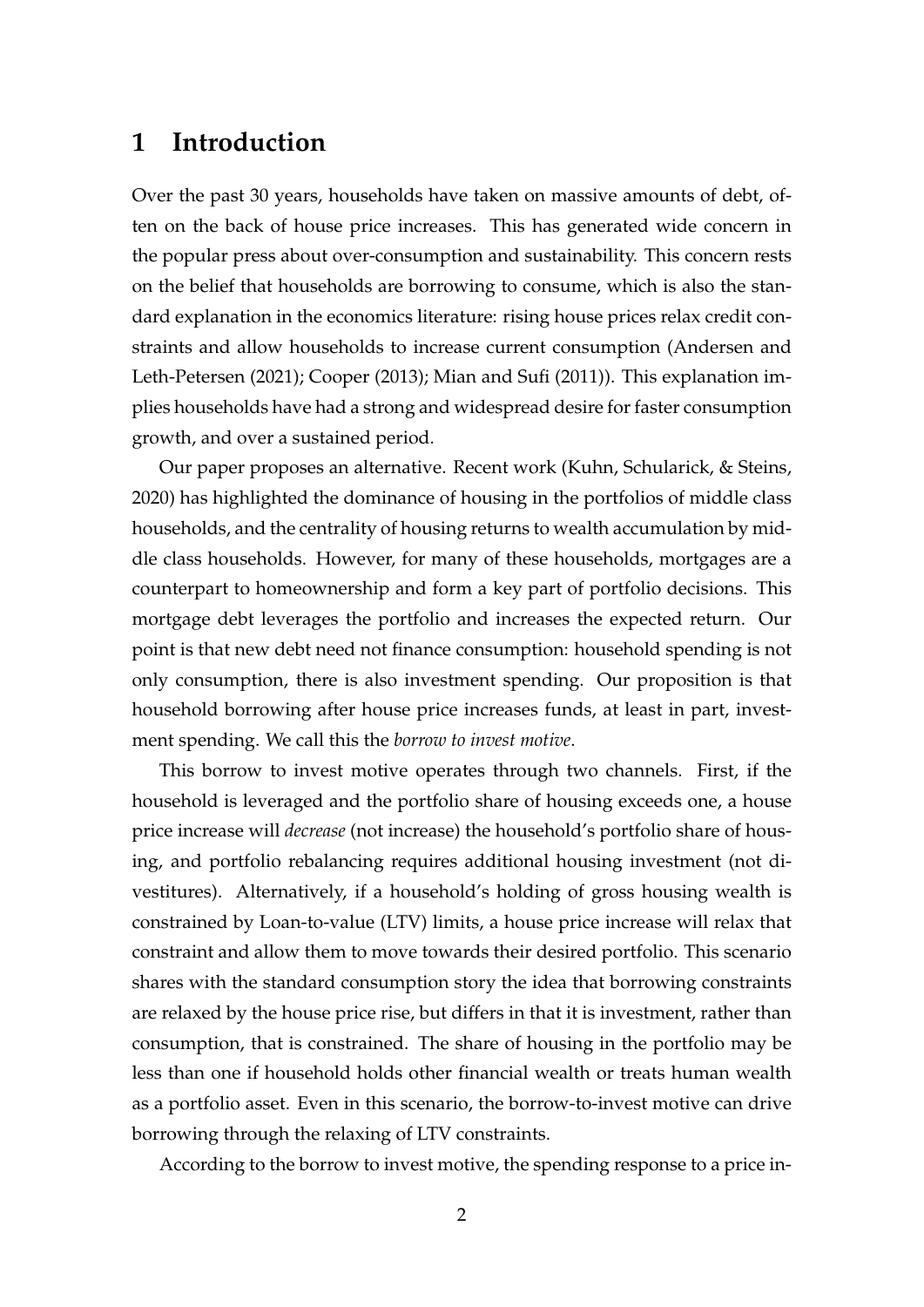crease and the relaxation of borrowing constraints follows from a wealth-building motive, rather than a consumption smoothing motive. This offers a different and perhaps more positive perspective on household borrowing.

The core of this paper is to test for the presence of the borrow-to-invest motive. First, to illustrate this motive, we set up a life-cycle model of housing as a portfolio choice. We use a highly simplified version of the model to draw out the first channel. We then extend the model numerically in multiple directions. We add loan-to-value and loan-to-income constraints on borrowing to study the second channel. We also add stochastic labour income to introduce a human capital asset to the portfolio and transactions costs to capture the partial illiquidity of housing assets. In each of the versions we study, increases in house prices lead to increases in borrowing that is used to invest further in housing, rather than for extra consumption.

We test for the borrow-to-invest motive by examining how different categories of household spending - consumption spending and investment spending - respond to house price changes and how those responses vary with household leverage. We use detailed household-level data on borrowing, consumption and investment decisions from the UK. We link data on households' balance sheets from a panel survey with spending data in a household budget survey using twosample IV methods (Angrist and Krueger (1992)). We use instruments based on credit and housing market conditions at the time of house purchase, which have a persistent effect on leverage. This IV strategy accounts for the fact that leverage is endogenous in our framework. An additional often cited concern is the endogeneity of house prices. We avoid this concern by using variation in leverage within local housing markets and birth cohorts. In other words, we compare the spending responses across spending categories and degrees of leverage of otherwise similar households who experienced the same house price change.

Our test finds strong evidence of the borrow-to-invest motive. Relative to similar less-leveraged households experiencing the same house price increase, more leveraged households have significantly larger increases in residential investment spending, but do not disproportionately increase their consumption spending. To be precise, we find that a 10% increase in house prices results in a 7.3% greater increase in residential investment for a household with an LTV of 66% relative to a household with an LTV of 50%. We also show that more lever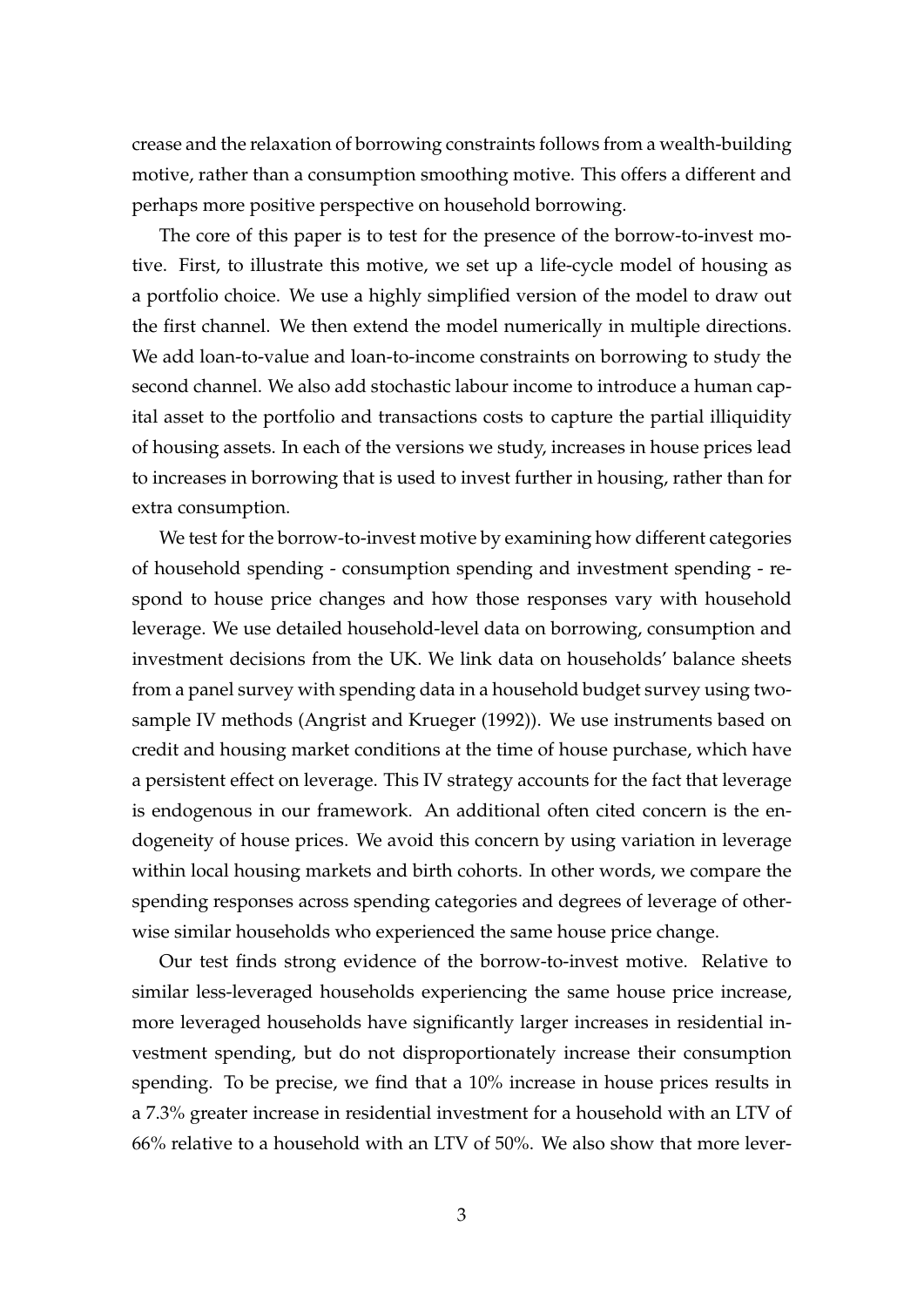aged households are more likely to make second home purchases in response to rising local prices over longer time horizons.

In the years since the financial crisis, policymakers have been increasingly interested in macro-prudential measures that use credit constraints to limit borrowing among households during asset booms. The borrow-to-invest motive highlights three key points about credit constraints and macro-prudential policies. First, loan-to-value constraints are relaxed by house price increases and so loan-to-value restrictions impose less restraint on borrowing during house price booms. By contrast, loan-to-income constraints are not affected by the current state of house prices and so continue to act to constrain borrowing. Second, in the borrow-to-invest framework, investment rather than consumption is constrained. This means that rather than hindering consumption smoothing, credit constraints limit portfolio returns and so reduce life-time wealth. Finally, there may be unintended distributional consequences of macro-prudential policies, depending on who is constrained by the policies.

**Related Literature:** The borrow-to-invest motive provides a reinterpretation of the finding in a large and convincing literature that borrowing responses to house price changes are larger for leveraged households (see Cloyne, Huber, Ilzetzki, and Kleven (2019), Aladangady (2017), Cooper (2013), Mian and Sufi (2011), Disney, Gathergood, and Henley (2010) and DeFusco (2018)). These papers focus on the response of total spending or debt, and often interpret those changes as a consumption response without delving into the composition of the response. The most common interpretation in these papers is that consumption spending is constrained, and this constraint is relaxed by house price increases. Berger, Guerrieri, Lorenzoni, and Vavra (2017) provide an alternative interpretation of increased spending whereby households at greater risk of facing a binding credit constraint would be expected to accumulate precautionary savings, which they would then decumulate faster in response to a rise in house prices. Kaplan, Mitman, and Violante (2020) show how a combination of relaxing credit constraints and more optimistic beliefs about future housing demand can generate a housing boom, boosting consumption spending through a wealth channel. In contrast to our empirical work, these papers focus on an overall spending response without disaggregating into consumption and investment.

The two papers closest to our work are DeFusco (2018) and Benmelech, Guren,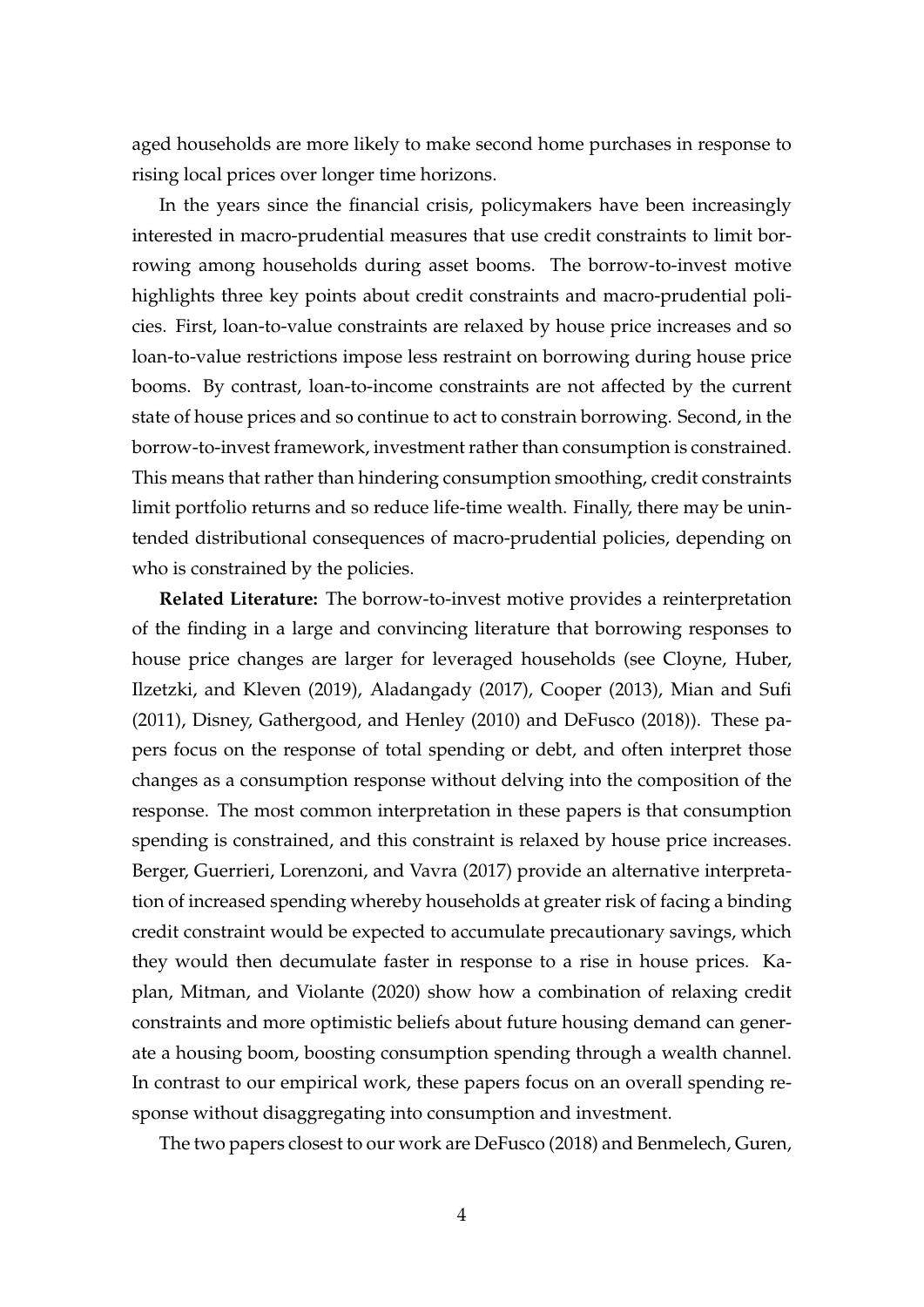and Melzer (2021). DeFusco (2018) finds that relaxing collateral constraints on homeowners leads to an increase in borrowing and also applications for home improvement permits. The latter is a level effect and consistent with the borrowto-invest motive, but also with consumption motives. Relative to DeFusco (2018), we explicitly test the implications of the borrow-to-invest motive - namely that residential investment spending responses to house price increases should be higher for more leveraged households. Benmelech et al. (2021) examine housing investment decisions around the times of housing sales and purchases. We show evidence of residential investment responses to house price changes even among households who do not move. Neither of these empirical papers considers the underlying borrow-to-invest motive which we develop theoretically.<sup>1</sup>

The focus of our discussion has been on house price increases leading to extra investment by leveraged households. Conversely, when house prices fall, the housing portfolio share for leveraged households will rise, and they will want to pay-down debt or reduce housing investment to rebalance their portfolios. This behaviour provides a mechanism for the 'debt-overhang' effects reported by Dynan (2012) and Melzer (2017).

The remainder of this paper is structured as follows. Section 2 illustrates the borrow to invest motive with a life-cycle model of housing as a portfolio choice. Section 3 describes our data and provides descriptive evidence that households re-leverage by increasing borrowing when house prices rise. Section 4 tests the borrow-to-invest channel by comparing consumption and investment responses to house price changes at different degrees of leverage. Section 5 concludes.

## **2 Life-Cycle Portfolio Choice**

We set up a life-cycle model of housing as a portfolio choice. The purpose of the model is to draw out the two channels through which an investment motive for releveraging can arise: either through unconstrained portfolio adjustment motive or through movements towards a desired portfolio as constraints relax. We use a highly simplified version of the model to draw out the first channel. We then extend the model numerically in multiple directions. We add loan-to-value and

 $1$ Our work also relates to the wider literature on housing investments and portfolio choices over the life-cycle. Cocco (2004) and Chetty, Sandor, and Szeidl (2017) consider how portfolio decisions and stock purchases are affected by the presence of housing and shocks to house prices.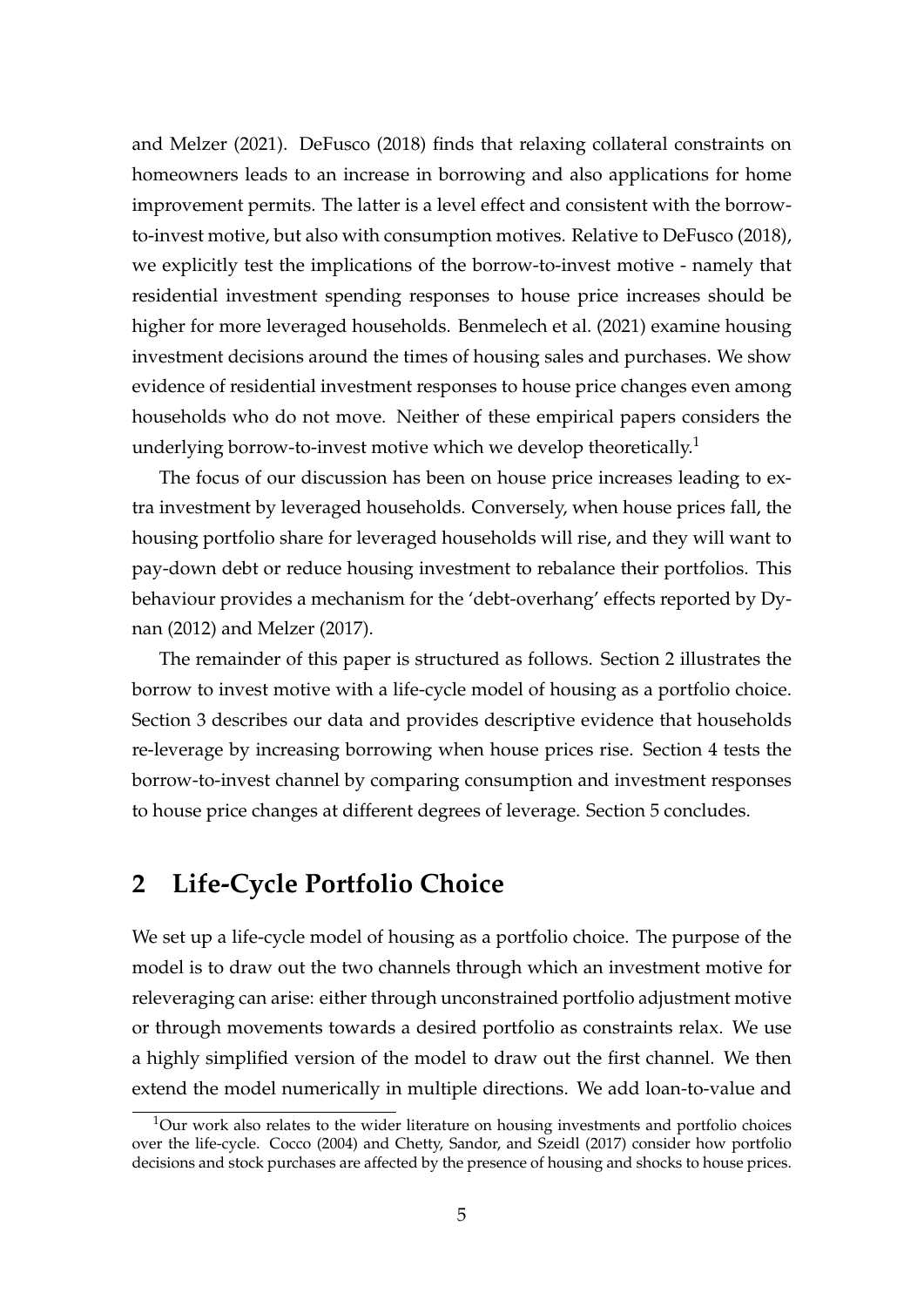loan-to-income constraints on borrowing to study the second channel. We also add stochastic labour income to introduce a human capital asset to the portfolio and transactions costs to capture the partial illiquidity of housing assets.

#### **2.1 Model Set-Up**

Consider a unitary household, *i*, with two assets available to hold in its portfolio, that each period chooses consumption, *ci*,*<sup>t</sup>* , and the amount of housing, *hi*,*<sup>t</sup>* , to maximise expected lifetime utility. Consumption and housing pin down the amount of liquid debt.

$$
U_{i,t} = \max_{c,h} E_{i,t} \left[ \sum_{\tau=0}^{T-t} \beta^{\tau} \frac{(c_{i,t+\tau})^{1-\gamma}}{1-\gamma} \right]
$$
(1)

Households receive income, *yi*,*<sup>t</sup>* each period:

$$
\ln y_{i,t} = \ln y_{i,t}^P + u_{i,t}, \qquad u_{i,t} \sim N(0, \sigma_u^2)
$$
 (2)

where  $y^P_i$  $I_{i,t}^P$  is permanent income:

$$
\ln y_{i,t}^P = \ln y_{i,t-1}^P + f_i(t) + \eta_{i,t} \qquad \eta_{i,t} \sim N(0, \sigma_\eta^2)
$$

where  $f_i(t)$  captures the deterministic age-trend. We assume there is no labour supply choice and exogenous retirement.

Households can hold a risk-free asset (a bond) denoted *bi*,*<sup>t</sup>* with price 1 and interest rate *r*. Housing is a risky asset with price *p<sup>t</sup>* , and return:

$$
r_t^* = \frac{p_t}{p_{t-1}} - 1.
$$
\n(3)

The excess return of housing over the risk-free rate is i.i.d.:

$$
r_t^* - r = \mu + \varepsilon_t \qquad \qquad \varepsilon_t \sim N(0, \sigma_{\varepsilon}^2) \tag{4}
$$

The return on housing is common across individuals within a group, and so is not indexed by *i*. By assuming returns are i.i.d., we show how house price increases may affect investment decisions even if shocks to housing returns have no persistence. If there is persistence in housing returns or if households believe there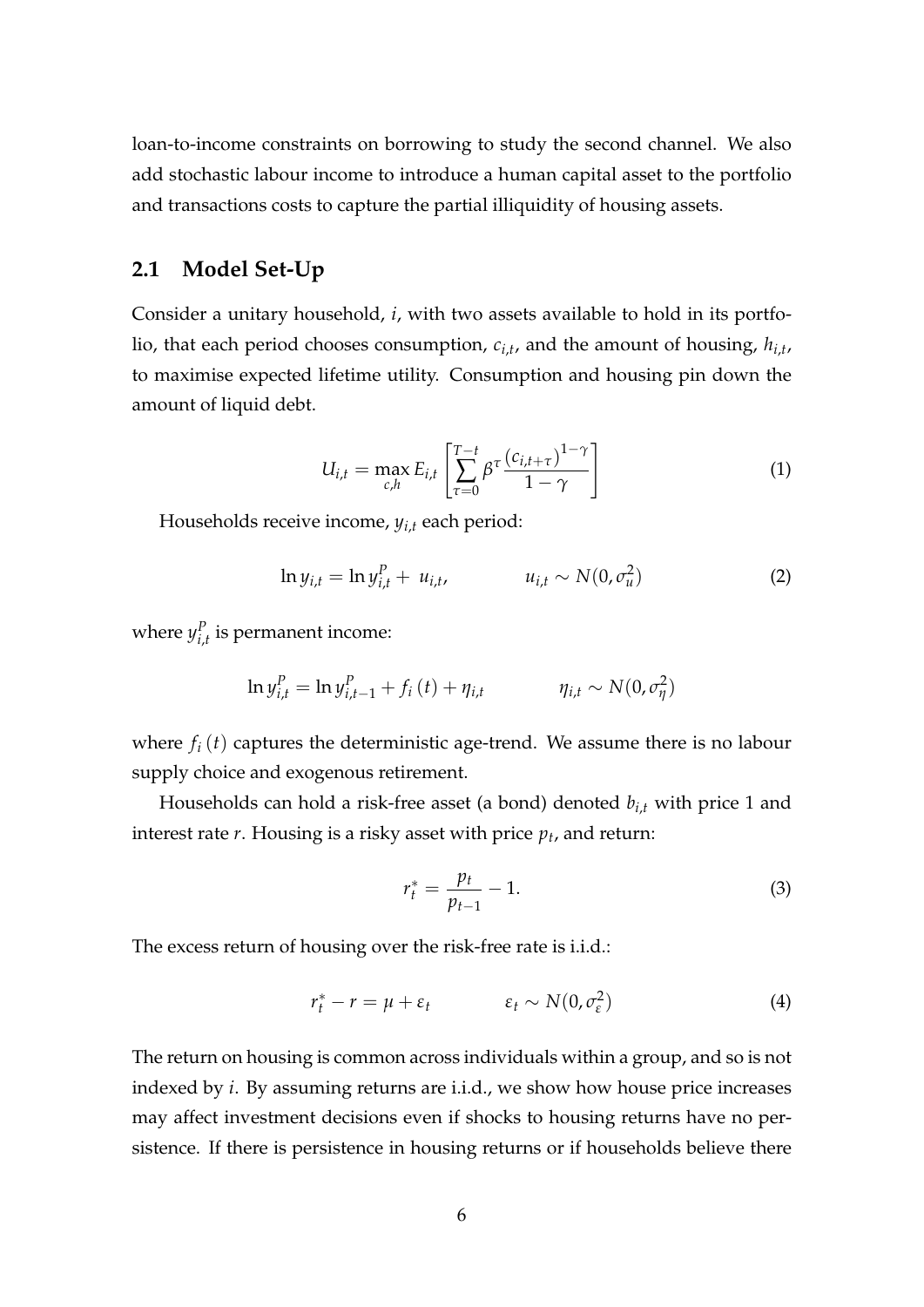is persistence, this would provide an additional reason to expect house price increases to affect residential investment, but our point is that we can rationalise investment behaviour without recourse to persistence or over-optimism.

Households can short the bond (that is, take a mortgage loan), but cannot short housing. We define debt as  $d_{i,t} = -b_{i,t}$ . Further, there are two additional credit constraints. First, a loan-to-income constraint:

$$
d_{i,t} \le \lambda_y y_{i,t} \tag{5}
$$

Second, a loan-to-value constraint:

$$
d_{i,t} \leq \lambda_h p_t h_{i,t} \tag{6}
$$

where *hi*,*<sup>t</sup>* is the quantity of housing chosen in period *t*.

We assume that it is costly to adjust housing: the household must pay:

$$
\kappa * |h_{i,t}p_t - \bar{h}_{i,t}p_t|
$$
\n<sup>(7)</sup>

where  $\bar{h}_{i,t}$  is the quantity of housing owned at the start of the period. In other words, the adjustment cost is proportional to the size of the adjustment.

We define the leverage position of the household (the loan-to-value ratio) as:

$$
L_{i,t} = \frac{\text{debt}}{\text{gross housing wealth}} = \frac{d_{i,t}}{p_t h_{i,t}} \tag{8}
$$

and the portfolio share of housing as:

$$
\omega_{i,t} = \frac{\text{gross housing wealth}}{\text{net wealth}} = \frac{p_t h_{i,t}}{p_t h_{i,t} - d_{i,t}} = \frac{1}{(1 - L_{i,t})}
$$
(9)

Leverage  $0 < L_{i,t} < 1$  implies  $\omega_{i,t} > 1$ . For example, a household with a 95% "mortgage" ( $L_{i,t}$  = 0.95) has a housing portfolio share of  $\omega_{i,t}$  = 20, while for outright owners  $\omega_{i,t} = 1$  if they hold no bonds.

The intertemporal budget constraint describing the evolution of net wealth,  $x_{i,t}$  is:

$$
x_{i,t} = (1 + r + \omega_{i,t-1} (r_t^* - r)) * (x_{i,t-1} - c_{i,t-1}) + y_{i,t}
$$
 (10)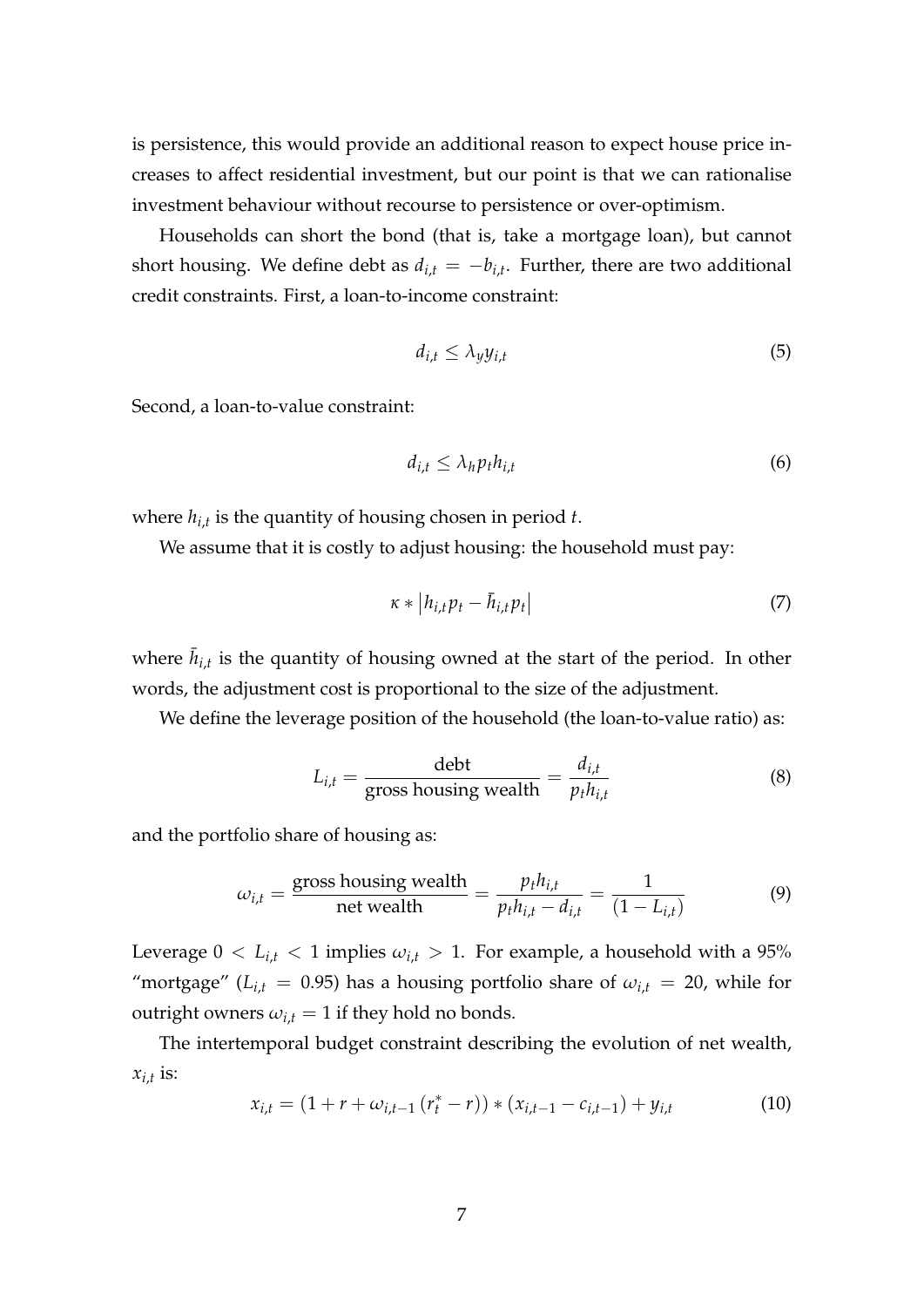or equivalently,

$$
x_{i,t} = \left(1 + r + \frac{1}{1 - L_{i,t-1}} \left(r_t^* - r\right)\right) * \left(x_{i,t-1} - c_{i,t-1}\right) + y_{i,t} \tag{11}
$$

This highlights the way that leverage magnifies risk and return.

For a particular house price realisation, we can use equation (10) to show the impact on wealth:

$$
x_{i,t} - E_{i,t-1}[x_{i,t}] = \omega_{i,t-1} (r_t^* - E_{i,t-1}[r^*]) * (x_{i,t-1} - c_{i,t-1})
$$
(12)

Equation (12) shows that the effect on net wealth of a given house price realisation will be greater when the portfolio share is greater: leveraged households have a greater increase in their wealth for a given house price realisation, and these effects are highly nonlinear in leverage. These larger wealth increases for leveraged households will impact both investment and consumption decisions. The borrow-to-invest channels that we highlight are in addition to this wealth effect. We can also express the change in wealth directly in terms of house prices:

$$
x_{i,t} - E_{i,t-1}[x_{i,t}] = (p_t - E_{i,t-1}[p_t]) * h_{i,t-1}.
$$
\n(13)

#### **2.2 The Merton Special Case**

The first borrow-to-invest channel arises in the consumption and portfolio choice model of Merton (1969), which is a special case of the model above. To see this, assume that the household has no labour income  $(y_{i,t} = 0)$ , there are no adjustment costs associated with housing and no borrowing constraints other than the inability to short housing and a no-bankruptcy condition, and an infinite horizon. The policy rules are well known. There is a linear consumption function:

$$
c_{i,t} = \alpha x_{i,t} \tag{14}
$$

and there is a constant target portfolio share for the risky asset:

$$
\omega_{i,t} = \omega^* \tag{15}
$$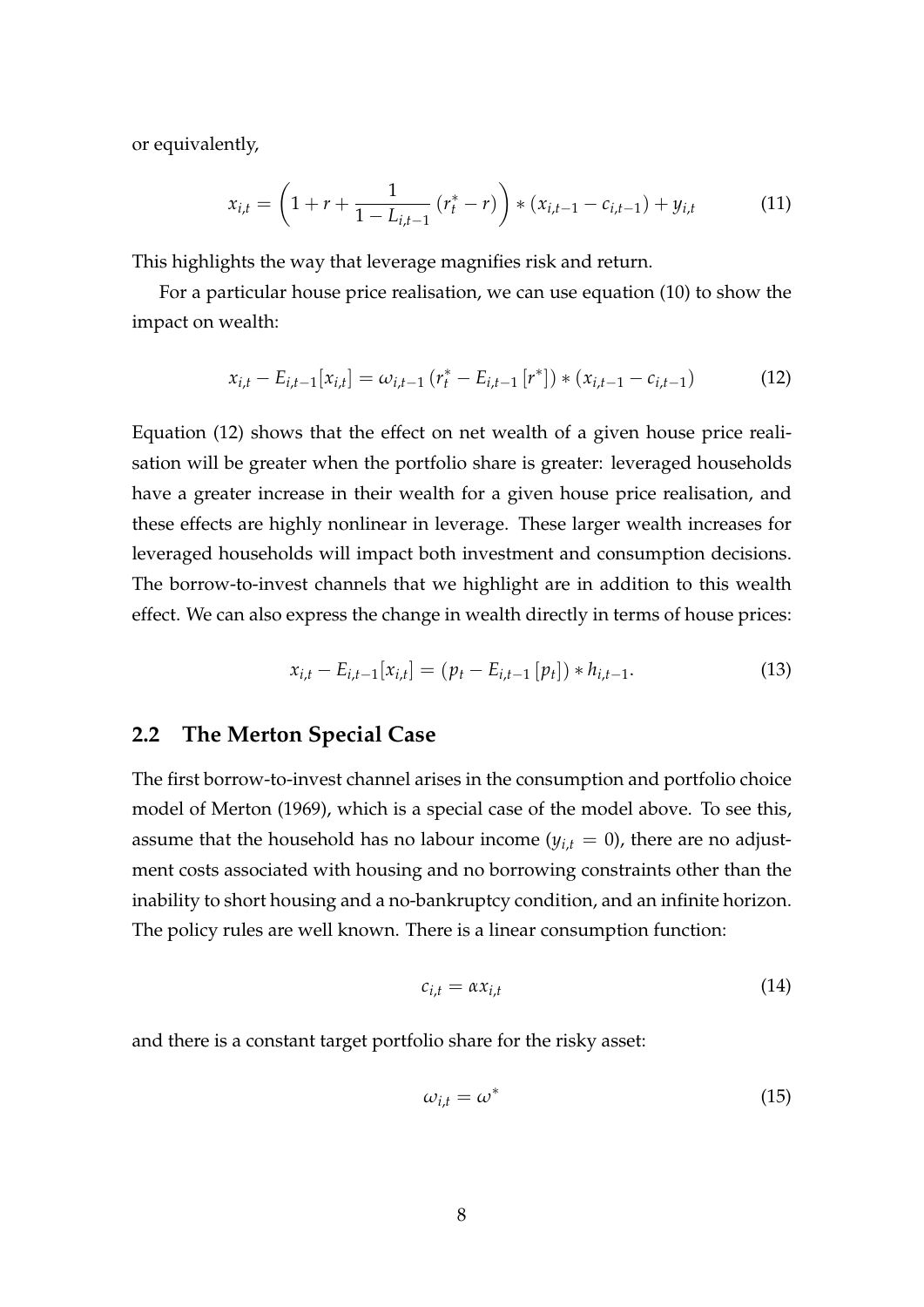In the Merton model, the portfolio share of the risky asset depends only on moments of the return distribution. As leverage is just a transformation of the housing portfolio share, this implies there is a constant target leverage that delivers the household's desired combination of risk and return.

In this model, the change in wealth due to a particular house price realisation (as shown in equation (13)) is partly consumed:

$$
c_{i,t} - E_{i,t-1}[c_{i,t}] = \alpha (x_{i,t} - E_{i,t-1}[x_{i,t}])
$$
\n(16)

and partly saved (*si*,*<sup>t</sup>* ) according to the consumption function:

$$
s_{i,t} - E_{i,t-1}[s_{i,t}] = (1 - \alpha) (x_{i,t} - E_{i,t-1}[x_{i,t}]). \qquad (17)
$$

The point about these two equations is that  $\omega$  only enters into these equations to the extent that  $\omega$  affects the change in net wealth: there is no additional effect of leverage on consumption over and above the net wealth effect.

By contrast, when we consider the impact of house price changes on investment, the portfolio choice rule implies that the additional saving in equation (17) is leveraged by  $\omega^*$  to generate an increase in housing wealth:

$$
p_t * h_{i,t} - E_{i,t-1}[p_t * h_{i,t}] = \omega^* (1 - \alpha) (x_{i,t} - E_{i,t-1}[x_{i,t}]).
$$
 (18)

This means that *ω* has an additional effect on the portfolio decision and enters into the portfolio decision over and above the direct effect that *ω* has on net wealth that is shown in equation (12). The greater effect of *ω* on investment spending forms the heart of our empirical test of the borrow-to-invest channel that we perform in Section 4.

Using equation (13), equation (18) implies extra active investment in housing of:

$$
(p_t * h_{i,t} - E_{i,t-1}[p_t * h_{i,t}]) - (p_t * h_{i,t-1} - E_{i,t-1}[p_t] * h_{i,t-1})
$$
  
= 
$$
(\omega^*(1 - \alpha) - 1) (p_t - E_{i,t-1}[p_t]) h_{i,t-1}
$$
 (19)

The first term on the left-hand side of equation (19) is the change in desired gross housing wealth. The second term is the additional housing wealth that comes mechanically from the unexpected price increase. The difference between the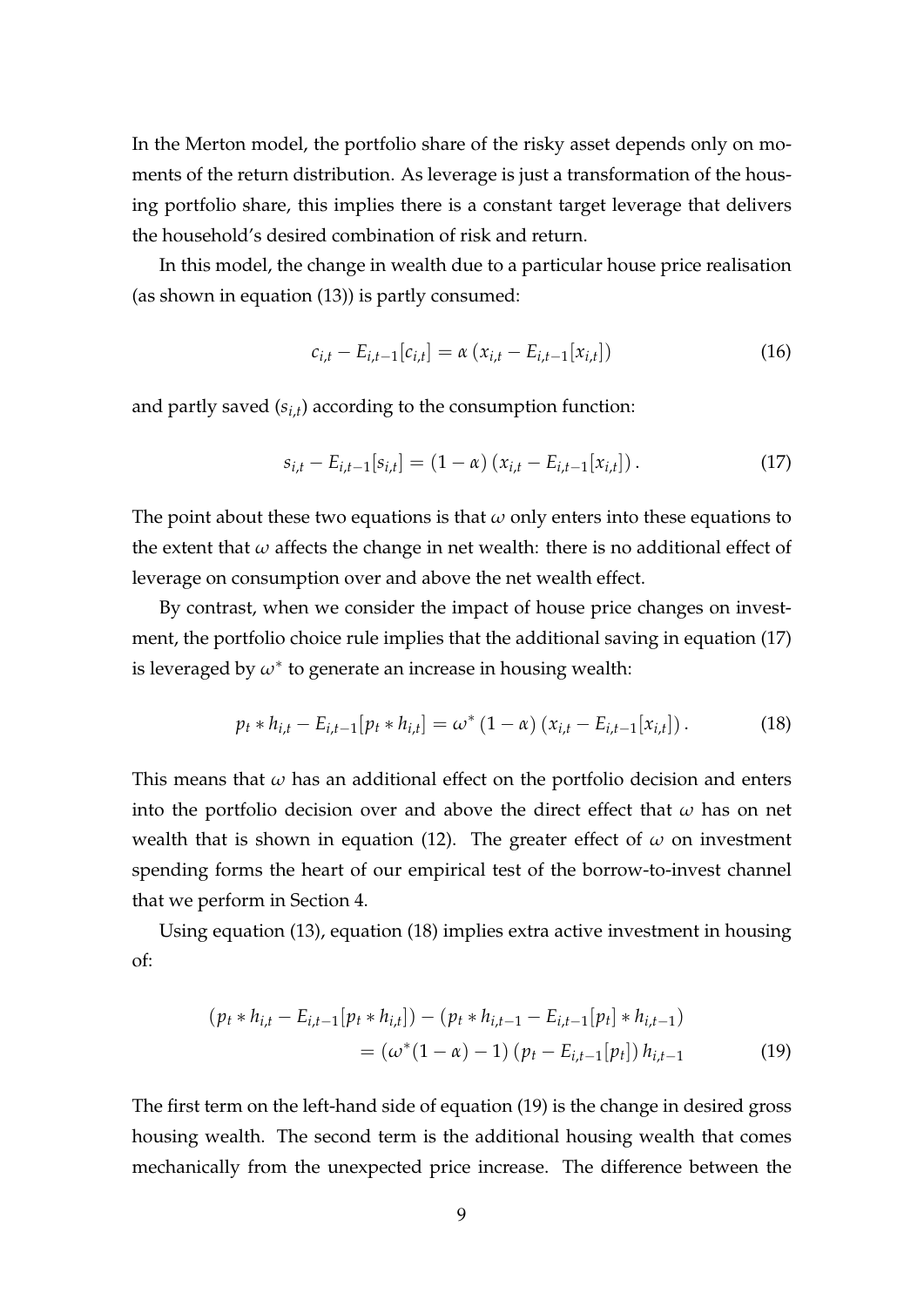two is the additional active investment in housing (funded by debt) to return the housing portfolio share to  $w^*$ . The key conclusion from this model is that, if there is an unexpected house price increase, a leveraged household will increase investment in housing and borrow to do so (even if the household believes that housing returns are i.i.d.), whereas consumption will change very little. Conversely, an unexpected house price fall will increase the leverage of the portfolio and the household will want to sell housing and retire debt to return to  $\omega^*$ . In other words, the key margin of adjustment is investment in housing.

For example, suppose that the household owns a  $£600,000$  house with  $\alpha =$ 0.05 and  $\omega = 3$  (so that the household has 33% equity in the home.) If the house value unexpectedly goes up by 5% (*£*30, 000), the consumption function implies that net wealth increases by *£*28, 500 and the constant portfolio rule implies that the household then desires gross housing wealth of *£*685, 500 . As the house value is now *£*630, 000, the households makes new investment in housing of *£*55, 500, financed by new debt. Note that the extra investment spending (*£*55, 500) is much larger than the extra consumption spending (*£*1, 500). The marginal propensity to invest  $(\omega(1 - \alpha) - 1)$  is 1.85, and the marginal propensity to consume  $(\alpha)$  is 0.05. Clearly in this example the balance sheet of the household has expanded quickly, and we show in the solution to the complete model how the presence of credit constraints and frictions moderate households' desire and ability to do this.

The framework of Merton (1969) shows the first channel through which house price increases generate an incentive to borrow-to-invest. The assumptions of this framework are very stark. We now add additional features to highlight the second channel in which constraints generate this incentive, and to explore how the first channel is moderated by the introduction of more realistic assumptions.

## **2.3 Borrowing Constraints, Transaction Costs and Stochastic Labour Income**

We use numerical solutions to explore the full model outlined in Section 2.1. Relative to the Merton case above, we include loan-to-value and loan-to-income constraints, transactions costs on adjustments to housing, a finite horizon and stochastic labour income.<sup>2</sup> We show the effects of house price realisations on

<sup>&</sup>lt;sup>2</sup>When non-insurable labour income risk is included, households effectively treat their remaining human wealth as another asset in their portfolio (Cocco, Gomes, and Maenhout (2005)), re-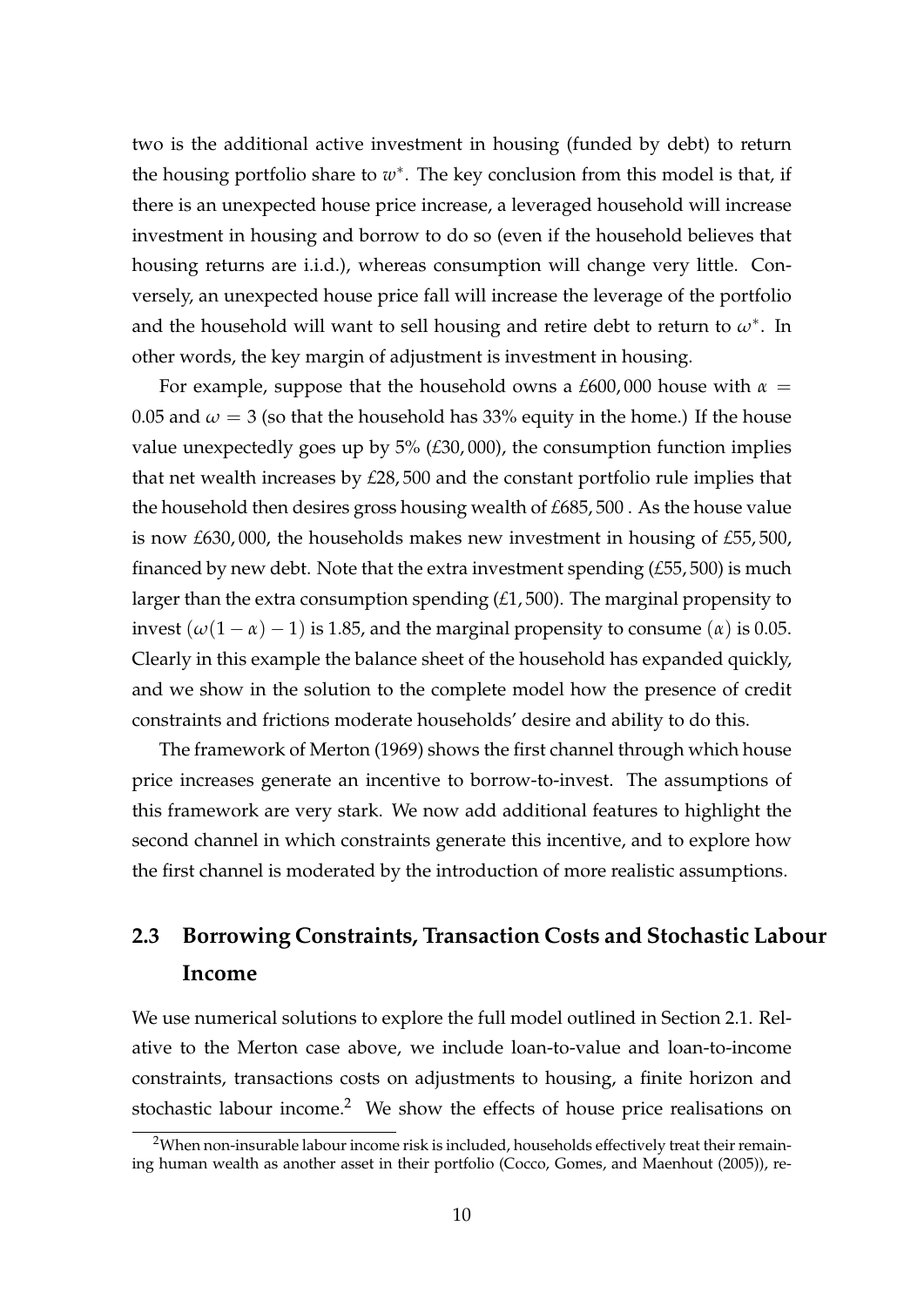housing investment, analogously to Equation (19). We solve this version of the model numerically using parameters specified in Table 1. We take parameter values from external sources and simulate the model with these values to illustrate the mechanisms at play. The numerical solution is a standard application of stochastic dynamic programming. The only complication is because of kinks in the policy functions induced by the transactions costs.

The expected return on housing and its standard deviation are estimated from aggregate UK house price data, imposing a unit root on house prices following Attanasio, Bottazzi, Low, Nesheim, and Wakefield (2012). The deterministic real rate of return on bonds is the average 3 month Treasury Bill rate in the UK. The coefficient of relative risk aversion is taken from Attanasio and Weber (1993) and the discount rate follows Attanasio et al. (2012). The loan-to-value and loan-toincome constraint parameters are typical for the UK. We consider various values of  $\kappa$  and report the decisions when  $\kappa = 0.02$  on both buying and selling, compared to when  $\kappa = 0$ .

| Parameter                                                                    |                       | Value          |
|------------------------------------------------------------------------------|-----------------------|----------------|
| <b>Expected Return on Housing</b><br>Standard Deviation of Return on Housing | μ<br>$\sigma_{\rm s}$ | 0.025<br>0.076 |
| Deterministic Return on Bonds                                                | r                     | 0.015          |
| Standard Deviation of Income<br>Discount Factor                              | $\sigma_u$<br>B       | 0.1<br>0.975   |
| Coefficient of Relative Risk Aversion                                        | $\gamma$              | 1.5            |
| Length of Life (years)                                                       | T                     | 50             |
| Max loan-to-value                                                            | $\lambda_h$           | 0.85           |
| Max loan-to-income                                                           | $\lambda_y$           | 3.5            |
| Transactions cost                                                            | к                     |                |

Table 1: Calibration Parameters

Figures 1 and 2 show the behaviour for an individual who starts the period with their loan-to-value constraint binding. Figure 1 shows the choice rules when there are no transactions costs, and Figure 2 when transactions costs are  $\kappa = 0.02$ .

ducing the effective portfolio share of housing, possibly below 1, and inducing households to de-lever as they age. In this case, the Merton framework may generate a decrease in investment as house prices rise depending on discount rates etc, while the LTV story will still generate an increase in investment. However, it is clear that human capital is not tradable in the same way that financial wealth is.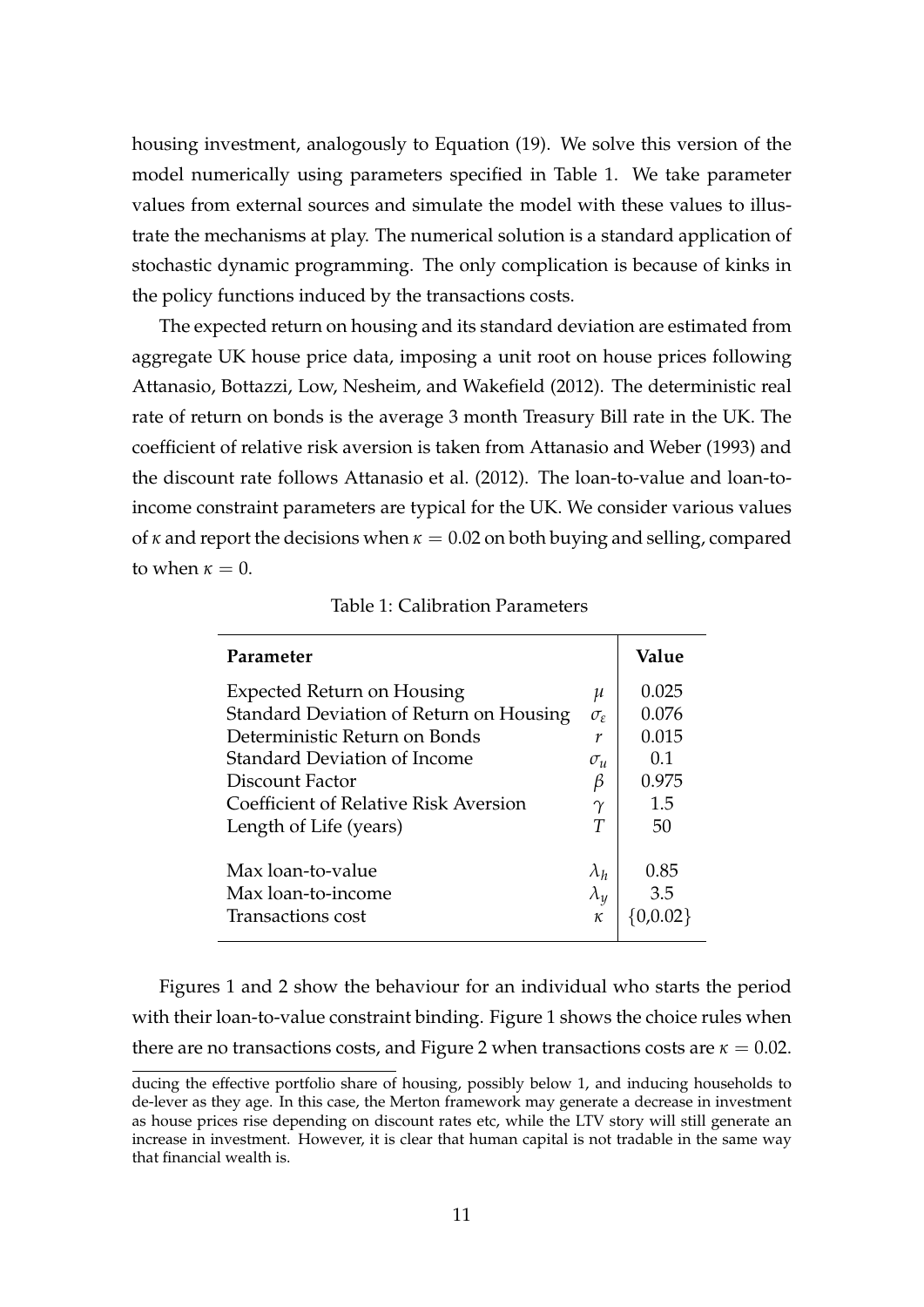We then consider how their behaviour responds to a change in the house price. The x-axis in all graphs is the change in net wealth resulting from the house price increase compared to its expected change. The size of the change in net wealth following a house price shock will itself be affected by the leverage position, as in Equation (18). In Figures 1 and 2, we show the impact of a given wealth change to highlight the borrow-to-invest channels over and above the differential impacts of a given house price change on net wealth. The graphs show the choice rules for portfolio shares, debt and consumption that households follow in response to the net wealth realisations of different house price shocks. These choice rules are conditional on the initial quantity of housing *hi*,*t*−<sup>1</sup> , the start-of-period debt and wage rate.



Figure 1: Debt, Consumption and Investment after a House Price Shock (*κ* = 0.0)

Panel (a) of Figure 1 shows that increases in net wealth relaxes the LTV constraint and leads households to increase their holding of debt unless their LTI constraint binds. This is uncontroversial (Berger et al., 2017). The important question that we address in this paper is how do households use this additional borrowing. Panel (b) shows how consumption and active housing purchases change. The solid black line shows that consumption barely changes in response to the net wealth increase. By contrast, active housing investments increase sharply as net wealth increases: the net wealth increase is leveraged to increase the value of housing. In other words, the extra borrowing is used for investment, not for consumption.

Panel (c) shows the implications for the housing portfolio share of the net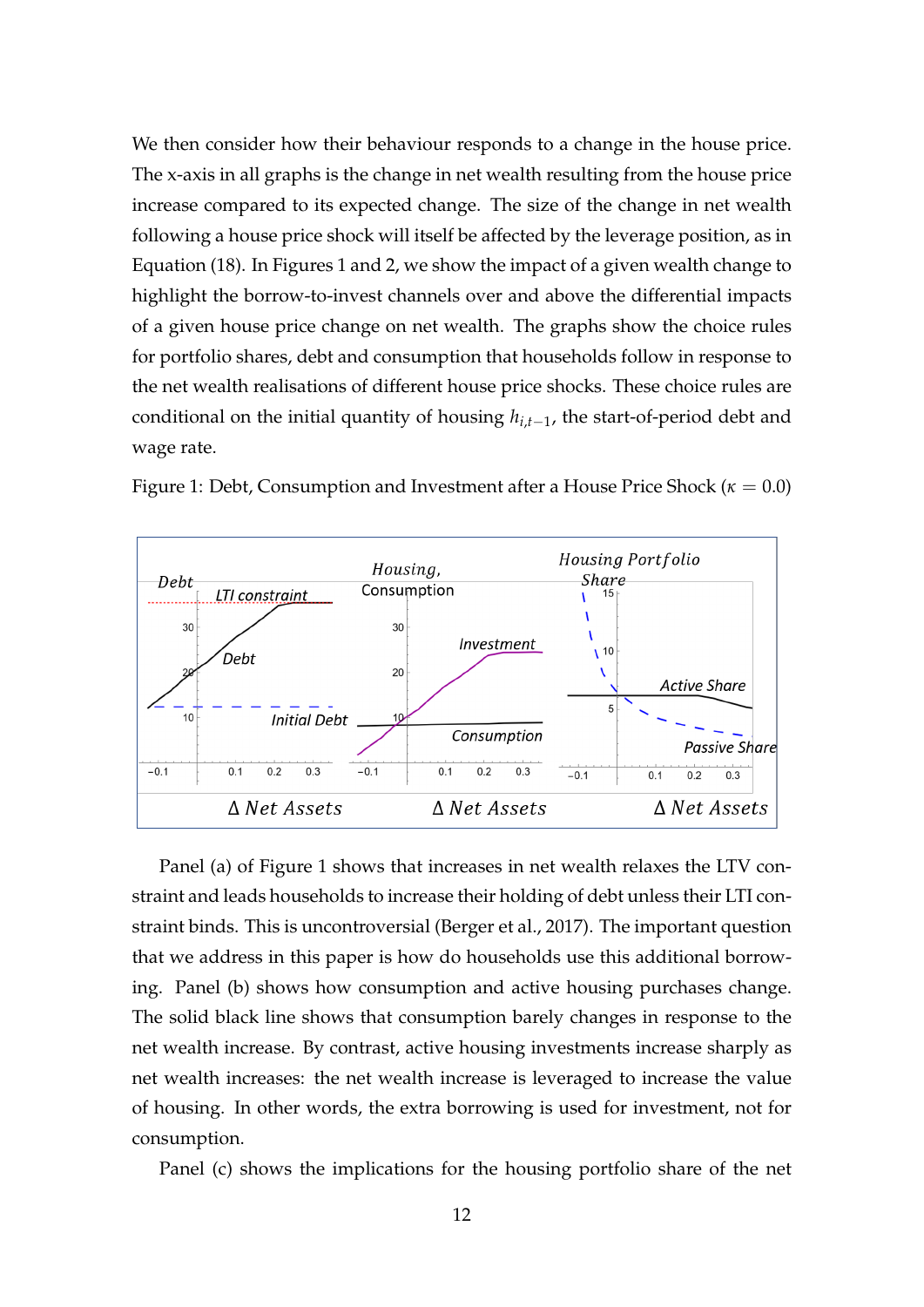

Figure 2: Debt, Consumption and House Purchases Following a House Price Shock ( $\kappa = 0.02$ )

wealth increase. The dashed blue line shows how the portfolio share would change mechanically as the house price increases if there were no behavioural response: an increase in net wealth would lead to a decline in the portfolio share of housing if debt does not respond. The solid black line shows how the portfolio share actually changes accounting for the new investment in housing, shown in panel (b), which are funded by the increase in debt shown in panel (a). As long as the LTI constraint does not bind, households keep the portfolio share constant, and hence at the same risk-return trade-off. A binding LTI constraint means that households are unable to increase their borrowing in response to the house price increase, and so their housing portfolio share must decline.

Figure 2 shows what happens to these choices when we increase transactions costs. Panel (a) shows that debt still rises when house prices and net wealth increase, but the increase in debt is more muted in the presence of transactions costs. Panel (b) shows that consumption remains flat in response to the wealth increase. New investment in housing increases with net wealth increases, but both the level and rate of increase of housing investment are lower than in the absence of transactions costs. Panel (c) shows the implication for the housing portfolio share. The increase in net wealth drives the portfolio share down mechanically as before (shown in the blue line). The actual share reflecting household investment choices falls as net assets increase in this case because debt does not increase as sharply when there are transaction costs. However, it is still the case that the new housing investment shown in panel (b) implies that the resulting housing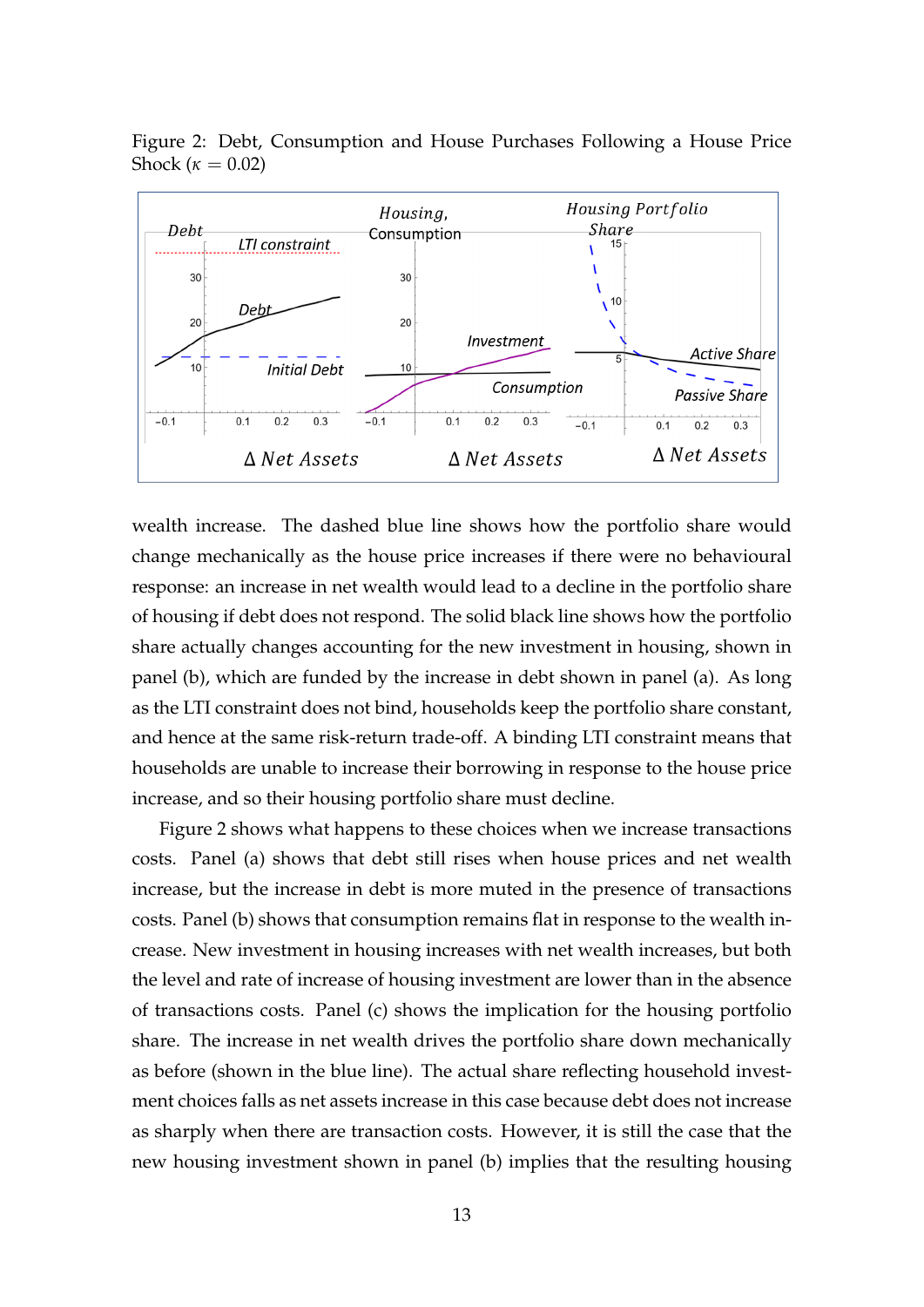portfolio share declines less than if there had been no debt increase and no additional housing investment.

The point of these numerical examples is to show in a wider setting that households are releveraging and rebalancing their portfolios through new housing investment following the house price rise, but that consumption is by contrast unresponsive. We show this borrow-to-invest behaviour arises even in the presence of borrowing constraints, transactions costs and uncertain labour income flowing from human wealth.

There are other features that could be added to the model which might mitigate or exacerbate the borrow-to-invest channel. If shocks to house prices are persistent or if households believe this to be the case, this would further strengthen the borrow-to-invest motive. On the other hand, if housing provides a flow of utility rather than simply being a portfolio asset, this would temper the borrowto-invest motive because the house price rise would induce substitution away from housing consumption.<sup>3</sup> Households could hold other assets beyond housing, debt and human wealth. In practice, for the vast majority of middle-class households, housing wealth is by far the most important asset that households hold (Kuhn et al., 2020). It is also unique in having historically offered a mix of both high returns with a relatively low variance (Jordá, Knoll, Kuvshinov, Schularick, and Taylor (2019)).

When the borrow-to-invest motive operates, the impact of the LTV constraint is to limit opportunities for investment. This implies that households can be constrained and yet have low values of the MPC out of an increase in net wealth. Further, a significant impact of credit constraints is on wealth building rather than on consumption smoothing. Whether or not the borrow-to-invest motive operates is, in the end, an empirical question that we address directly in the rest of this paper. The empirical work that follows tests for the borrow-to-invest motive via a double comparison of spending responses between categories of spending (consumption versus residential investment) and between more and less leveraged households. The model predicts a much larger response of investment spending than consumption, but particularly for more leveraged households.

 $3$ Various papers have introduced housing into the utility function directly (Cocco et al., 2005). This is most plausible when it is the amount of housing, rather than the value, which is included. However, when house prices are stochastic, this separation of value and quantity generates additional computational demands.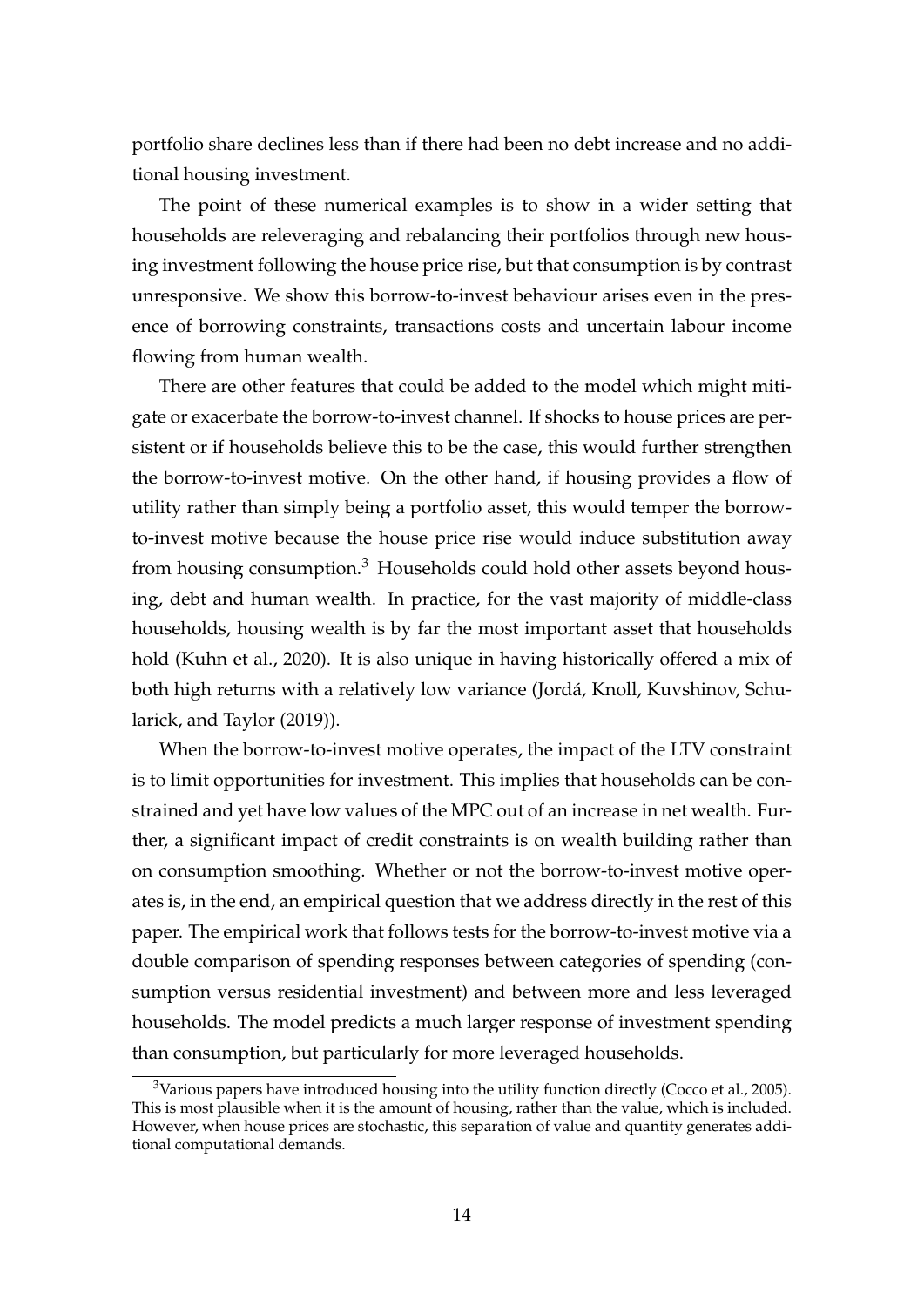## **3 Data and Descriptive Evidence**

In this section, we describe the three datasets that we use for our empirical work. We then provide descriptive evidence, plotting average profiles of leverage, borrowing and the incidence of spending on residential investment by age and time. In Section 4, we use the UK data to test the borrow-to-invest channel. We focus on the UK for our test because we have a plausible instrument for leverage in the UK (as we elaborate below).

#### **3.1 Data**

The first dataset we use is the Living Costs and Food Survey and its previous incarnations the Expenditure and Food Survey and Family Expenditure Survey (which we shall refer to collectively as the LCFS) (Department for Environment, Food and Rural Affairs, Office for National Statistics, 2016). The LCFS is a comprehensive, long-running survey of consumer expenditures involving between 5,000-8,000 households per year. Households are asked to record high-frequency expenditures in spending diaries over a two-week period. Recall interviews are used to obtain spending on information on big-ticket items (such as holidays or large durables) as well as standing costs on items such energy and water, internet bills and magazine subscriptions. The survey also collects information on incomes, demographic characteristics and, since 1992, on the value of households' mortgages (but not on other aspects of household balance sheets such as home values).

The second dataset we use is the British Household Panel Survey and its successor Understanding Society (both of which we shall refer to as the BHPS) (University of Essex. Institute for Social and Economic Research (2010); University of Essex. Institute for Social and Economic Research. (2016)). The BHPS is available in 18 waves from 1991 to 2008. Understanding Society began in 2009 and incorporated the original BHPS sample members from 2010 onwards. Both surveys include limited information on household spending on food and drink, as well as self-reported house values. The BHPS contains data on total mortgage debt from 1993 onwards, while Understanding Society dropped these variables in its second wave in 2010. In the remaining years, we continue to observe whether households own their homes outright, and details on the length and type of their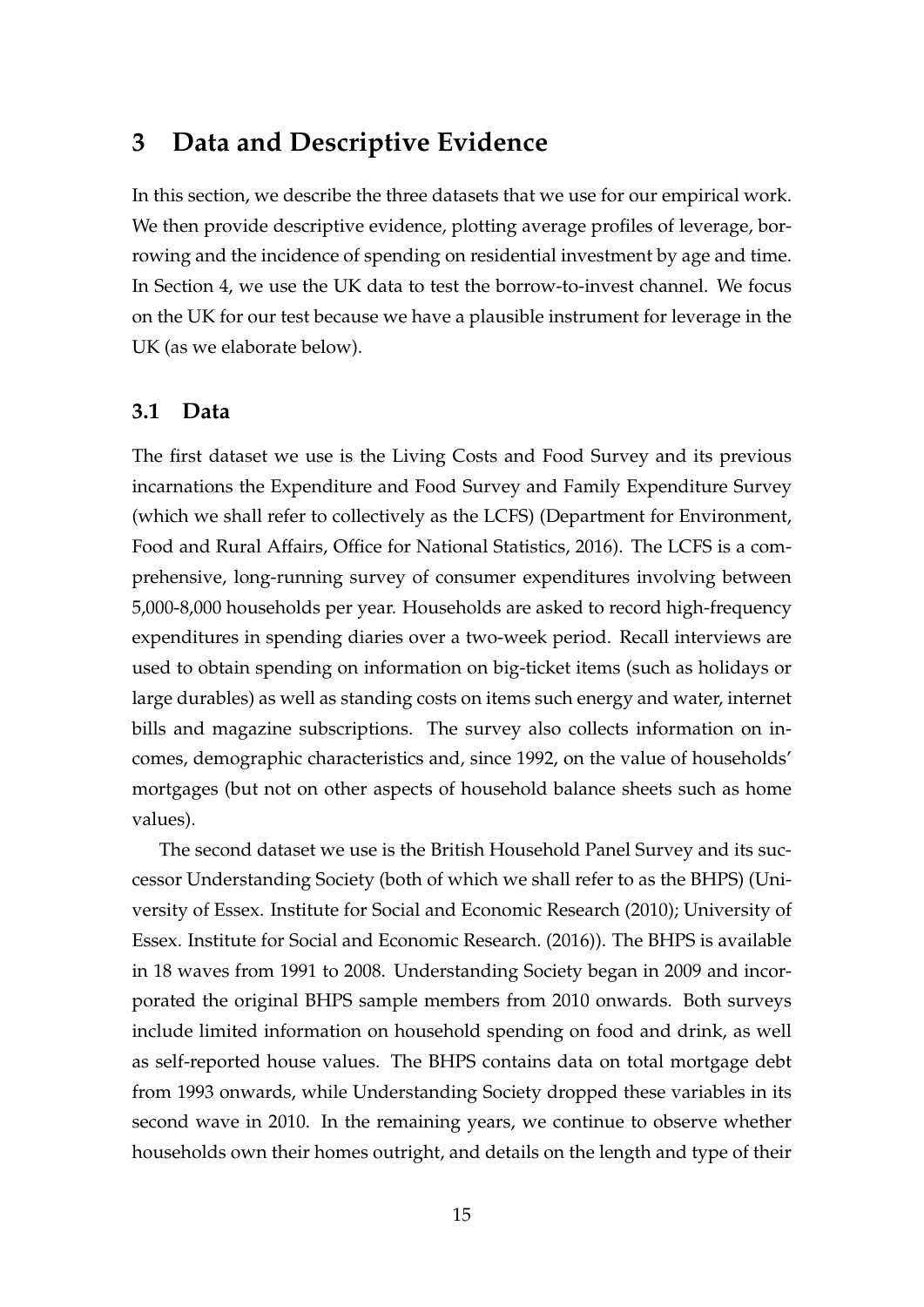mortgage if they have one. We use these along with past information on mortgages values to impute mortgages in years following 2010 (see Appendix C for details). Loan to value ratios are calculated by dividing the value of mortgages by the (self-reported) value of homes. The BHPS and Understanding Society also contain information on whether households own a second home.

We need to use two UK surveys because consumption spending is observed in the LCFS, but leverage is not, whereas the BHPS includes information on leverage but not on consumer spending. Hence, we use two-sample methods that combine the information contained in both datasets, as we describe below.

The third dataset we use is the Panel Study of Income Dynamics (PSID). The PSID is a US-based panel of households that includes information on homeownership, household balance sheets, income and spending decisions. Since 1997, the survey has been biennial. The PSID has included questions on the value of households' home equity and mortgages in each wave from 1999 onwards. Prior to 1999, these were only asked every 5 years. In terms of spending data, the survey consistently included only spending on food and rental payments until 1999. In that year, coverage was extended to include other non-durable expenditures including health, utilities, education and childcare. Other expenditures such as clothing and entertainment were added in 2005. Since 2001, households have been asked whether they have undertaken home improvements worth \$10,000 or more since January of the year two years prior to the interview. If they answer in the affirmative, they are then asked to give the exact amount spent. $4$ 

For house prices, we use regional/state-level data on the prices of transacted houses published by the Office for National Statistics (for the UK) and the Federal Housing Finance Agency (for the US).

In all of what follows, we drop households where the head is aged under 25 or over 65. To avoid problems of measurement error, we also drop households who have a lagged housing portfolio share in the top 1% of the distribution and those who have negative equity. We also drop households resident in Northern Ireland from both the BHPS and the LCFS samples, as these were only introduced into the BHPS sample in later years. Finally, for most of our analysis, we drop households who have lived in their home for less than one year. Appendix A provides some descriptive statistics for our three samples.

<sup>&</sup>lt;sup>4</sup>We annualise this figure using individuals' month of interview to determine the exact length of the period covered by this question.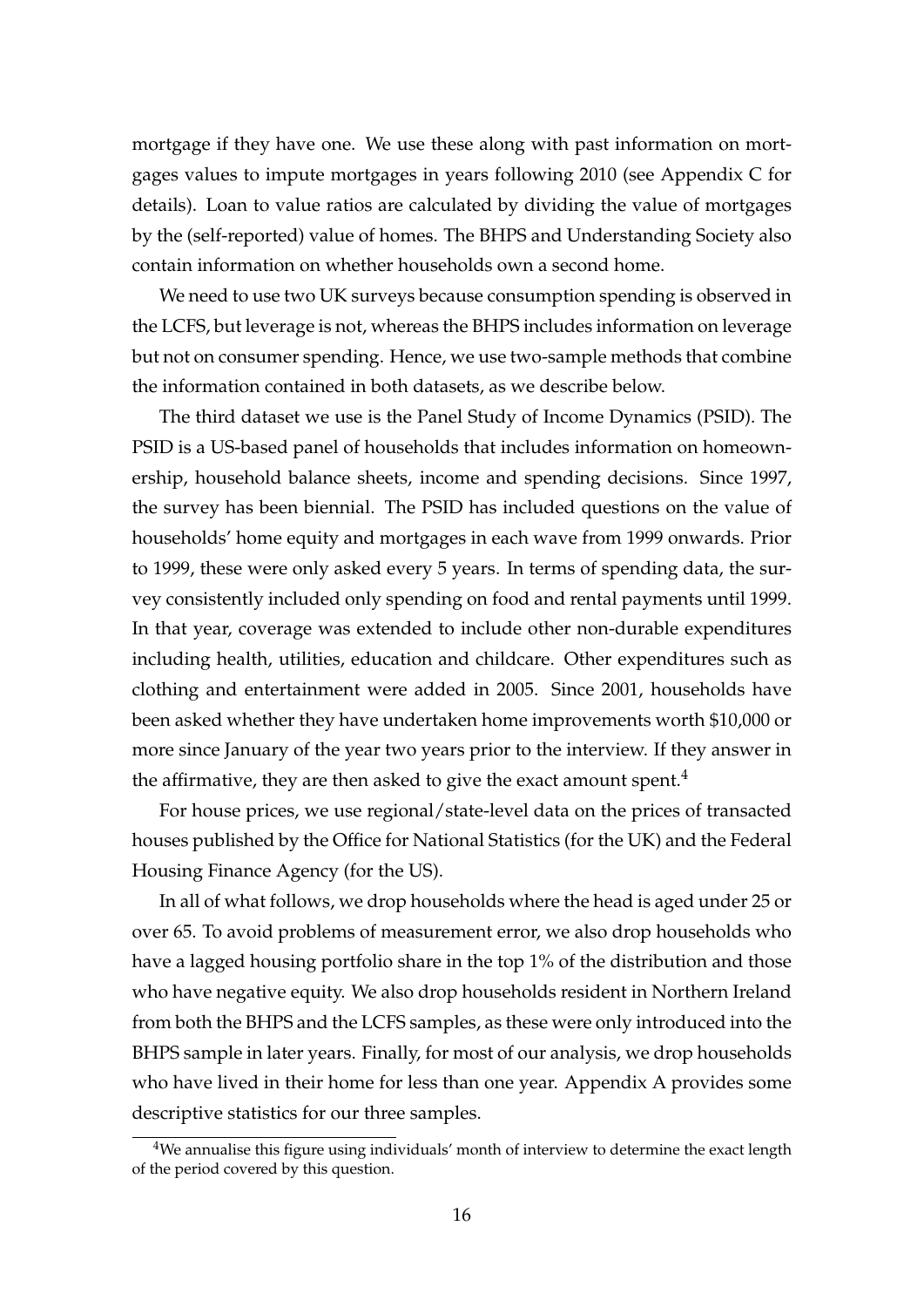In the UK, non-durable spending is the largest component of expenditure (accounting for 76%). Residential investment spending, which includes extensions, renovations, household repairs, large furniture, carpets, and large household appliances, accounts for roughly 9.7% of total spending. The remainder is accounted for by spending on non-residential durables. The spending questions included in the PSID are not as detailed as in the LCFS, and so we are forced to define categories differently for the US. We measure residential investment in the PSID as the sum of responses to the question "how much did your family spend altogether on household furnishings and equipment, including household textiles, furniture, floor coverings, major appliances, small appliances and miscellaneous housewares?" and responses to questions regarding home improvement spending (which are censored from below at \$10,000). Since we are unable to exclude spending on small furnishings and smaller electrical appliances from this value, this definition is somewhat broader than the one used in the UK. As measured, it accounts for 6.9% of total spending. Non-residential durable spending in the PSID is essentially restricted to cars. Relative to our definition for the LCFS, it therefore excludes audiovisual equipment, as well appliances such as vacuum cleaners and microwaves (which may be included as durable household furnishings). This category accounts for 10.6% of expenditures. The remaining 82.5% of measured spending (including clothing, utilities, entertainment, vacations, motor fuel, healthcare and child care) is classified as going on non-durables.<sup>5</sup>

For the borrow-to-invest mechanism to operate on the intensive margin of home improvements, a substantial share of the costs of home improvement spending must be recouped through increased home values. *Realtor* magazine conducts an annual survey of the costs and value added associated with different home improvement projects in different US housing markets to estimate of the proportion of costs of different projects that homeowners can expect to recoup through higher re-sale values.<sup>6</sup> In 2016, the average value-cost ratio of investments made on properties sold within a year was 64%. Investments in attic insulation had the most cost-effective effects on resale values, with 117% of costs recouped through higher home values. Bathroom additions had the lowest returns, with 56% of

 $5$ In all of these categories, non-responses to individual questions are treated as implying zero expenditures.

 $6$ Real estate agents are asked to the expected value different projects are expected to add to a home's sale price, while professionals in the remodelling industry are asked to provide estimates of their likely cost. http://www.remodeling.hw.net/cost-vs-value/2016/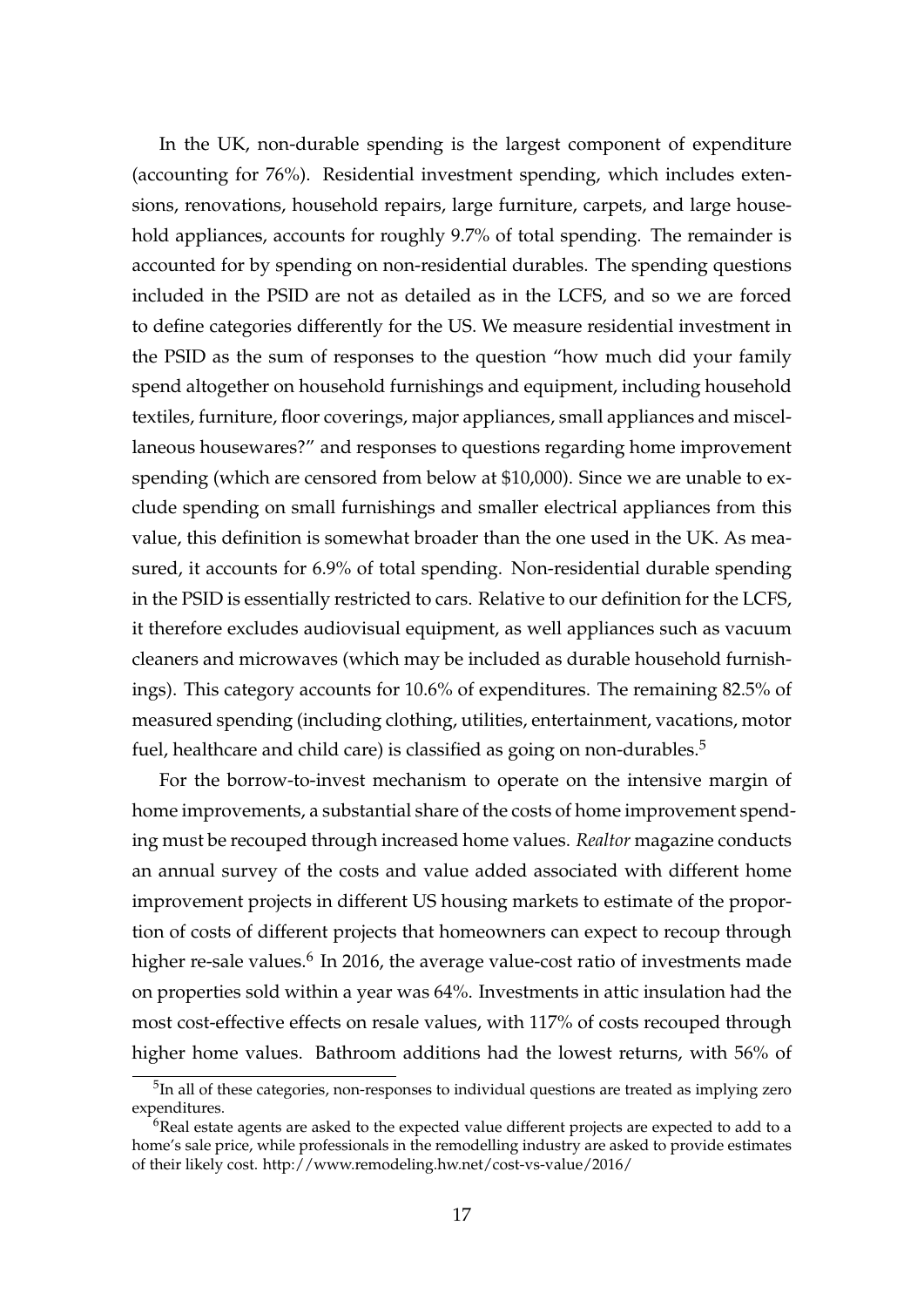costs being recouped.<sup>7</sup>

The fact that homeowners can expect to recoup a significant fraction of the costs of home improvement means that investment motives are likely to play an important role in households' decisions to make such expenditures. Moreover, the returns to investments in one's own home appears to increase along with local home values, suggesting that this is indeed a way that households can increase the importance of housing in their overall portfolios. Gyourko and Saiz (2004) find that home improvement spending responds strongly to the ratio of local house values to construction costs, which is consistent with a rational investment motive for such projects that responds to house price growth. Choi, Hong, and Scheinkman (2014) investigate the impact of local house price growth on the average ratio of costs recouped as measured by the *Realtor* survey, controlling for other factors such as local unemployment and income growth. They also find that the investment value of home improvement projects is positively associated with local house price growth. Benmelech et al. (2021) analyse building permits data in the US, and find that home-sellers increase spending on homeimprovements by \$770 in the year before a sale. This behaviour is also consistent with home improvement spending increasing sale values.

## **3.2 Age and Time Profiles of Leverage and Residential Investment**

Figure 3 shows how leverage evolves over time across four different 10-year birth cohorts (born between the years 1940 and 1970). In both the UK and the US there is a steady and reasonably smooth decline in leverage by age. In the UK there are pronounced differences in leverage between cohorts at younger ages. However, the different cohorts largely converge to similar leverage by around age 45. As we discuss further below, the differences in initial leverage across UK cohorts are likely to be explained by the differing credit conditions and house prices the different cohorts were exposed to at the point they became home-owners. This is

<sup>7</sup>Similar surveys exist in the UK, for example the insurance company GoCompare provides a property investment calculator which provides estimates of the costs and returns associated with different projects. This suggests greater returns to home improvement spending in the UK, although the methodology behind the calculator has not been published. As in the US, Energy-saving investments have the highest returns, while net bathrooms have negative returns (https://www.gocompare.com/home-insurance/property-investment-calculator/).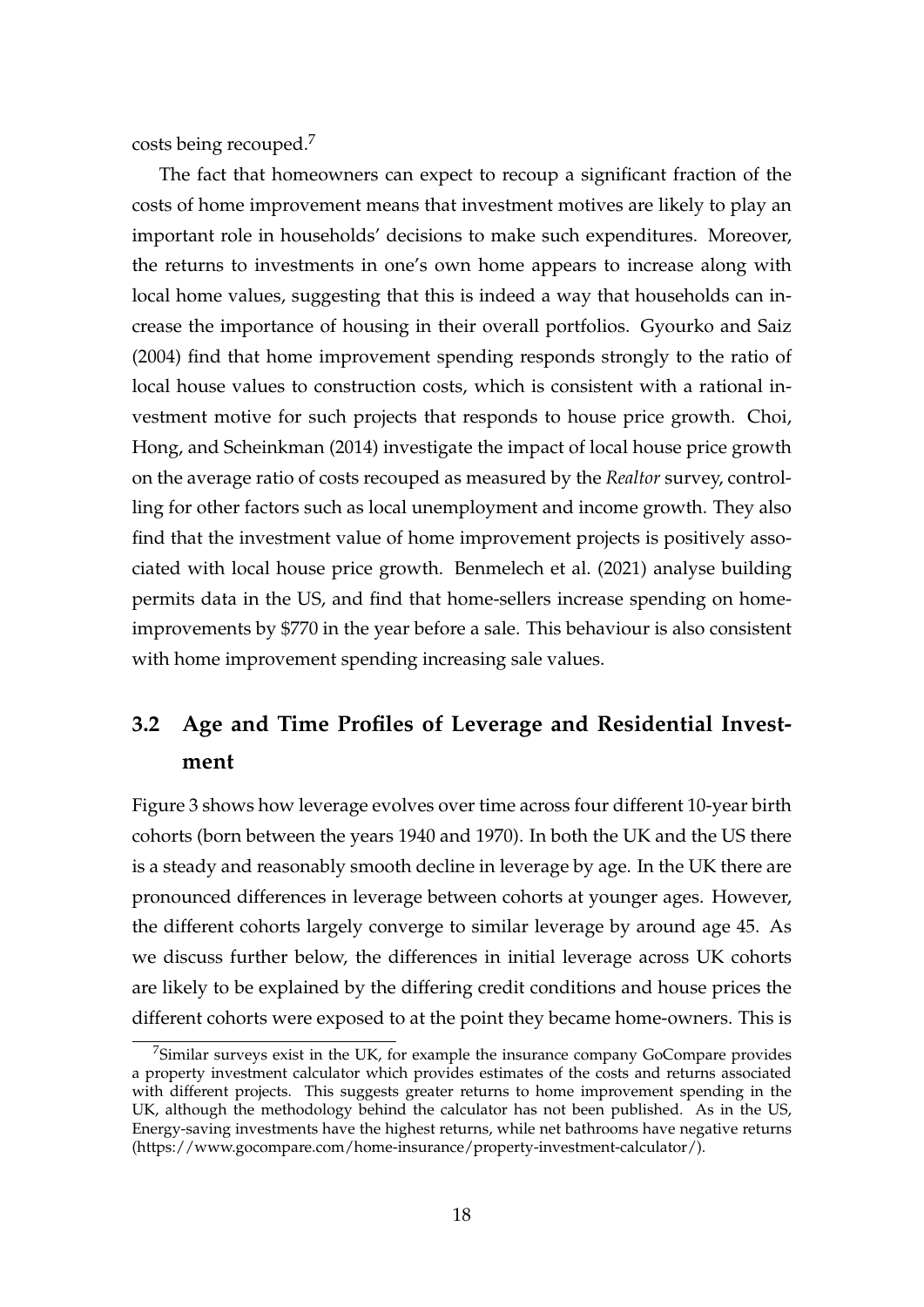the source of variation in leverage, which we exploit to test the borrow-to-invest channel. In the US, there is much less evidence of cohort effects, and the decline in leverage by age is much less steep than in the UK. $8$ 



Figure 3: LTV ratios by age and cohort

The top two panels in Figure 4 shows average real house price growth in the US and the UK over time. The bottom two panels correspondingly shows how leverage varies over the same time period among both younger (aged 25-45) and older (46-65) households in the two countries.

In the US, loan-to-value ratios among both younger and older households remained strikingly stable throughout the period of house price growth that continued until 2006. House price growth peaked at a national rate of 8% in 2005, when loan-to-value ratios were essentially unchanged from the previous year (at around 60% for those aged 25-45 and 40% for those aged 46-65). When real house prices started to decline from 2007 onwards, however, loan-to-value ratios rose rapidly. House prices fell by 2% in 2007 and between 7-8% in each of the years from 2008-2011. Over this period, the average LTV among younger households increased from 62 to 71%, while for older households it increased from 37 to 44%. This suggests an asymmetry in the ease of re-leveraging and de-leveraging in

Note: Authors' calculations using BHPS/Understanding Society and PSID.

<sup>&</sup>lt;sup>8</sup>The differences in the age path of leverage in the UK and the US may reflect differences in the tax treatment of interest payments or in other institutional details, but disentangling these effects is beyond the scope of this paper.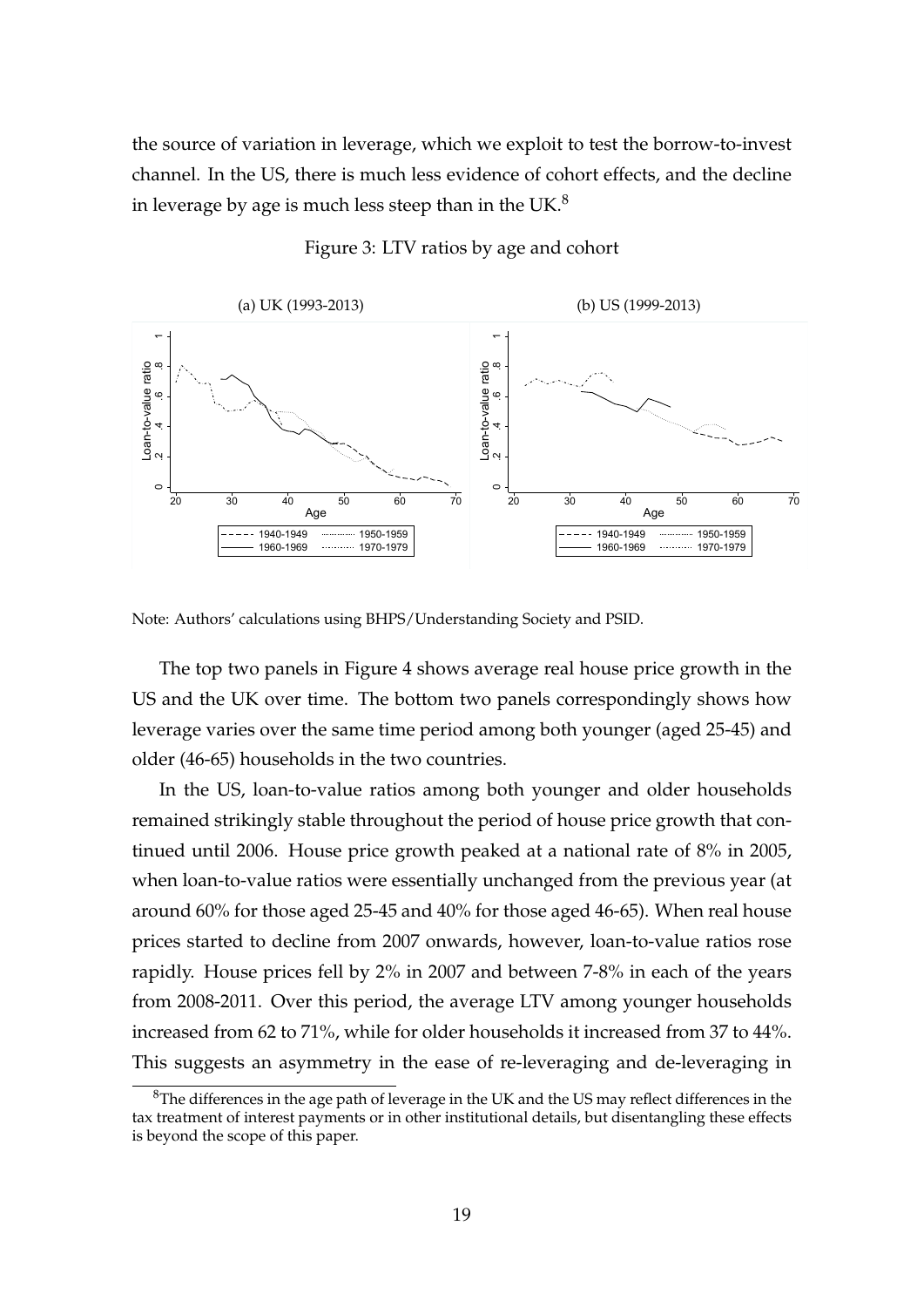

Figure 4: LTV ratios and house price growth rates

Notes: House prices for the UK are national averages taken from the Office for National Statistics HPI deflated using the UK CPI. House prices in the US are national averages taken from the Federal Housing Finance Agency and are deflated with the US CPI. Loan-to-value ratios are taken calculated for the UK using data from BHPS and Understanding Society and for the US using the PSID.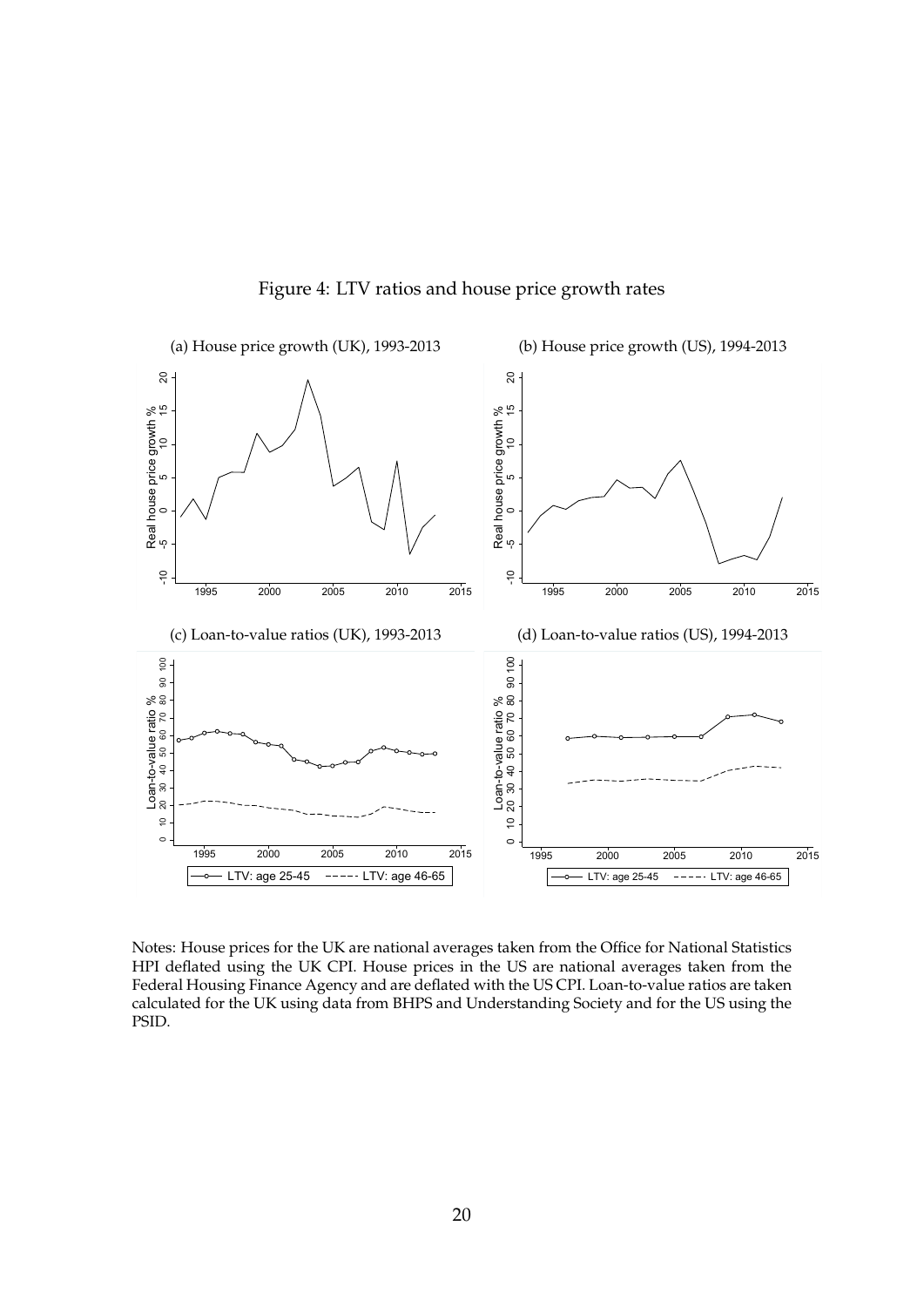response to house price changes.<sup>9</sup>

Such price declines did not occur in the UK, where the fall in prices was modest relative to both previous UK house price slumps and to the declines observed in the US (Bénétrix, Eichengreen,  $& O'$ Rourke, 2012). We plot UK house price and loan-to-value data from 1993-2013. For most of this period, UK house prices were increasing, with annual falls only observed in 1994-1995 and 2007-2009. In the period in between these years, house prices grew rapidly. There is more evidence of a fall in average loan-to-value ratios as house prices rose in the UK than in the US. However, UK households were also borrowing more over this period, even if the scale was not as great as it was in the US. Annual price increases peaked in 2003 at a rate of almost 20%. If UK homeowners had responded passively to this increase, and the set of homeowners had been fixed, average loan-to-value ratios should have fallen by the same percentage. Instead, they fell by just 7% in that year. Over the whole of the period of greatest house price growth, LTVs among the under 45s fell from 62% in 1995 to 43% in 2004 before climbing again as house price growth moderated (the over 45s saw smaller changes in their average leverage).

Changes in mortgage debt could be driven by changes in the amount of borrowing used to purchase new homes, or through new borrowing by those remaining in their current homes. Panel (a) in Figure 5 confirms the presence of this latter margin by showing that homeowners who did not move were actively engaged in new mortgage borrowing as prices rose. The proportion of homeowning households aged 25-45 observed taking out additional mortgage debt in the UK increased to exceed 10% in the period of most rapid house price growth. Panel (b) in Figure 5 shows trends in the proportion of home-owners engaged in new mortgage borrowing in the US (since the previous wave - i.e. in the previous two years). As in the UK, younger households in particular were more likely to take out new mortgage loans in periods of high house price growth.

 $9$ We examine this hypothesis with panel data on individual homeowners in Appendix B.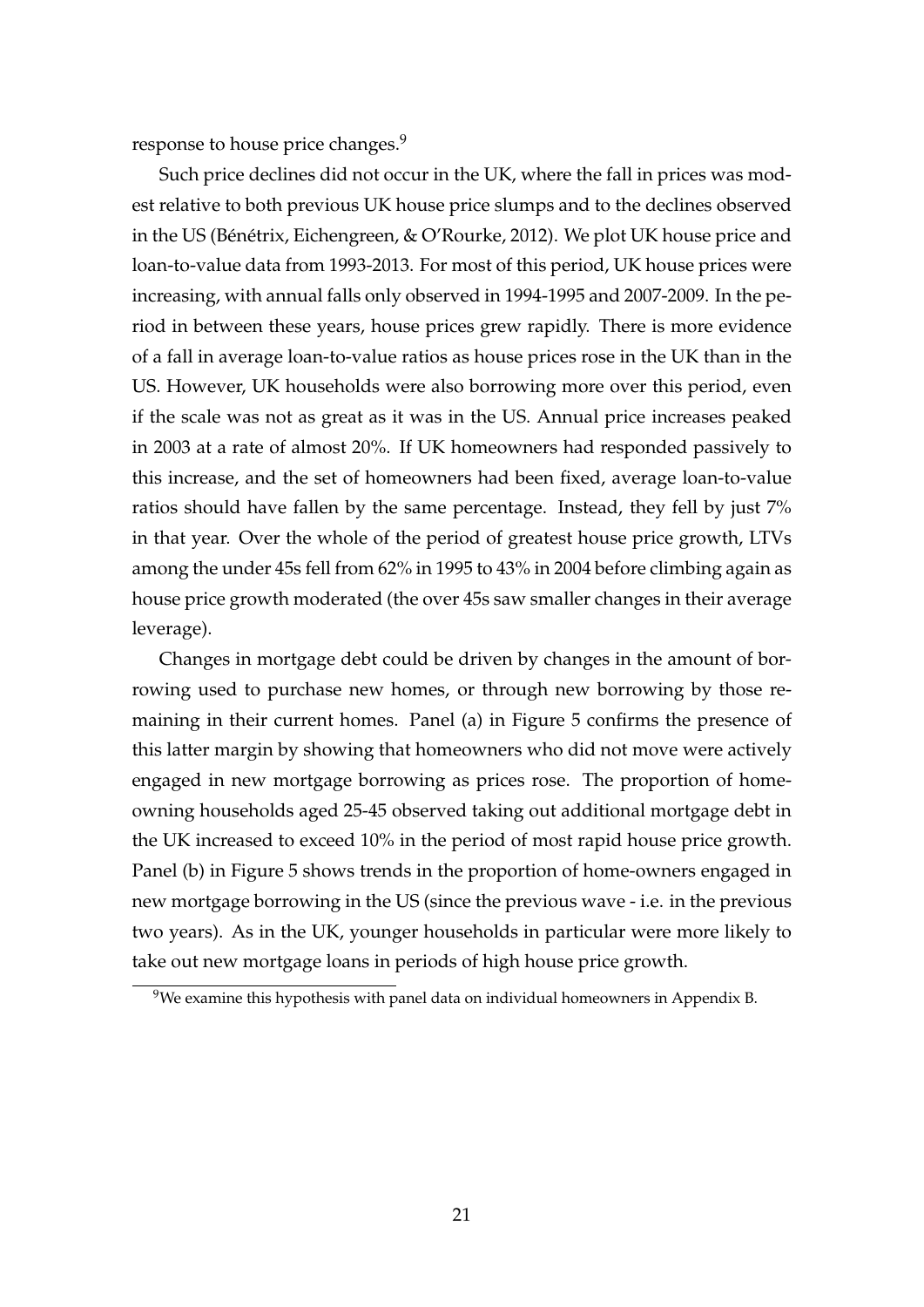



Note: Authors' calculations using British Household Panel Survey/Understanding Society and Panel Study of Income Dynamics.

Figure 6 shows that the periods of new borrowing also coincided with growth in the proportion of households with positive spending on housing extensions among homeowners. This activity was also focused on younger households, for whom the proportion with positive spending on extensions rose by seven percentage points from 2001-2004 (from 21% to 28%). As we saw in Figure 4, older households responded much less to these developments. The right-hand panel shows there is also evidence of increases in home improvement spending in the US when house prices growth was highest (and that home improvement spending fell as house price growth slowed or declined).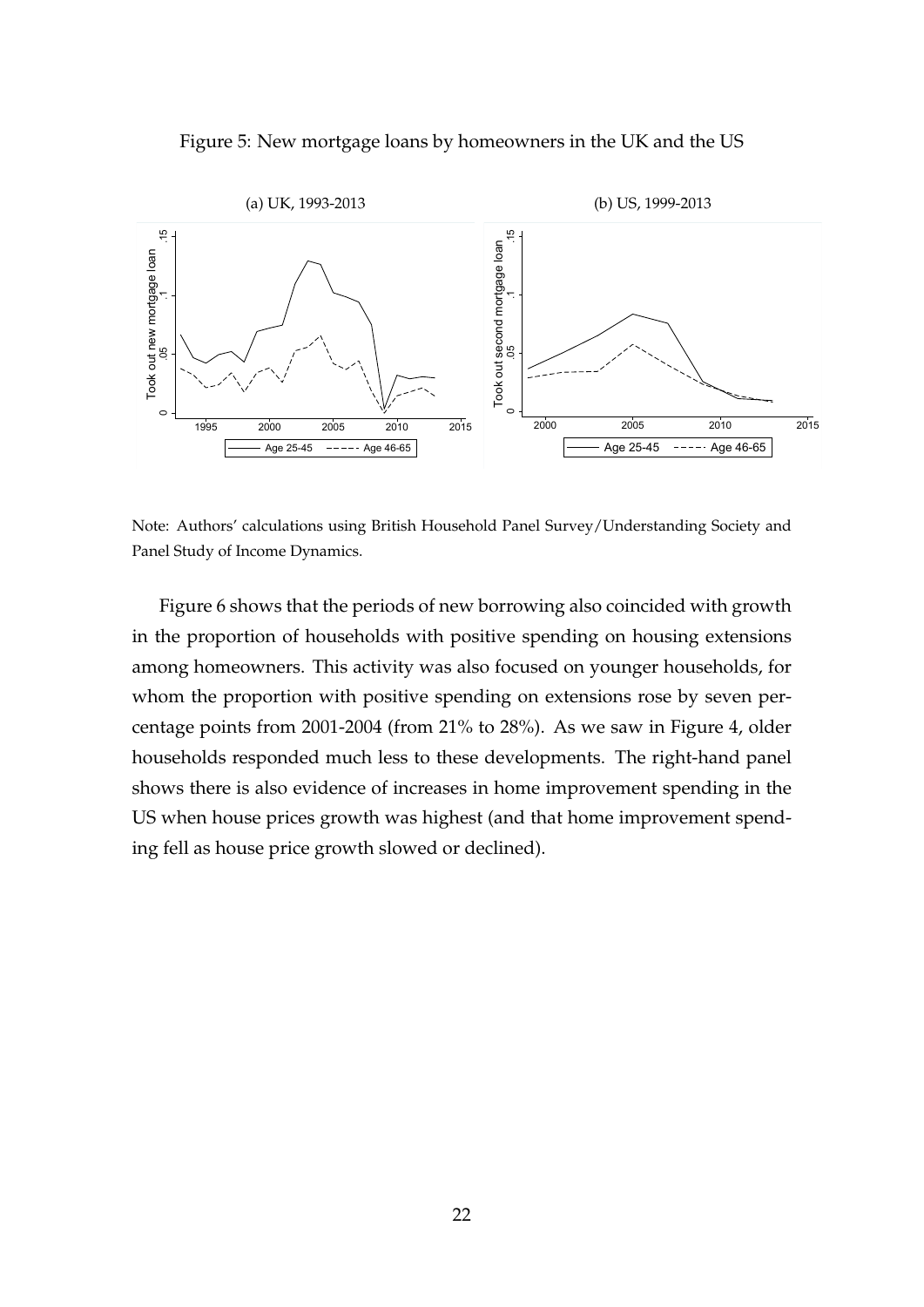Figure 6: Housing extensions by homeowners in the UK and US



Note: Authors' calculations using Living Costs and Food Survey and Panel Study of Income Dynamics.

Changes in overall borrowing and housing investment spending may be driven by existing home-owners or by those moving homes (with associated customisation and set-up costs). Appendix B provides evidence on household-level responses for both movers and non-movers using panel data for the two countries. Amongst non-movers, each \$1 increase in home values is associated with 7 cents of extra borrowing over two years for UK households and 9 cents of extra borrowing for US households.

### **4 Testing the Borrow-to-Invest Motive**

In this section, we test explicitly the borrow-to-invest motive. We focus on the prediction that the investment spending response to a house price realisation will vary more with leverage than the consumption spending responses. As discussed in Section 2, this prediction follows from equations (16) and (18).

#### **4.1 Empirical Strategy**

To test the specific hypothesis that more leveraged households will disproportionately increase housing investment in response to house price increases, we estimate the equation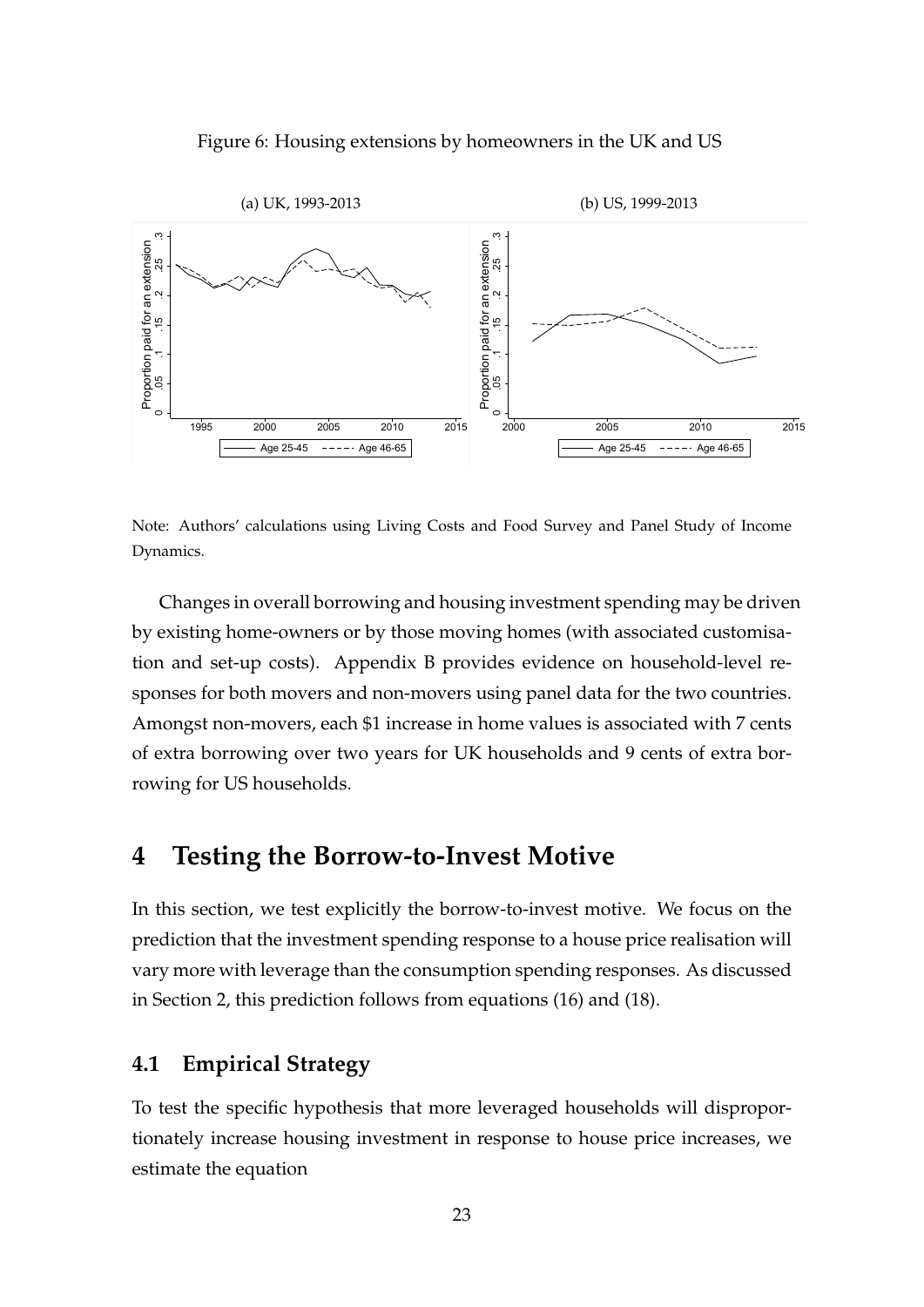$$
\widetilde{C_{i,t}} = \theta_0 + \gamma_c + \psi_t + \rho_r + \theta_1(\omega_{i,t-1} - 1) + \theta_2\left(\frac{p_{r,t}}{p_{r,t-1}} - 1\right)
$$
  
+ 
$$
\theta_3\left\{(\omega_{i,t-1} - 1) \times \left(\frac{p_{r,t}}{p_{r,t-1}} - 1\right)\right\} + \theta_4 X_{i,t} + e_{i,t}
$$
\n(20)

where  $C_{it}$  are expenditures by household  $i$  in period  $t$  (either consumption or investment) and  $C_{it}$  is the inverse-hyperbolic sine of  $C_{it}$  discussed below;  $\omega_{i,t}$  is as before the household portfolio share in housing (we subtract one so that the interaction term is zero for an outright owner); *Xi*,*<sup>t</sup>* is a set of control variables including education, family size, characteristics of the home and years spent at the current address; *γc*, *ψ<sup>t</sup>* and *ρ<sup>r</sup>* are fixed effects for cohort, time, and region respectively. Below we report a series of specifications with increasingly rich fixed effects. In our preferred specification we fully interact cohort, time and region effects.

By including these fixed effects (and their interactions), we control for any region or cohort specific trends in income growth that may be correlated with house price changes. We thus identify the effects of house price changes *within* regional housing markets, which potentially differ according to household leverage. These fixed effects can be thought of capturing shocks that are potentially correlated with house price movements but differ in their effects across young and old or across different regional labour markets. One such shock is to future income expectations, which would be expected to boost the consumption of younger (and so more leveraged) cohorts by more. If effects such as these are not controlled for, they could lead to spuriously large estimates of house price wealth effects for younger households (Attanasio, Blow, Hamilton, & Leicester, 2009).

We transform expenditure using the inverse hyperbolic sine transformation rather than the log, as a significant fraction of households has zero investment spending. The IHS transformation approximates log values at high values of spending, but remains defined at zero (Burbidge, Magee, and Robb (1988)).

One concern about directly estimating equation (20) is that leverage (portfolio choice) is a choice variable and so endogenous. The conventional approach to estimating leverage effects is to use individuals' once-lagged leverage (uninstrumented), but this is unlikely to be adequate when lagged leverage is a choice of forward looking households. As we document below, once-lagged leverage is correlated with gross house values and income from non-housing assets. In or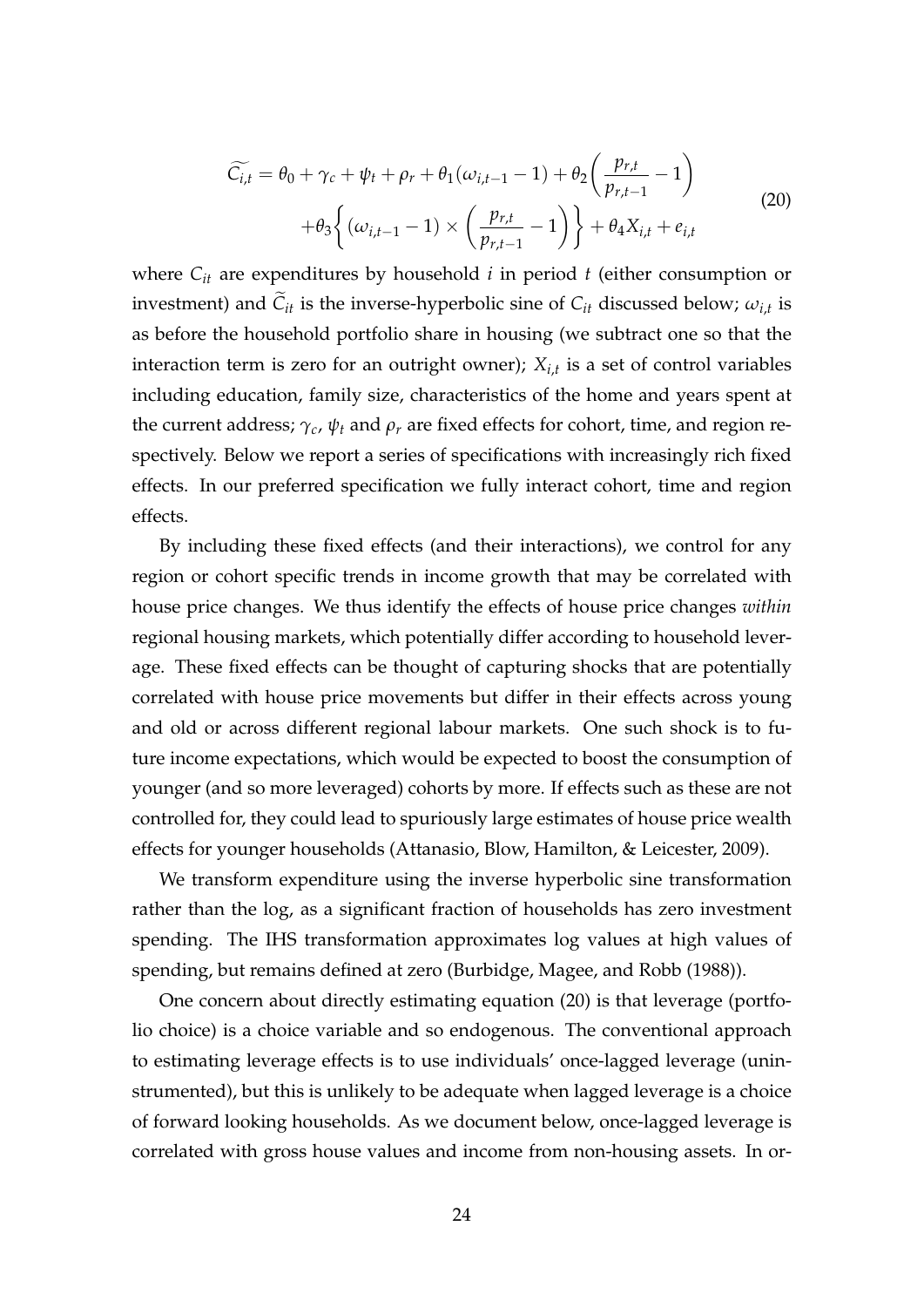der for our empirical application to identify the effects of independently varying leverage, these other variables ought to be held constant.

A second issue concerns data availability. Long-running surveys that contain balance sheet data on wealth and leverage rarely contain comprehensive spending measures. A panel survey is also required in order to know the consumer's lagged leverage position *ωi*,*t*−<sup>1</sup> . Previous studies have addressed this problem by either using available proxies for spending (such as borrowing, Mian and Sufi (2011)), subsets of spending that are observed (e.g. Lehnert (2004)) or measures backed out from the consumer's budget constraint (using the difference between observed income and wealth changes, as in Cooper (2013)). These approaches do not decompose total spending into consumption spending and investment spending.<sup>10</sup> Using total spending may lead to the misinterpretation of an investment spending response as being a consumption response. Distinguishing between the two is crucial for testing the importance of the borrow-to-invest motive.

For these reasons, in the UK, we use a two-sample IV approach (Angrist & Krueger, 1992) to combine spending data in the LCFS with data on leverage in the BHPS. This approach allows us to simultaneously impute and instrument for leverage in our (cross-sectional) UK expenditure dataset using balance sheet data taken from the BHPS. The instrument we use is the credit conditions households faced at the time they moved into their current residences. In theory, the use of this instrument requires financial frictions or transaction costs, of the kind we discussed in Section 2, that prevent households from reaching their optimal leverage for some time after they move. We discuss the strength and validity of our instrument further below. We provide additional details on the implementation of our approach in Appendix C.

In principle, in the US we could investigate these questions using the PSID, which in its later years contains information on both spending and leverage. However, the number of waves in which the PSID includes comprehensive consumption data is relatively short, as are other US panel surveys, such as the HRS,

 $10$ There are a few other potential drawbacks to these approaches. Credit card borrowing, which is used as proxy in Mian, Rao, and Sufi (2013), may also be more cyclical than other forms of spending. This point was made in Aladangady (2017). The use of the budget constraint identity to impute consumption can also lead to biased estimates of wealth effects in the presence of measurement error (Browning, Crossley, & Winter, 2014). If reported wealth in the previous period is smaller than actual wealth, then leverage as observed by the researcher in that period will be too high and consumption in the current period be too large, biasing estimates upward.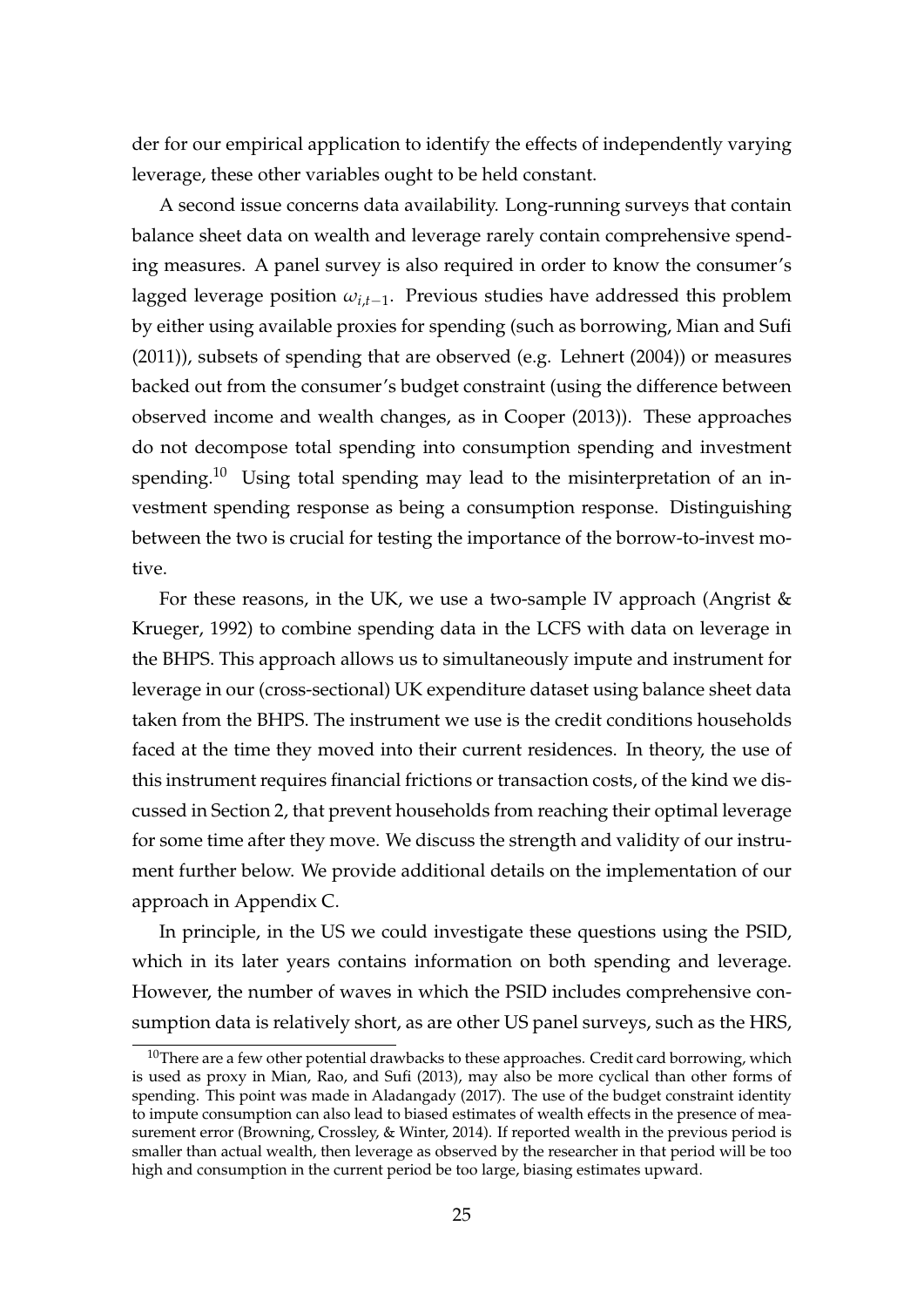used by Christelis, Georgarakos, and Japelli (2015) to study questions around leverage. In addition, as we saw in Figure 4 and in the analysis in Table 8, US households tend to re-leverage rapidly in response to house price increases.<sup>11</sup> As a result, the leverage of US households is far less dependent on past circumstances than it is for UK households, and so our instrument does not have power in the US. In what follows, we therefore focus on UK results.

#### **4.2 Instrument Relevance and Validity**

For our proposed method, we require a source of variation in leverage that explains why some households took out larger loans than others that is common to both the BHPS and the LCFS. For this purpose, we exploit variation in the average price to income ratios for new loans at the time households moved into their current residences (denoted *P*/*Y*−*T*). This variable is often used as a measure of the cost of credit (for example, loan-to-income ratios are included in the credit conditions index of Fernandez-Corugedo and Muellbauer (2006)). In our case, it indicates the cost of borrowing in the years house prices were made, and so the degree to which households would have been able to leverage their housing purchases at the time they moved. We discuss results using alternative instruments in Appendix E.

The solid line in Figure 7 (Panel (a)) shows how this instrument varies over time in the UK. There is a gradual upward trend in the price to income ratio, suggesting that credit has become looser over time. In 2013, average loans were almost five times greater than the incomes of buyers. This compares to a ratio of 2.5 in 1969. This provides one source of identification. Importantly, however, there is also cyclical variation in this variable, with for example evidence of credit tightening following the 2008 financial crisis. Movements in other measures of credit conditions, such as the average deposit on new homes (Figure 7, Panel (b)) show similar patterns.

Our instrument is only available from 1969 onwards, and so in what follows we drop households who moved into their homes before this. This constitutes roughly 0.5% of the total number of observations in our LCFS sample.

As our regression model includes cohort fixed effects, what matters is within-

<sup>&</sup>lt;sup>11</sup>In a similar design for the US, we obtain F-statistics of 0.58 for  $\omega_{i,t-1}$  − 1 and 0.64 for  $(\omega_{i,t-1}$  −  $1) \times (\frac{p_{rt}}{p_{rt}})$  $\frac{p_{rt}}{p_{rt-1}} - 1$ ).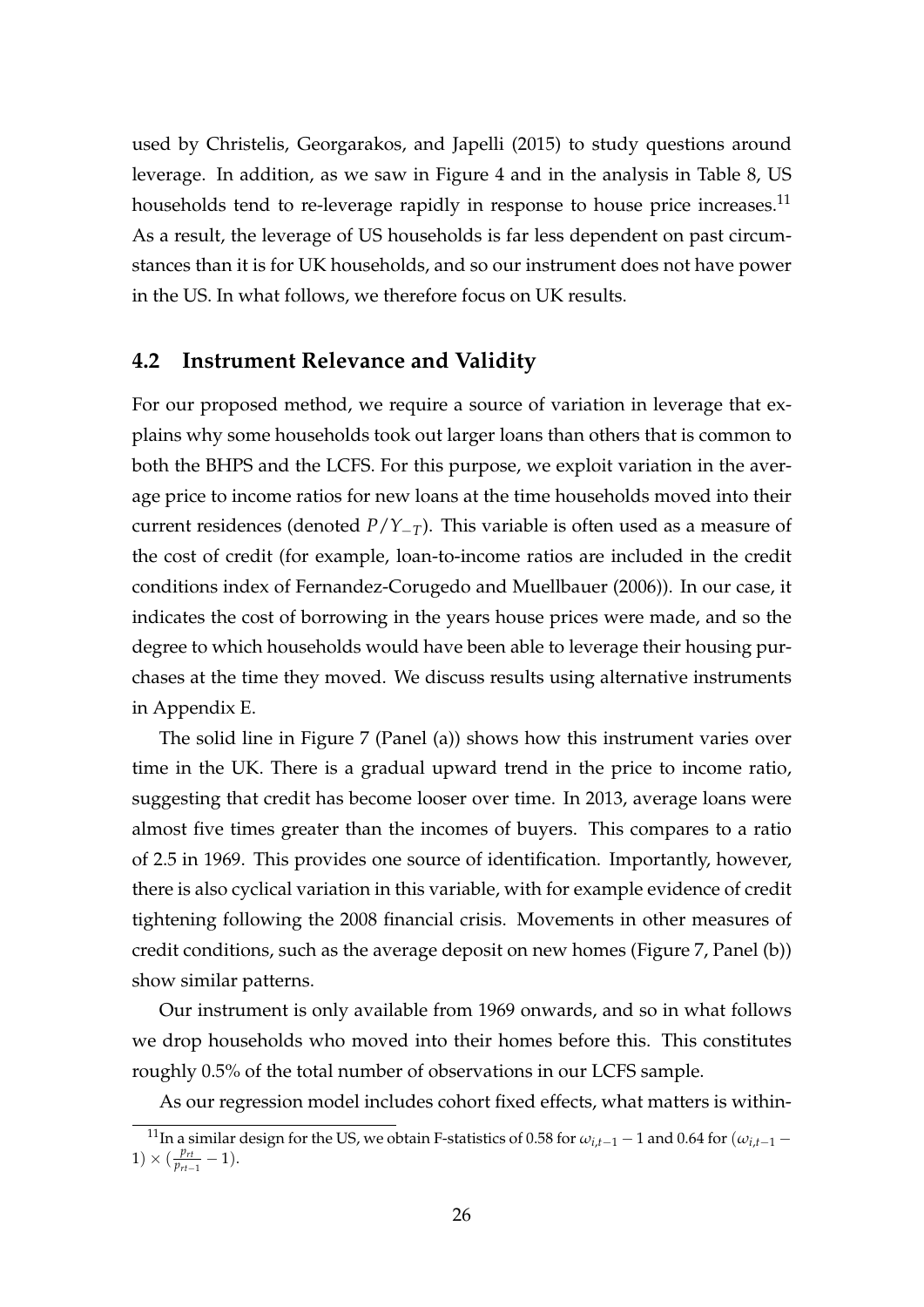



Note: Office for National Statistics UK House Price Index.

cohort variation in households' leverage. Figure 8 shows how our instrument relates to loan-to-value ratios within a given cohort (those born in the 1960s). This is the only ten-year birth cohort that we observe for almost our entire sample period. We plot loan-to-value ratios for households who moved into their homes in three different years: 1989, 1996, and 2004. These three years represent peaks and troughs in price-to-income ratios on new housing purchases from Panel (a) in Figure 7. Price to income ratios reached a temporary high of 3.7 in 1989 before falling to a low of 3.2 in 1996. Thereafter, they increased to a peak of 5.2 in 2004. As Figure 8 shows, households that moved when price-to-income ratios were relatively high in 1989 tended to have higher leverage than those in the same cohort who moved in 1996. This is true not only at the point they moved in to their current homes, but also long-afterward. Loan-to-value ratios are also persistently higher for those who moved in when credit conditions were even looser in 2004.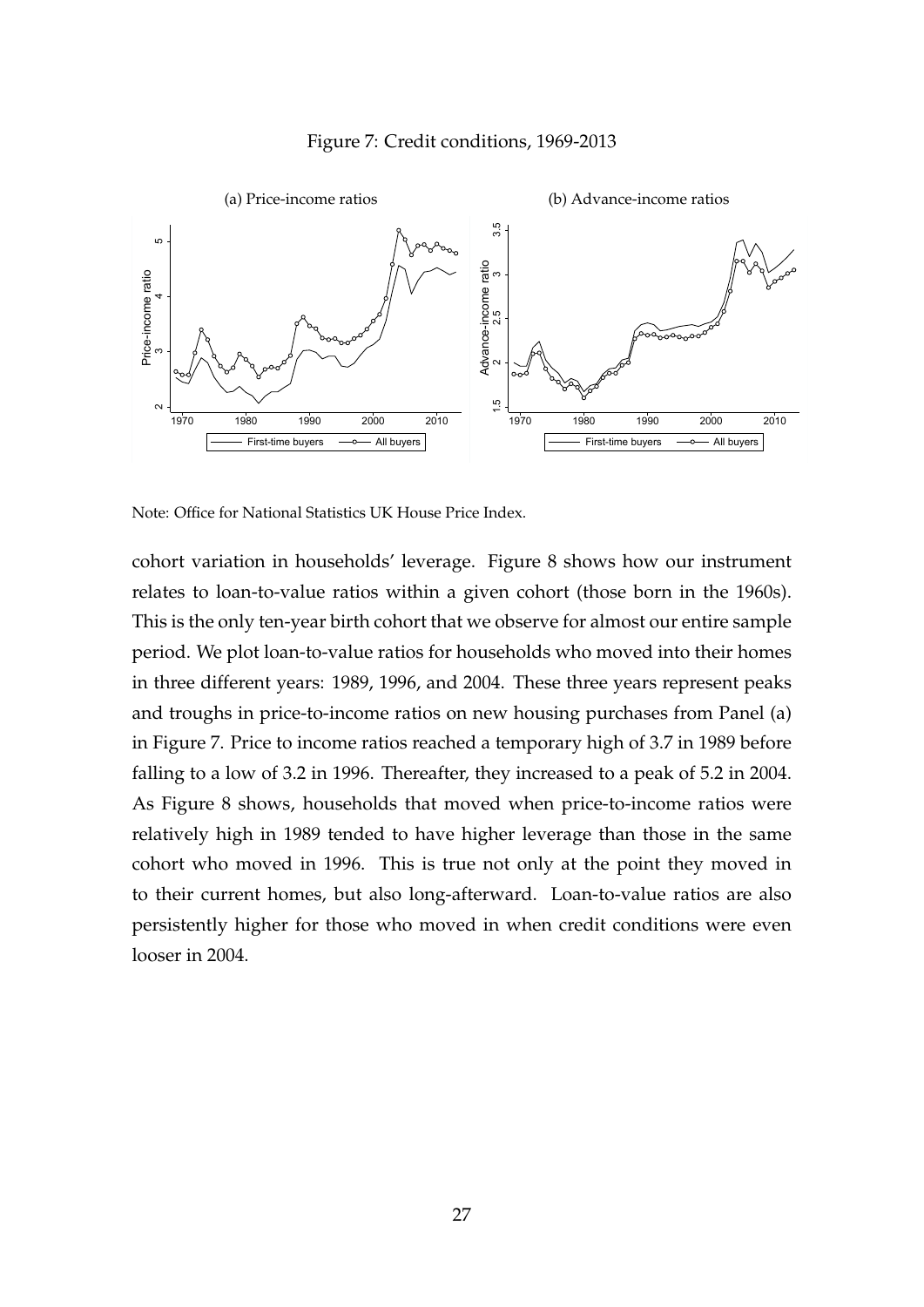Figure 8: Loan to value ratios by age and year moved in (1960s birth cohort)



Note: Authors' calculations using the British Household Panel Survey/Understanding Society

This relevance of our instruments can be more formally tested by looking at the results of first stage regressions. We do this in Table 2. To match our preferred specification, we report first stage results including fully interacted cohort, region and time effects.

We have two first stage regressions, one for leverage and one for leverage interacted with house prises. In both cases, the F-statistics are greater than the value of 10 suggested as a rule of thumb by Staiger and Stock (1997) for IV estimated using a single sample. Two sample IV methods may suffer less of a bias than standard 2SLS estimators, as errors in the first stage estimation will be unrelated to errors in the second stage equation. This is the rationale for estimators that run first and second stages in split samples (Angrist & Krueger, 1995)). Nonetheless, weak instruments may still result in coefficients being biased towards zero in finite samples. The relatively strong first stage we obtain is reassuring. Kleibergen-Paap statistics for the first stage also heavily reject the hypothesis of underidentification.<sup>12</sup>

 $12A$  further 'first stage' check we can conduct is to test for a positive association between our instrument and total mortgage debt in the LCFS. This would demonstrate that the association between our instrument and leverage is not limited to our first sample. Regressing mortgage debt on  $(P/Y_{-T})$  and our controls yields a positive coefficient with a t-statistic of 24.07.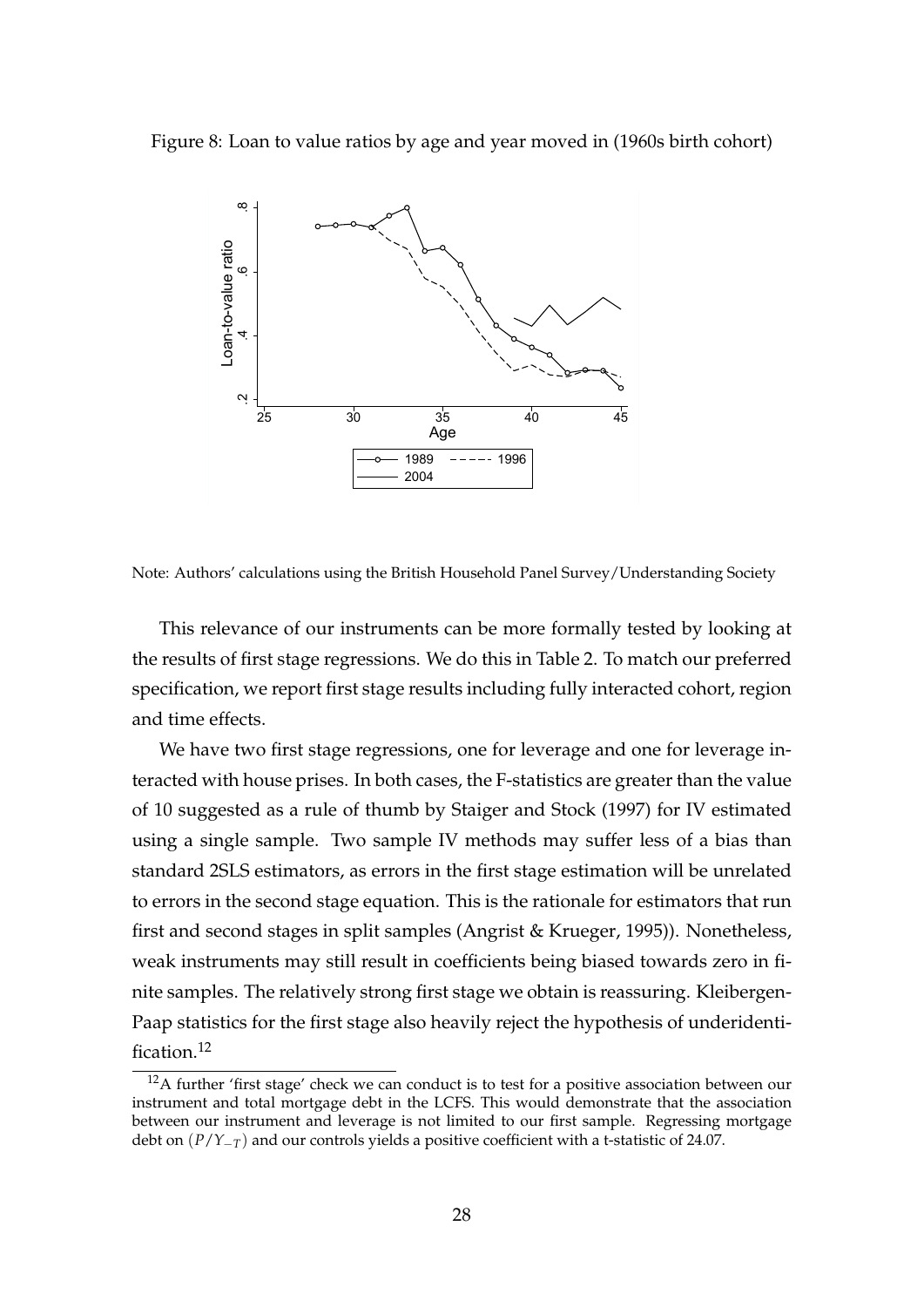Table 2: First stage results

|                                                 |            | $(\omega_{i,t-1}-1)$ $(\omega_{i,t-1}-1) \times (\frac{p_{rt}}{p_{rt-1}}-1)$ |
|-------------------------------------------------|------------|------------------------------------------------------------------------------|
| $P/Y_{-T}$                                      | $0.403***$ | $-0.009***$                                                                  |
|                                                 | (0.041)    | (0.002)                                                                      |
| $P/Y_{-T} \times (\frac{p_{rt}}{p_{rt-1}} - 1)$ | $0.754**$  | $0.704***$                                                                   |
|                                                 | (0.335)    | (0.049)                                                                      |
| Shea partial $R^2$                              | 0.008      | 0.030                                                                        |
| F-stat (p-value)                                | 48.89      | 135.74                                                                       |
|                                                 | (<0.001)   | (<0.001)                                                                     |
|                                                 |            |                                                                              |
| Kleibergen-Paap (p-value)                       |            | 97.40                                                                        |
|                                                 |            | (<0.001)                                                                     |
| N                                               |            | 30,947                                                                       |
| Clusters                                        |            | 8,250                                                                        |

Notes: \*  $p < 0.10$ , \*\*  $p < 0.05$ , \*\*\*  $p < 0.01$ . Standard errors are clustered at the individual level.

There may be concerns that those who move home in years with higher priceincome ratios will have spending patterns that are different to those who moved in other years for reasons other than the degree of their leverage. The most obvious challenge is that since price-income ratios have tended to increase over time, those households with higher values of our instrument will tend to have moved more recently. They may therefore be younger, or be more likely to be furnishing a new home. We address these concerns directly by including a control for the years households have spent in their current address (in addition to a dummy variable for households having moved in in the last year to account for first year 'setting up' expenses). We also run regressions excluding those who did not move in the last five years (rather than just the last year). Results from this alternative sample are very similar to our main results (see Appendix E).

We control for a rich set of fixed effects to control for other sources of endogeniety. The use of our instrument in combination with these controls means we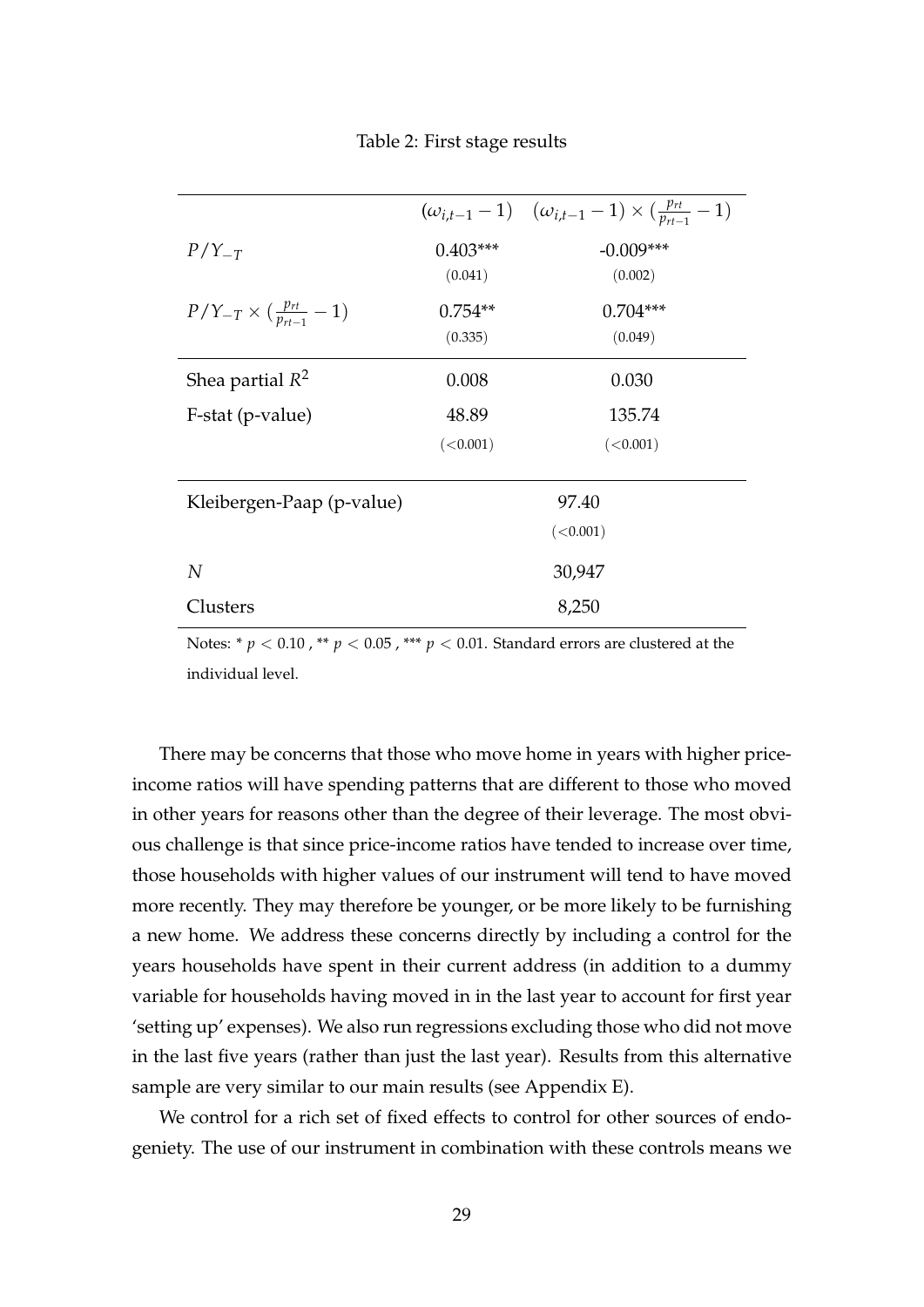effectively compare the spending responses of house price changes between two households in the same region and same cohort, but who moved into their homes at different times (when credit was either looser or tighter).<sup>13</sup>

There are further possible challenges to identification. For example, households may have been more likely to move when house prices were high because greater unobservable wealth made them less price sensitive. They may also have moved into larger houses. This would create a spurious association between our instrument and consumption. Households who moved at times when credit was loose may be more likely to move in response to economic shocks and drop out of our sample, introducing a selection bias. The assumption that such omitted factors do not induce a correlation between instruments and the error term is usually something which cannot be verified. Omitted variables are typically omitted because they are unobserved. However, when using a two sample approach, such tests are possible. Some variables may be observed in the sample in which we run our first stage regressions even if they are not present in our main sample.

To address additional endogeneity concerns, we look for an association between our instruments and gross house values, asset incomes and the probability of being a mover in the BHPS and Understanding Society panels conditional on our covariates. The two-sample instrumental variable approach allows for this kind of exogeniety, testing where potential omitted variables are observed in the second data set. Panel (a) of Table 3 reports results from regressions of these potential sources of endogeneity on our instruments and our other covariates. The instruments are both jointly and individually insignificant in all models, suggesting that they are plausibly orthogonal to these omitted variables.<sup>14</sup>

An alternative source of variation used by a number of previous studies (e.g. Disney et al. (2010), Dynan (2012)) is household leverage lagged one period. We report in Panel (b) of Table 3 correlations between the potential omitted variables assessed in Panel (a) and households' lagged LTV ratios (leverage). There

<sup>13</sup>The inclusion of cohort-region-year fixed effects means that we will only identify the *relative* effects of house price changes across different households within each region-cohort-year cell. Common effects of house prices changes affecting all households (and any general equilibrium effects on either national or regional housing markets) will be absorbed by our fixed effects.

 $14$ In additional unreported results, we also regress unsecured debt-to-income ratios and an indicator for whether households have positive debts on our instruments. Debts are only observed in 3 of the 18 waves of the BHPS survey, and so these tests are necessarily conducted on a much smaller sample. The instruments are again individually and jointly insignificant in these regressions.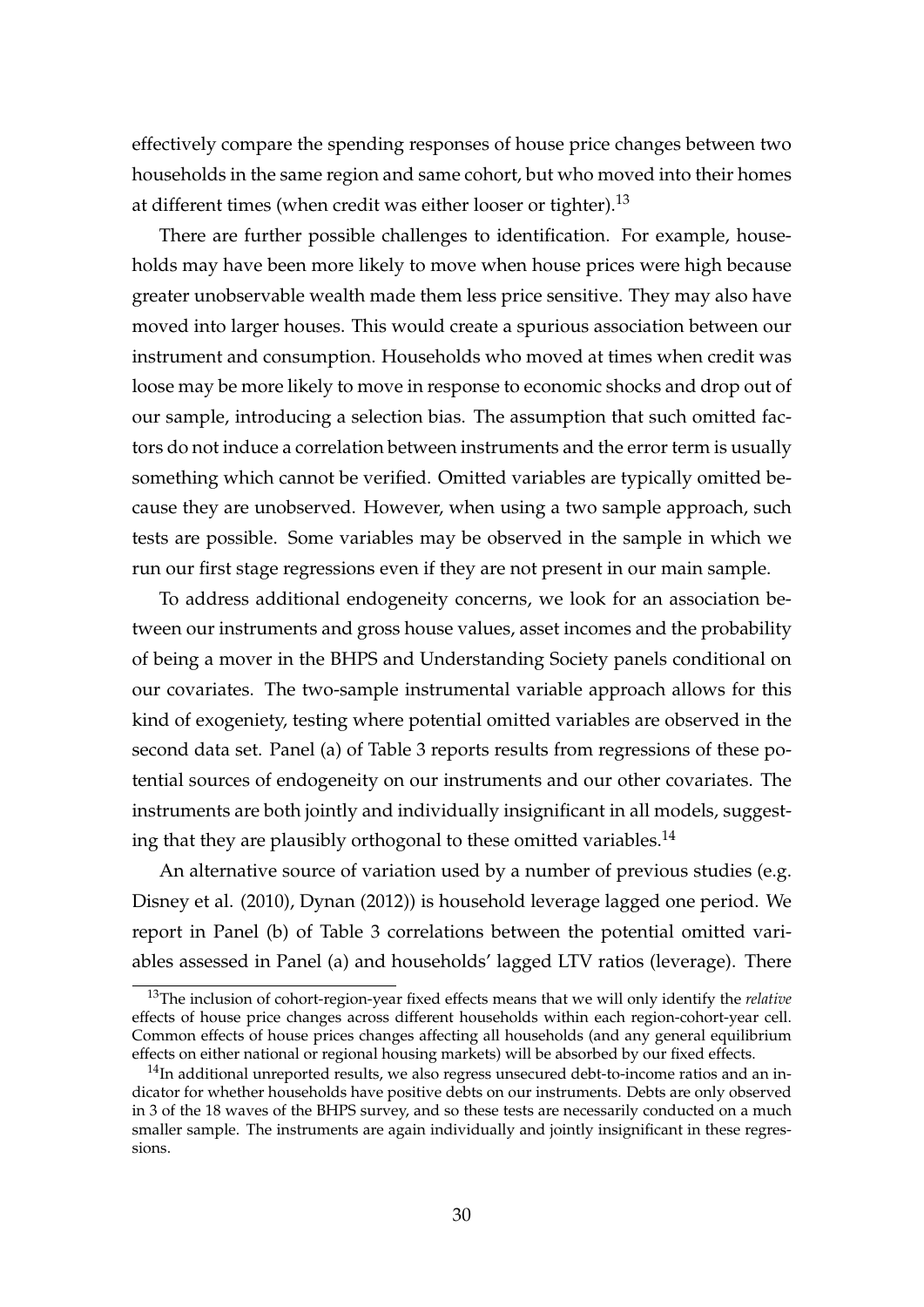| Dependent var.                                   |             | $log(HValue)$ Invest inc. > 1000 Invest inc. = 0 |            | $Mover_{t+1}$ |  |  |
|--------------------------------------------------|-------------|--------------------------------------------------|------------|---------------|--|--|
| Panel (a)                                        |             | <b>Instrument: Credit Conditions</b>             |            |               |  |  |
| $P/Y_{-T}$                                       | 0.012       | $-0.001$                                         | 0.0002     | $-0.0004$     |  |  |
|                                                  | (0.012)     | (0.007)                                          | (0.012)    | (0.003)       |  |  |
| $P/Y_{-T} \times (\frac{p_{rt}}{p_{rt-1}}-1)$    | $-0.004$    | $-0.039$                                         | 0.061      | 0.014         |  |  |
|                                                  | (0.106)     | (0.062)                                          | (0.102)    | (0.033)       |  |  |
| F-test: p-values                                 | 0.493       | 0.764                                            | 0.832      | 0.906         |  |  |
| N                                                | 30,626      | 28,282                                           | 28,282     | 23,531        |  |  |
| Clusters                                         | 8,116       | 7,735                                            | 7,735      | 6,618         |  |  |
| Panel (b)                                        |             | Instrument: Lagged Leverage                      |            |               |  |  |
| $LTV_{t-1}$                                      | $-0.192***$ | $-0.164***$                                      | $0.320***$ | 0.004         |  |  |
|                                                  | (0.0183)    | (0.012)                                          | (0.020)    | (0.007)       |  |  |
| $LTV_{t-1} \times (\frac{p_{rt}}{p_{rt-1}} - 1)$ | $-0.596***$ | $-0.045$                                         | 0.110      | 0.002         |  |  |
|                                                  | (0.196)     | (0.116)                                          | (0.192)    | (0.076)       |  |  |
| F-test: p-values                                 | < 0.001     | < 0.001                                          | < 0.001    | 0.851         |  |  |
| N                                                | 30,626      | 28,282                                           | 28,282     | 23,531        |  |  |
| Clusters                                         | 8,116       | 7,735                                            | 7,735      | 6,618         |  |  |

#### Table 3: Exogeneity of Instruments

Notes: \*  $p < 0.10$ , \*\*  $p < 0.05$ , \*\*\*  $p < 0.01$ . Standard errors in parentheses. Controls for education, cohort-region-year dummies, sex, house type, number of rooms, number of adults, number of children, years at address, and a dummy variable for having moved in in the previous year. Standard errors are clustered at the individual level.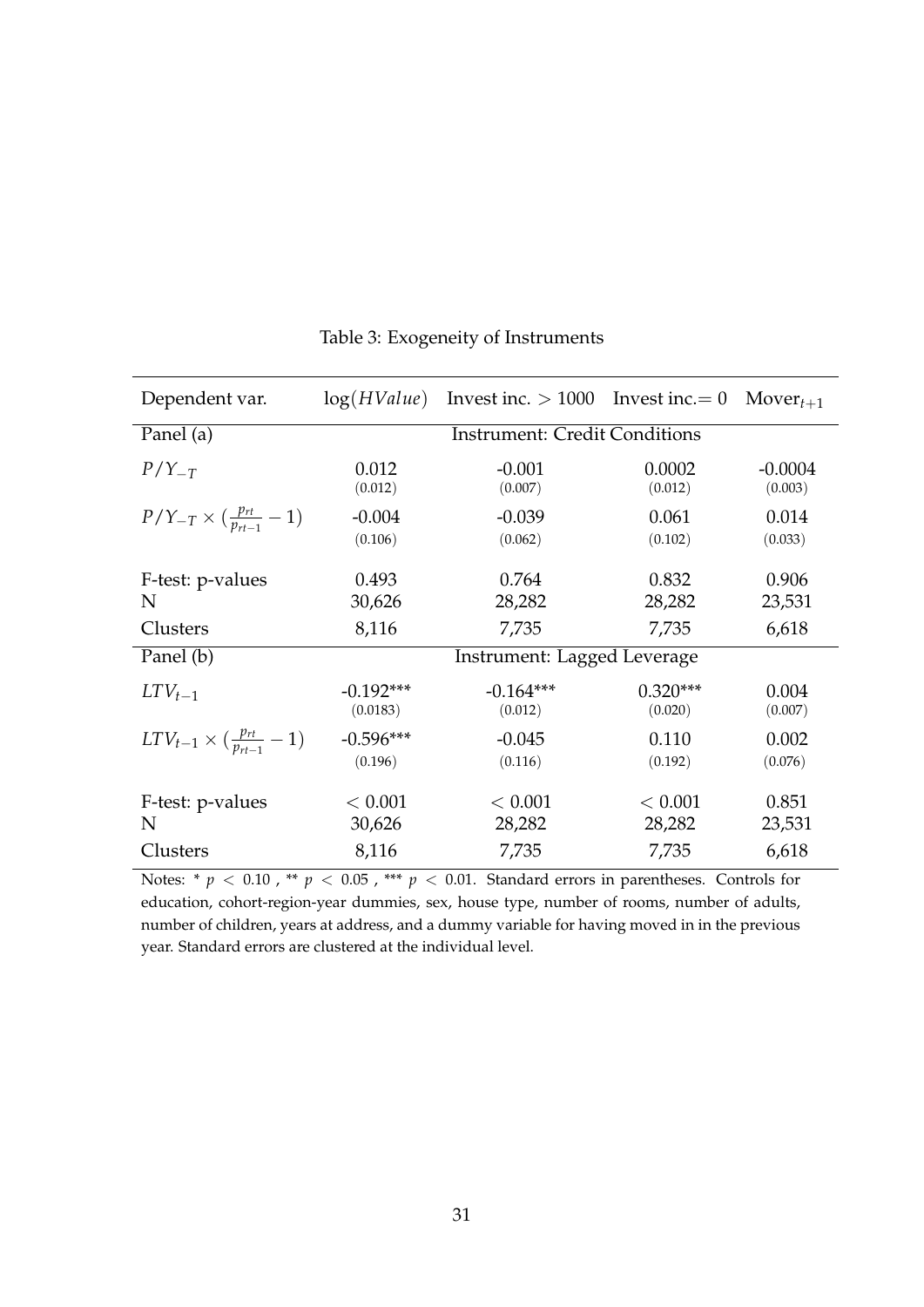is strong evidence that those with higher lagged leverage have fewer financial assets and tend to live in less valuable homes, which invalidates its use as an instrument. The point of Table 3 is to show that our instrument (which is both a grouping instrument and further back in time) does much better than oncelagged household leverage on these exogeneity tests.

#### **4.3 Main Results**

Having established the relevance and exogeneity of our instrument, we now show in Table 4 the results of estimating equation (20) for residential investment, and total (non-durable and durable) consumption spending.

We consider three versions of equation (20). The first includes regional house price changes and controls for region and cohort fixed effects (but not time effects). In this specification, house price growth is positively associated with consumption growth and negatively associated with residential investment for outright owners. The residential investment behaviour of more leveraged households however rapidly increases in response to house price gains, while their consumption spending is no more sensitive than that of other homeowners. These findings are consistent with the predictions of our model; homeowners who are not net borrowers have a desire to reduce their exposure to housing as prices rise, while more leveraged net borrowers disproportionately increase their housing investments.

Our second regression model (columns (3) and (4)) shows results when we additionally control for time effects. These remove the effects of common shocks that may simultaneously drive house price growth and consumer spending (such as aggregate productivity changes). The main effect of house prices on consumption, which is now identified by differences in regional house price growth, is small and no longer significant. We once again find that the residential investment spending of more leveraged households is much more responsive to house price increases, while consumption spending is not.

Columns (5) and (6) present our preferred specification which includes a full set of time-cohort-region interactions, controlling for shocks that may vary in their impacts across locations and age groups. With this specification, the direct effect of prices is no longer identified, but the interaction between house prices and leverage is identified and this is the basis of the test of our mechanism. Our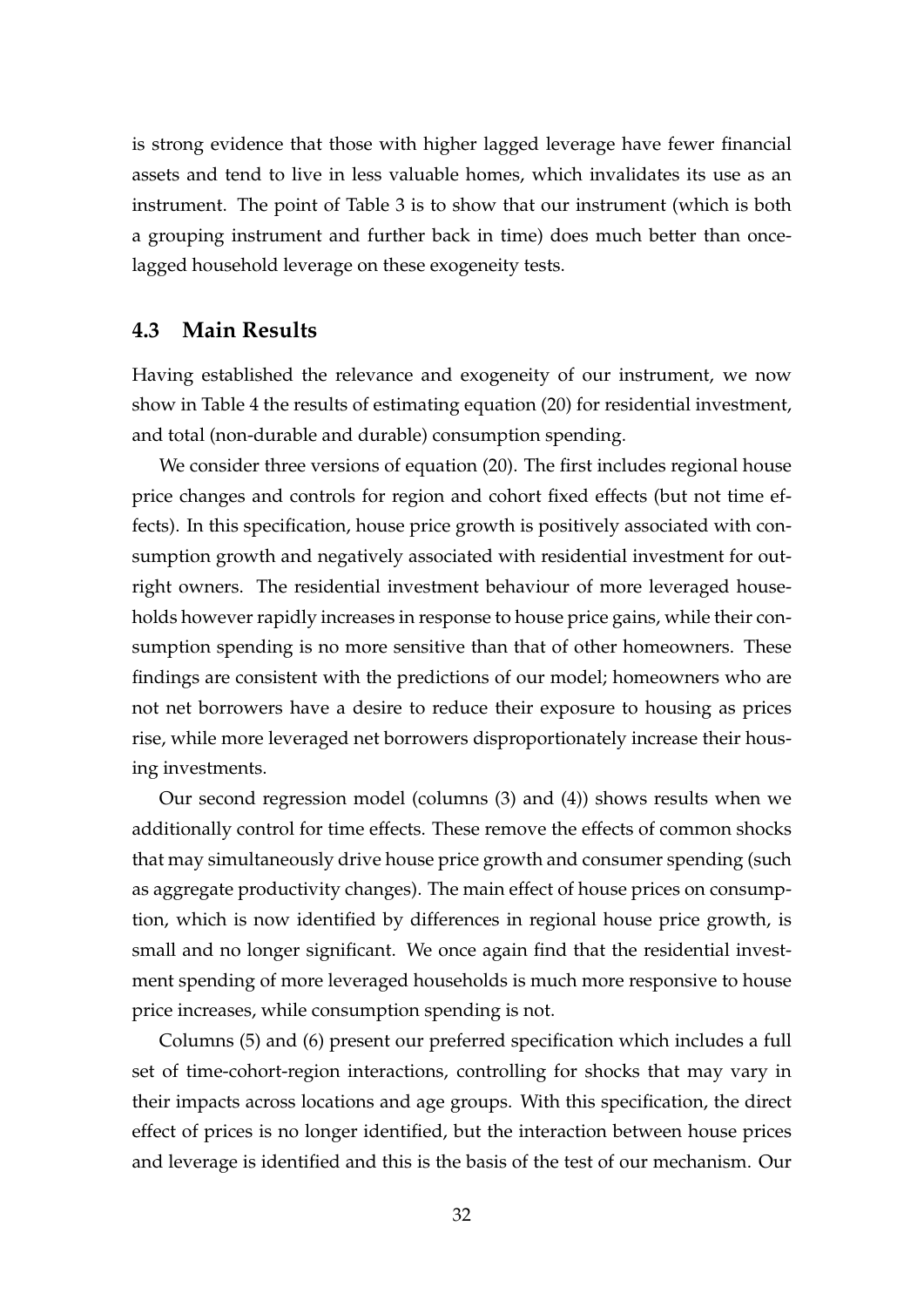results imply that a 10% increase in house prices results in a 7.3% greater increase in residential investment for a household with an LTV of 66% relative to a household with an LTV of 50% (i.e., a housing portfolio share, *ω*, of 3 relative to 2).

|                                                         | (1)                   | (2)                    | (3)                 | (4)                 | (5)                 | (6)                  |
|---------------------------------------------------------|-----------------------|------------------------|---------------------|---------------------|---------------------|----------------------|
|                                                         | Res inv.              | Cons.                  | Res inv.            | Cons.               | Res inv.            | Cons.                |
| $(\omega_{i,t-1}-1) \times (\frac{p_{rt}}{p_{rt-1}}-1)$ | $1.680***$            | $-0.038$               | $0.729***$          | 0.032               | $0.728***$          | 0.003                |
|                                                         | (0.230)               | (0.048)                | (0.169)             | (0.042)             | (0.269)             | (0.067)              |
| $(\omega_{i,t-1}-1)$                                    | $0.367***$<br>(0.078) | $-0.051***$<br>(0.014) | $-0.054$<br>(0.062) | $-0.021$<br>(0.016) | $-0.047$<br>(0.046) | $-0.020*$<br>(0.012) |
| $\frac{p_{rt}}{p_{rt-1}}-1$                             | $-0.596**$            | $0.554***$             | $-1.276***$         | $-0.054$            |                     |                      |
|                                                         | (0.280)               | (0.060)                | (0.325)             | (0.081)             |                     |                      |
| Controls                                                |                       |                        |                     |                     |                     |                      |
| Region effects                                          | X                     | $\chi$                 | X                   | $\chi$              |                     |                      |
| Cohort effects                                          | $\chi$                | $\chi$                 | X                   | $\chi$              |                     |                      |
| Year effects                                            |                       |                        | X                   | $\chi$              |                     |                      |
| Cohort $\times$ region $\times$ year                    |                       |                        |                     |                     | X                   | X                    |
| $R^2$                                                   | 0.063                 | 0.341                  | 0.065               | 0.346               | 0.082               | 0.360                |
| $\mathbf N$                                             | 60,342                | 60,342                 | 60,342              | 60,342              | 60,342              | 60,342               |

Table 4: Consumption and Investment Responses

Notes: \*  $p < 0.10$ , \*\*  $p < 0.05$ , \*\*\*  $p < 0.01$ . Standard errors in parentheses. Additional controls for education, sex, house type, number of rooms, number of adults, number of children, years at address, and a dummy variable for having moved in in the previous year. The dependent variable is transformed using the Inverse Hyperbolic Sine transformation.

One concern with our interpretation of these results may be that the residential investment response reflects the durability or luxuriousness of housing, rather than an investment motive. In Table 5 we examine how responses to house price increases vary for subcategories of total consumption spending. First, we run regressions separately for non-durable and durable spending. We do not find evidence that leveraged households' spending on either of these subcategories is more sensitive to house price increases than other households'. Second, we report spending effects for 'luxuries' (a subset of non-durables, defined as spending on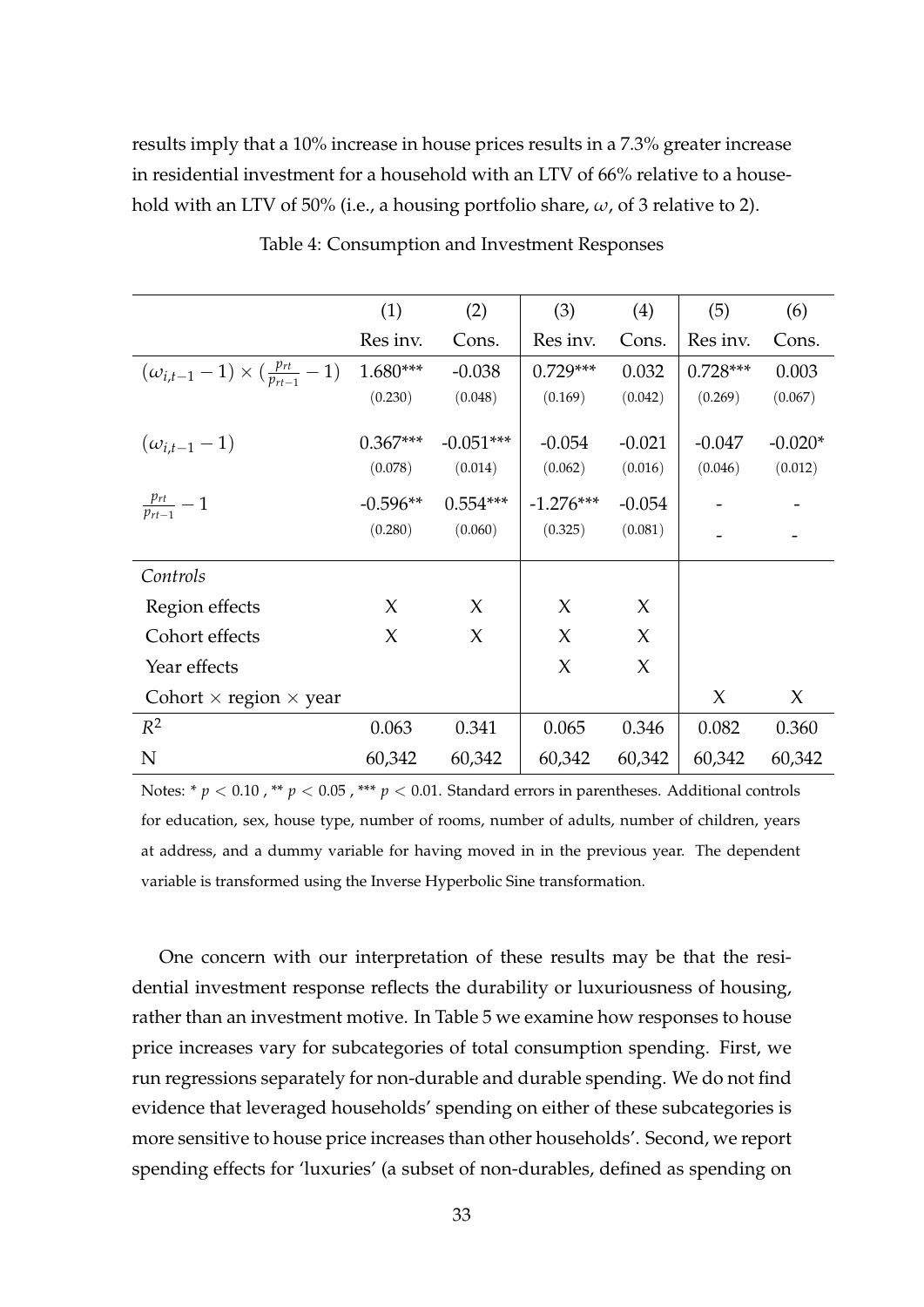recreation and food out). We do not find evidence of strong spending responses for these goods, lending additional support to our hypothesis that the increase in spending on residential investment reflects a desire to rebalance consumers' investment portfolios rather than a consumption motive.

|                                                         | Res inv.<br>(1) | Non-durables Durables<br>(2) | (3)      | Luxuries<br>(4) |
|---------------------------------------------------------|-----------------|------------------------------|----------|-----------------|
| $(\omega_{i,t-1}-1) \times (\frac{p_{rt}}{p_{rt-1}}-1)$ | $0.728***$      | $-0.017$                     | $-0.168$ | $-0.064$        |
|                                                         | (0.269)         | (0.063)                      | (0.255)  | (0.136)         |
| $(\omega_{i,t-1}-1)$                                    | $-0.047$        | $-0.016$                     | $-0.039$ | $-0.046*$       |
|                                                         | (0.046)         | (0.011)                      | (0.044)  | (0.024)         |
| Cohort $\times$ region $\times$ year                    | X               | $\chi$                       | X        | X               |
| $R^2$                                                   | 0.082           | 0.377                        | 0.112    | 0.211           |
| N                                                       | 60,342          | 60,342                       | 60,342   | 60,342          |

Table 5: Responses of Categories of Consumption

Notes: \*  $p$  < 0.10, \*\*  $p$  < 0.05, \*\*\*  $p$  < 0.01. Standard errors in parentheses. Column (1) reproduces column (5) in Table 4. Controls for education, cohort-region-year dummies, sex, house type, number of rooms, number of adults, number of children, years at address, and a dummy variable for having moved in in the previous year. The dependent variable is transformed using the Inverse Hyperbolic Sine transformation.

#### **4.4 Robustness Checks and Additional Evidence**

#### **Robustness Checks**

We carry out a range of robustness checks of our baseline results. For reasons of space, we discuss the results of these briefly here, reporting the full set of results in Appendix D.

1. *Alternative definitions of residential investment*. The definition of residential investment we use above is relatively broad compared to what would for example be used in the national accounts. In particular, we include other fixtures and durable investments (such as, for example, kitchen equipment)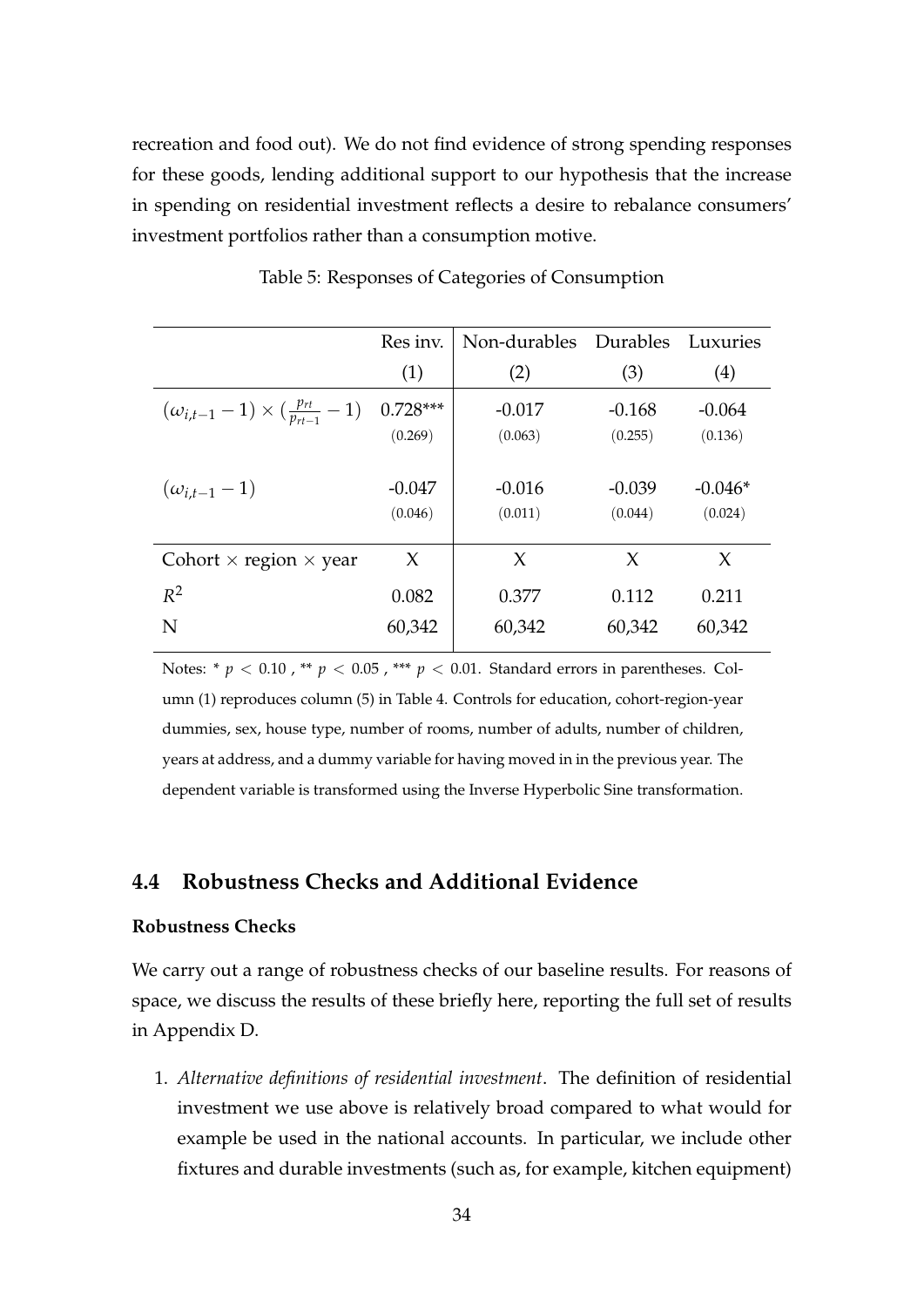that we consider likely to be capitalised into the value of the property but which may be excluded in other definitions. In the Appendix, we also consider a narrow definition that is restricted to spending on changes to the structure of the property, as well as household repairs and maintenance.<sup>15</sup> The results we obtain are very similar to our main results. We also find a positive effect when we use an indicator of whether households made investments in household extensions as our dependent variable.

- 2. *Alternative instruments*. We also consider results using three alternative instruments. The first is the Credit Conditions Index used in Fernandez-Corugedo and Muellbauer (2006); the second is the average house price in each region at the time individuals moved into their current homes (as used as an instrument for mortgage debt in Chetty et al. (2017)); and the third is to use credit condition as the time household heads turned 25 (rather than at the time of their last move). This latter strategy means we do not rely on possibly non-random variation in the timing of moves; however, it also means we cannot separately control for cohort effects. The use of these alternative instruments give very similar results.
- 3. *Sample definition*. We exclude households who moved within the previous year from our analysis, but concerns may remain that our spending effects are driven by more recent movers, who are likely to be the most leveraged, possibly at credit a constraint, and may be more likely to have higher spending due to the expenses of setting-up and customising new properties (Benmelech et al. (2021)). We therefore consider results from an alternative sample, where we exclude those who moved into their homes within the previous five years. Results are similar to those in Table 4.

We also separately consider results for a younger subsample of households (those with heads aged 25-45). If the relaxation of credit constraints were an important explanation for our findings, we would expect the magnitude of

<sup>&</sup>lt;sup>15</sup>This definition is more in the spirit of national accounts. For example in the US National Income and Product Accounts, "private fixed investment" by owner-occupiers includes spending such as "construction of new nonresidential and residential buildings.", "improvements (additions, alterations, and major structural replacements) to nonresidential and residential buildings." and "certain types of equipment (such as plumbing and heating systems and elevators) that are considered an integral part of the structure." (see Chapter 6 of U.S. Bureau of Economic Analysis (BEA) (2016))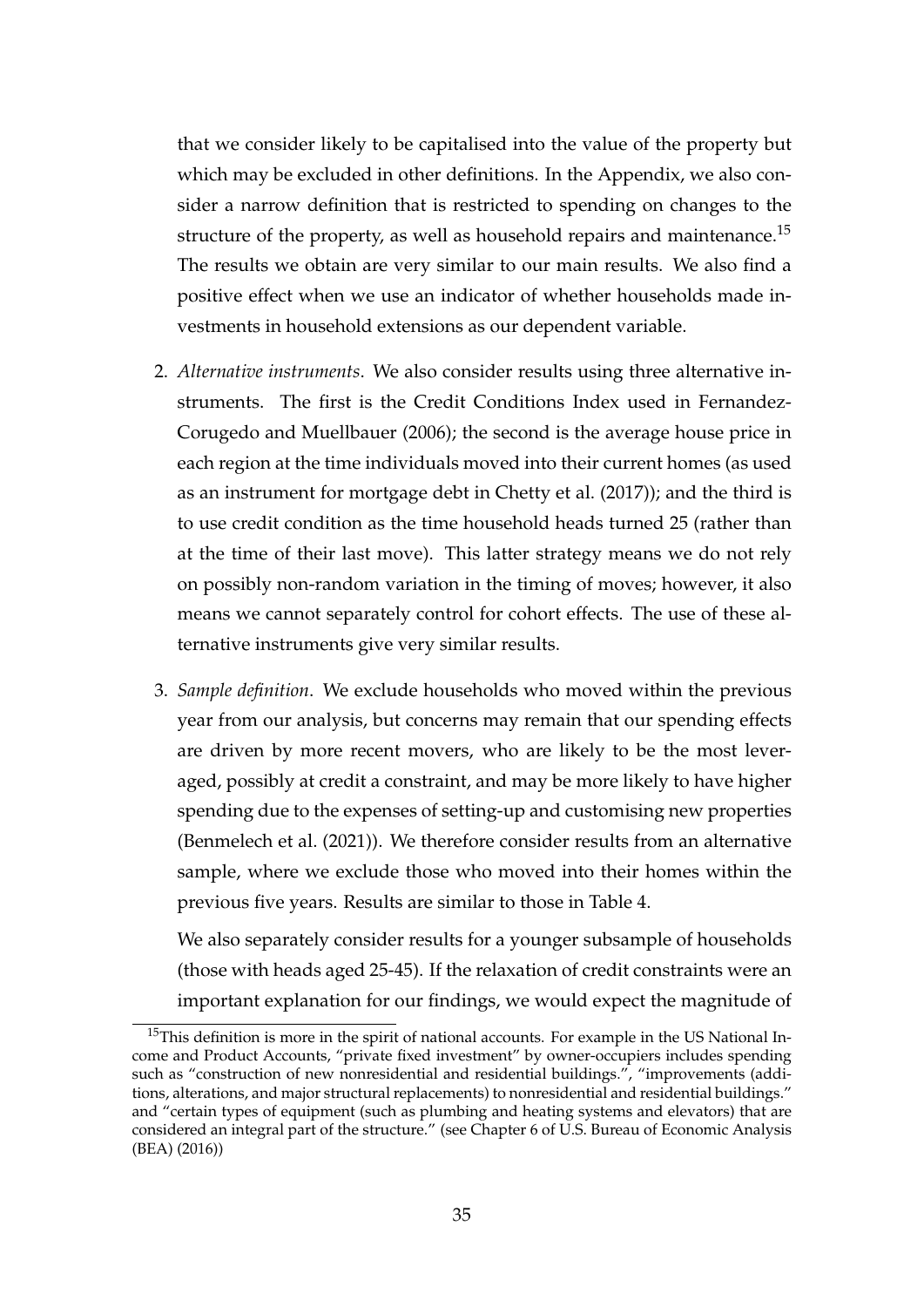effects to be greater for this subsample. However, we find that the results are similar to those in Table 4. As in the case of our full sample, there is no evidence of a differential response in consumption spending between leveraged and non-leveraged households.

#### **Extensive Margin: Other property investments**

Households may invest in housing by purchasing additional properties or by upsizing their main residence. In this section, we examine whether more leveraged households are more likely to make such investments in response to house price increases than other households, as our model would predict.

To do so we estimate the following equation using the BHPS

$$
\Delta Y_{t,t+10} = X\delta_0 + \delta_1 \left(\frac{p_{rt+10}}{p_{rt}} - 1\right) + \delta_2 \left[ \left(\omega_{i,t-1} - 1\right) \times \left(\frac{p_{rt+10}}{p_{rt}} - 1\right) \right] + u_t \quad (21)
$$

where *Y* is some outcome of interest (second homeownership or the number of rooms in the household's main residence). We consider changes in these outcomes over a period of 10 years. This is to account for the possibility that, as a result of transaction and search costs, consumers may be slow to make new home purchases in response to increases in their housing wealth.

Table 6 shows results for the change in second homeownership. We include other controls for year, region, 10-year birth cohort, a quadratic in age and the years the household head has been living at the current address. The latter control accounts for the fact that households who have moved recently will likely be closer to their desired leverage, and so less likely to need to rebalance their portfolios. As above, we instrument leverage with the price to income ratio at the time households moved into their current residence. We find that the second home purchases of more leveraged households are more responsive to house price increases than the purchases of other households. Our results imply that households with LTVs of 50% are 0.4 percentage points more likely to purchase a second home than outright owners following a 10% appreciation in house prices.

Table 6 includes results for whether more leveraged households are more likely to up-size their main residences (as measured by changes in the number of rooms in their primary residence). While the pattern of results is similar to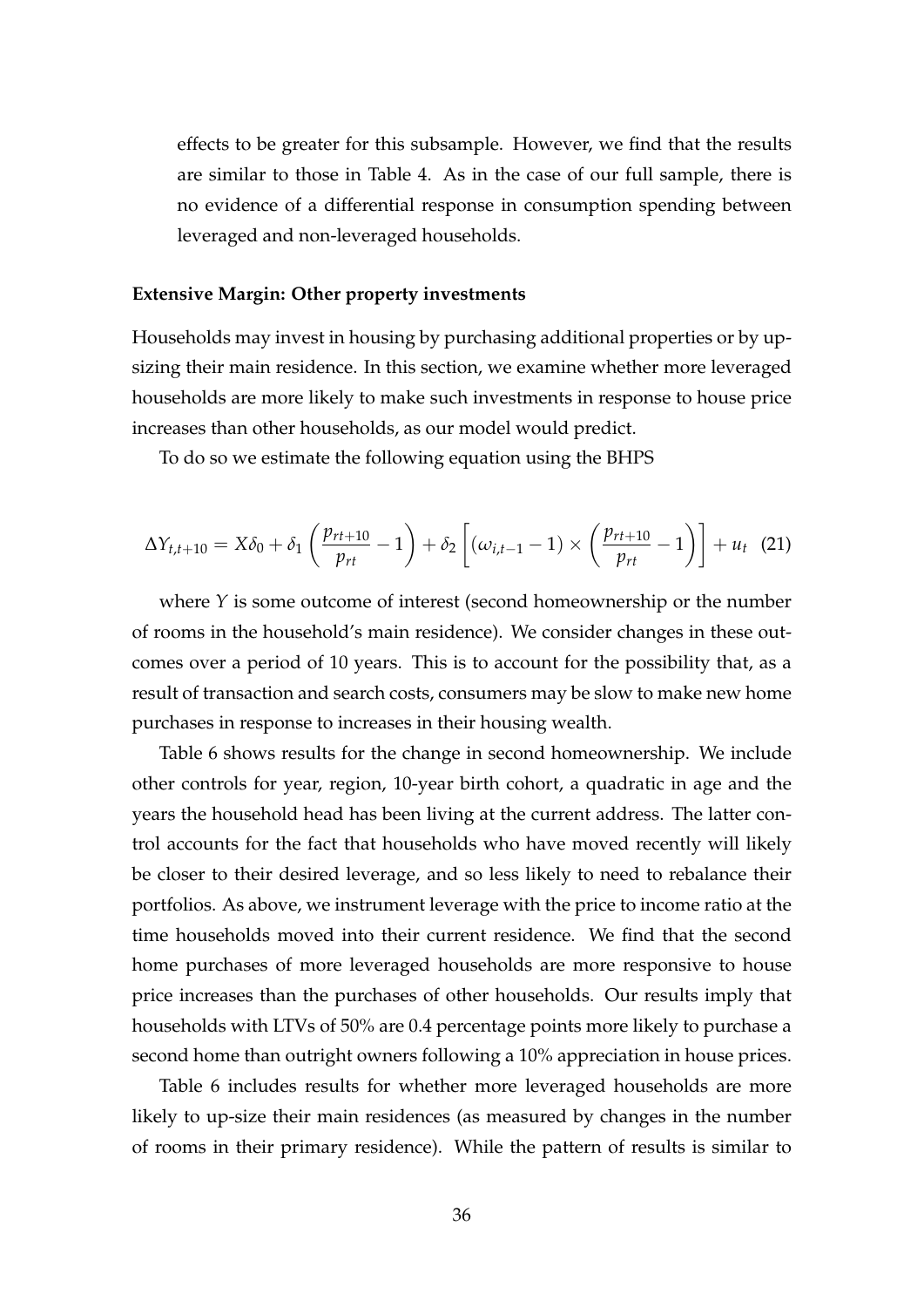that for second homes, the coefficient on the interaction of leverage and house price changes is not statistically significant.

|                                                                                        | $\Delta$ Second home <sub>t.t+10</sub><br>(1) | $\Delta$ No Rooms <sub>t,t+10</sub><br>(2) |
|----------------------------------------------------------------------------------------|-----------------------------------------------|--------------------------------------------|
| $(\omega_{i,t-1}-1)\times\left(\frac{p_{rt+10}}{p_{rt}}-1\right)$<br>(Standard errors) | $0.041**$<br>(0.020)                          | 0.077<br>(0.075)                           |
| First stage F-stat<br>(p-value)                                                        | 37.34<br>(<0.001)                             | 32.34<br>(<0.001)                          |
| N                                                                                      | 3,599                                         | 4,627                                      |
| Clusters                                                                               | 1,393                                         | 1,440                                      |

Table 6: Effects of leverage on second homeownership and home size

Notes: \* *p* < 0.10 , \*\* *p* < 0.05 , \*\*\* *p* < 0.01. Controls are year dummies, dummies for 10-year birth cohorts, age, age squared, years at current address and a dummy for having just moved in. Standard errors are clustered at the individual level.

#### **Survey Self-Reports on Spending Motives**

The importance of extensions and other home improvements as a reason for new borrowing is confirmed when we consider the uses for which households report taking out additional mortgage debt. Households in the BHPS are asked whether new mortgage loans, taken out on current properties, were used for extensions, home improvements, car purchases, other consumer goods, or some other reason (households could give more than one answer). We class the first two of these responses as "residential investment" and the second two as "consumption" and plot the proportions reporting new mortgage loans for each motive for homeowning household heads aged 25-45, and 46-65 in panels (a) and (b) of in Figure 9. Both younger and older households are roughly four times more likely to report taking out a loan for residential investment than for consumption spending. Overall, when we condition on taking out a new loan, 62% of new loans were taken out for a residential investment purpose compared to 11.5% for some con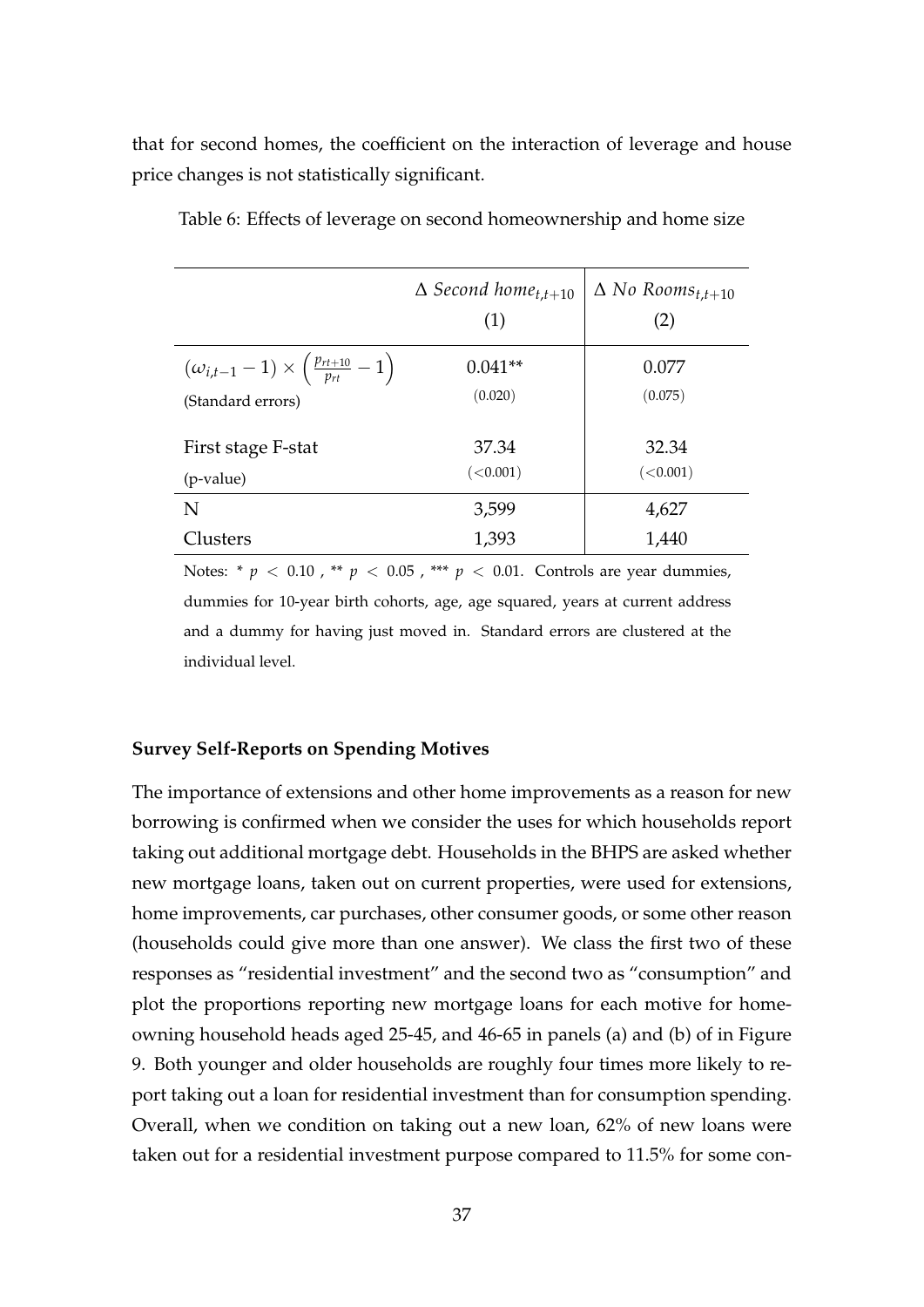sumption purpose in the UK. $^{16}$ 

#### Figure 9: Purpose of new mortgage loans, 1993-2013



Note: Authors' calculations using British Household Panel Survey/Understanding Society. Sample is homeowners who did not move relative to previous wave.

## **5 Conclusion**

It is well known that households releverage and increase spending in response to house price gains. The point we stress in this paper is that spending does not mean consumption spending: spending includes investment in housing. We introduce a new "borrow-to-invest" motive whereby households want to increase their borrowing to releverage in response to house price gains, but where the borrowing is used to increase investment in housing. This motive arises in a lifecycle portfolio choice framework with rational consumers and i.i.d. house price changes.

We provide an empirical test of the borrow-to-invest motive by focusing on one prediction of the model, that the investment spending response to a house price realisation will vary more with leverage than the consumption spending

<sup>&</sup>lt;sup>16</sup>There is suggestive evidence on the same lines for the US. Brady, Canner, and Maki (2000) use a "reason for loan" question in the Federal Reserve Board Survey of Consumers and find that home improvements were a more important self-reported motive for home equity withdrawal than consumption spending, as in Figure 9. Further, Cooper (2010) reports a significant association between home equity extraction and the binary indicator of residential investment in the PSID.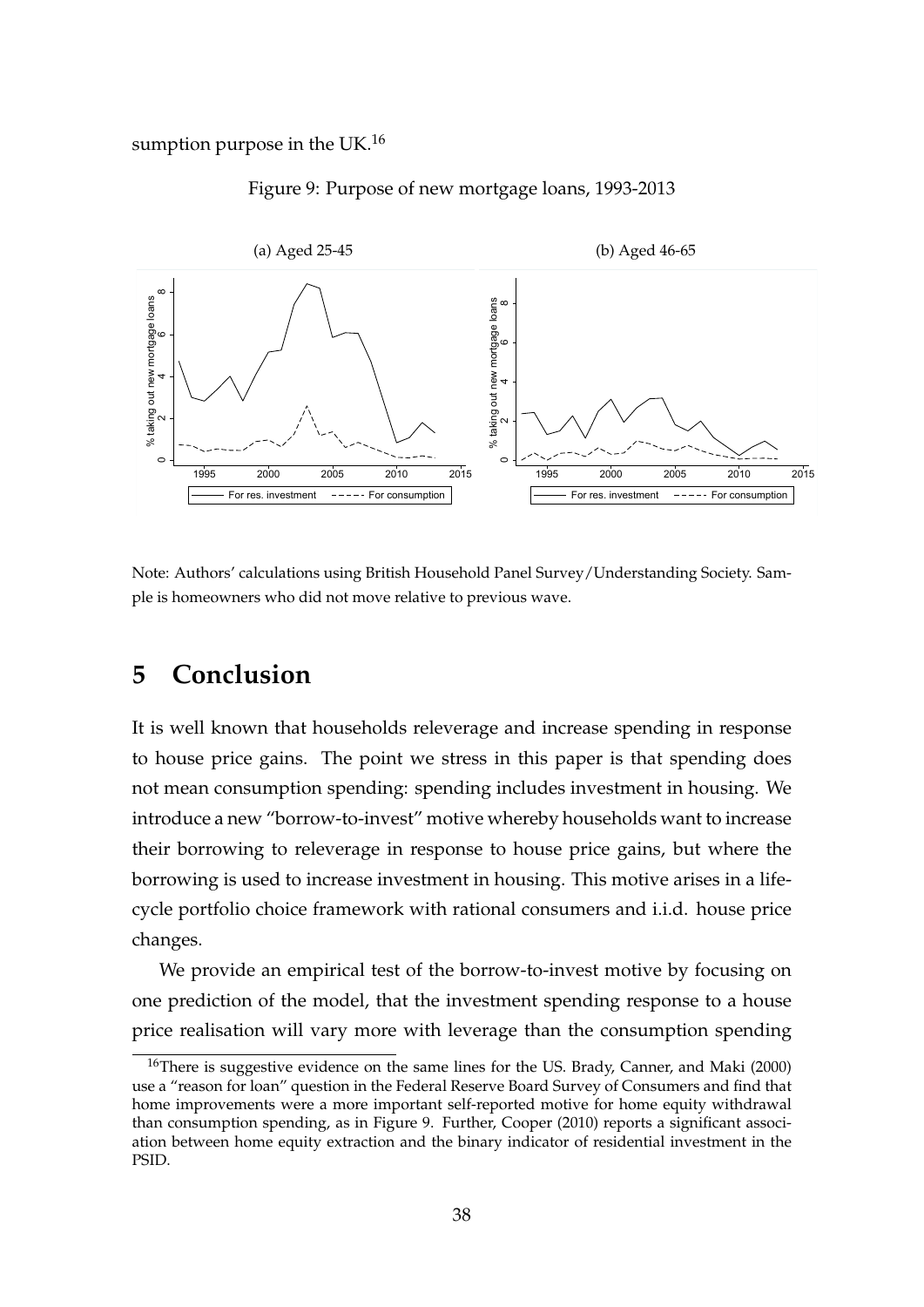responses. In particular, more leveraged households will respond to a greater extent to a house price increase, but this difference in response will be in their investment spending not consumption spending. We show this to be the case by regressing different categories of spending on house price realisations interacted with leverage.

Our core point is that increased borrowing is not used to finance consumption, rather it is used to increase investment in housing. In the context of a two-asset model, credit constraints act to limit wealth accumulation: households cannot exploit the high returns of a leveraged portfolio, and so credit constraints reduce life-time consumption levels, rather than simply changing the time path of consumption.

Our findings have relevance for the design of macro-prudential policy interventions that restrict loan-to-value ratios and debt-to-income ratios. These interventions aim to restrict the growth of debt in the face of house price increases, however constraints on loan-to-value are themselves relaxed by house price increases and this leads to greater borrowing and greater investment in housing. By contrast, loan-to-income constraints will restrict debt responses to house price increases, but these restrictions come at a cost: they limit the extent of wealth accumulation and access to leveraged returns.

Our results on the impact of house price changes have further implications for the literature on consumption pass-through (which follows Blundell, Pistaferri, and Preston (2008)). That literature focuses largely on the pass-through of income shocks to non-durable consumption, but the realisations of house prices also matter, as noted by Etheridge (2019). We show that the extent of the passthrough from house price realisations will depend on the leveraged position of households, and also that it is important to distinguish between a consumption response and an investment spending response.

A final implication of our findings is that they suggest potentially important feedback mechanisms following house price increases. As house prices rise, the desire of households to re-leverage may lead to greater demand for housing. The aggregate implications of the greater demand for housing depends on whether the household desire to borrow-to-invest results in investment in new housing stock, which includes additions to existing homes and expands the supply of housing, or in purchasing existing housing stock. If the response is in purchas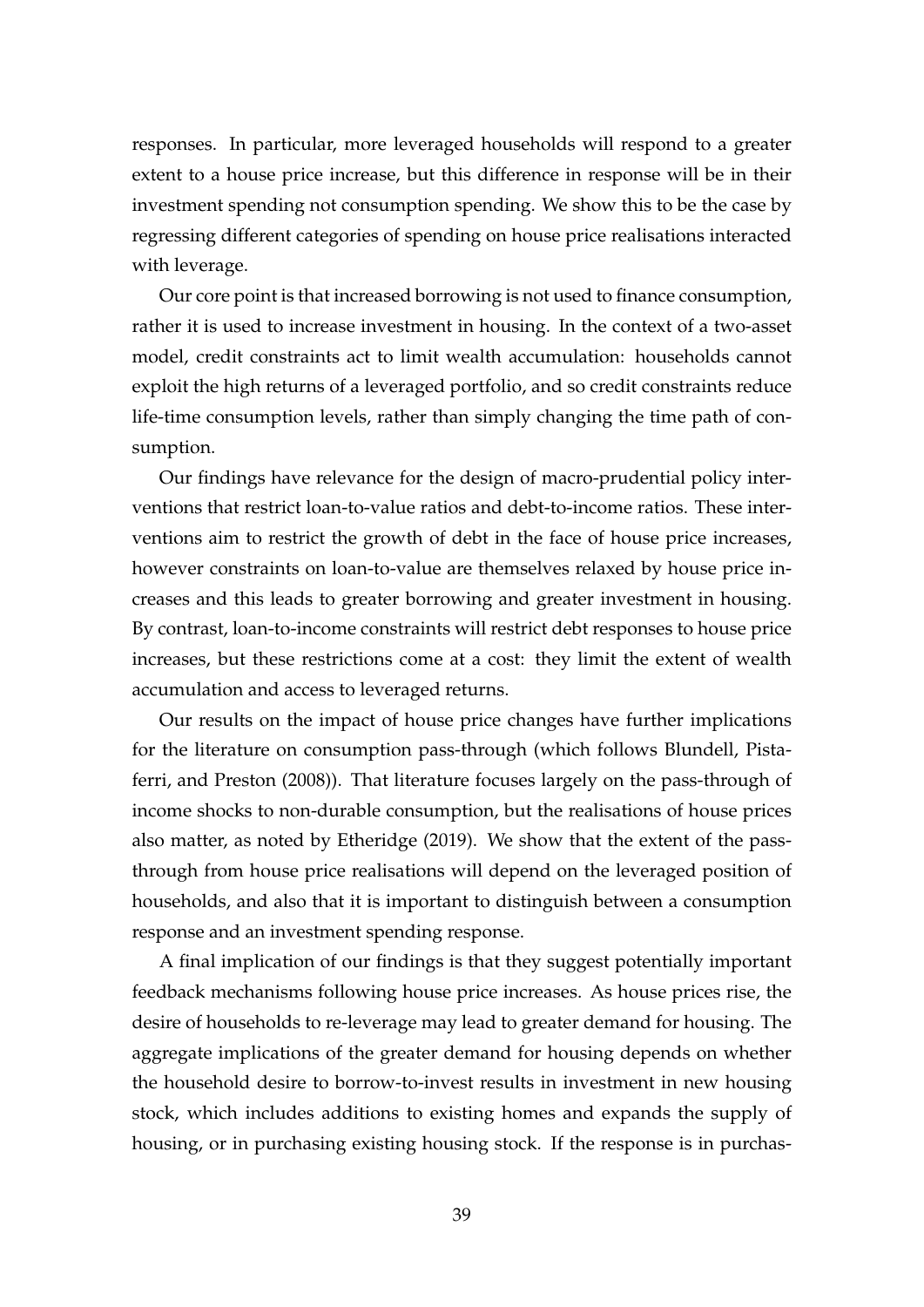ing existing stock, this would generate further price increases - increasing households' exposure to future house price changes and amplifying housing booms.

## **References**

- Aladangady, A. (2017). Housing wealth and consumption: Evidence from geographically linked microdata. *American Economic Review*, *107*(11), 3415- 3446.
- Andersen, H. Y., & Leth-Petersen, S. (2021, 03). Housing Wealth or Collateral: How Home Value Shocks Drive Home Equity Extraction and Spending. *Journal of the European Economic Association*, *19*(1), 403-440.
- Angrist, J. D., & Krueger, A. B. (1992). The effect of age at school entry on educational attainment: An application of instrumental variables with moments from two samples. *Journal of the American Statistical Association*, *87*, 328-336.
- Angrist, J. D., & Krueger, A. B. (1995). Split sample instrumental variables. *Journal of Business and Economic Statistics*, *13*(2), 225-235.
- Attanasio, O., Blow, L., Hamilton, R., & Leicester, A. (2009). Booms and busts: Consumption, house prices and expectations. *Economica*, *76*, 20-50.
- Attanasio, O., Bottazzi, R., Low, H., Nesheim, L., & Wakefield, M. (2012, January). Modelling the Demand for Housing over the Lifecycle. *Review of Economic Dynamics*, *15*(1), 1-18.
- Attanasio, O., & Weber, G. (1993). Consumption Growth, the Interest Rate and Aggregation. *The Review of Economic Studies*, *60*(3), 631-649.
- Bénétrix, A., Eichengreen, B., & O'Rourke, K. (2012). How housing slumps end. *Economic Policy*, *72*, 647-692.
- Benmelech, E., Guren, A., & Melzer, B. T. (2021). Making the House a Home: The Stimulative Effect of Home Purchases on Consumption and Investment. *Review of Financial Studies*, Forthcoming.
- Berger, D., Guerrieri, V., Lorenzoni, G., & Vavra, J. (2017). House prices and consumer spending. *Review of Economic Studies*, *85*, 15021542.
- Blundell, R., Pistaferri, L., & Preston, I. (2008). Consumption inequality and partial insurance. *American Economic Review*, *98*(5), 1887–1891.
- Brady, P. J., Canner, G. B., & Maki, D. M. (2000). The effects of recent mortgage refinancing. *Federal Reserve Bulletin*, *86*(7), 441-450.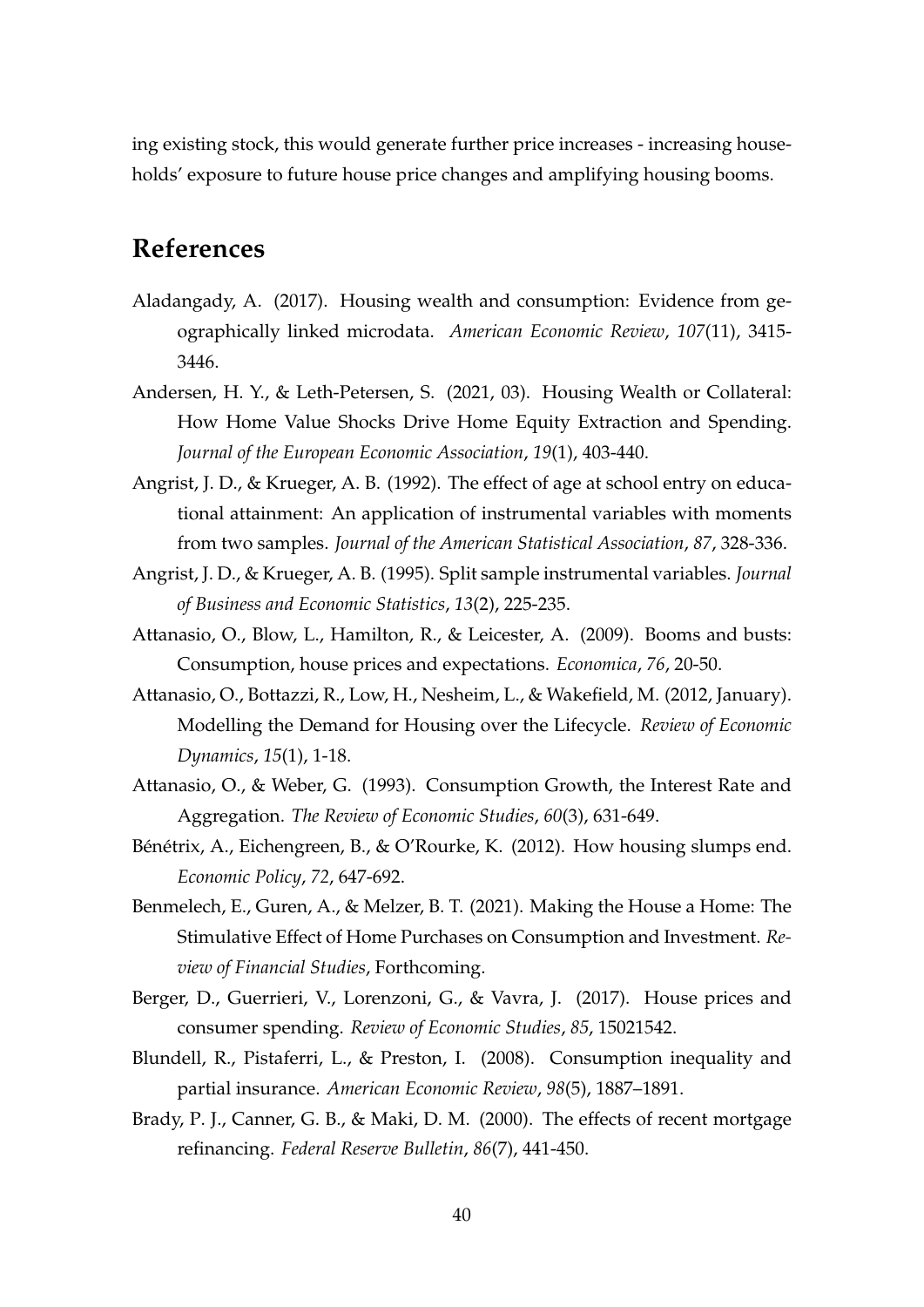- Browning, M., Crossley, T. F., & Winter, J. (2014). The measurement of household consumption expenditures. *Annual Review of Economics*, *6*, 475-501.
- Burbidge, J., Magee, L., & Robb, A. L. (1988). Alternative transformations to handle extreme values of the dependent variable. *Journal of the American Statistical Association*, *83*(401), 123-127.
- Chetty, R., Sandor, L., & Szeidl, A. (2017). The effect of housing portfolio choice. *Journal of Finance*, *72*(3), 1171-1212.
- Choi, H.-S., Hong, H., & Scheinkman, J. (2014). Speculating on home improvements. *Journal of Financial Economics*, *111*, 609-624.
- Christelis, D., Georgarakos, D., & Japelli, T. (2015). Wealth shocks, unemployment shocks and consumption in the wake of the great recession. *Journal of Monetary Economics*, *72*, 21-41.
- Cloyne, J., Huber, K., Ilzetzki, E., & Kleven, H. (2019). The effect of house prices on household borrowing: A new approach. *American Economic Review*, *109*(6), 2104-2136.
- Cocco, J. (2004). Portfolio choice in the presence of housing. *Review of Financial Studies*, *18*(2), 535-567.
- Cocco, J., Gomes, F. J., & Maenhout, P. J. (2005). Consumption and portfolio choice over the life cycle. *Review of Financial Studies*, *18*(2), 491-533.
- Cooper, D. (2010). Did easy credit lead to overspending? home equity borrowing and household behavior in the early 2000s. *Federal Reserve Bank of Boston Public Policy Discussion Papers 09-7*.
- Cooper, D. (2013). House price fluctuations: the role of housing wealth as borrowing collateral. *The Review of Economics and Statistics*, *95*(4), 1183-1197.
- DeFusco, A. A. (2018, April). Homeowner Borrowing and Housing Collateral: New Evidence from Expiring Price Controls. *Journal of Finance*, *73*(2), 523- 573. doi: 10.1111/jofi.12602
- Department for Environment, Food and Rural Affairs, Office for National Statistics. (2016). Living costs and food survey (expenditure and food survey). *SN: 2000028*.
- Disney, R., Gathergood, J., & Henley, A. (2010). House price shocks, negative equity, and household consumption in the united kingdom. *Journal of the European Economics Association*, *8*(6), 1179-1207.

Dynan, K. (2012). Is a household debt overhang holding back consumption.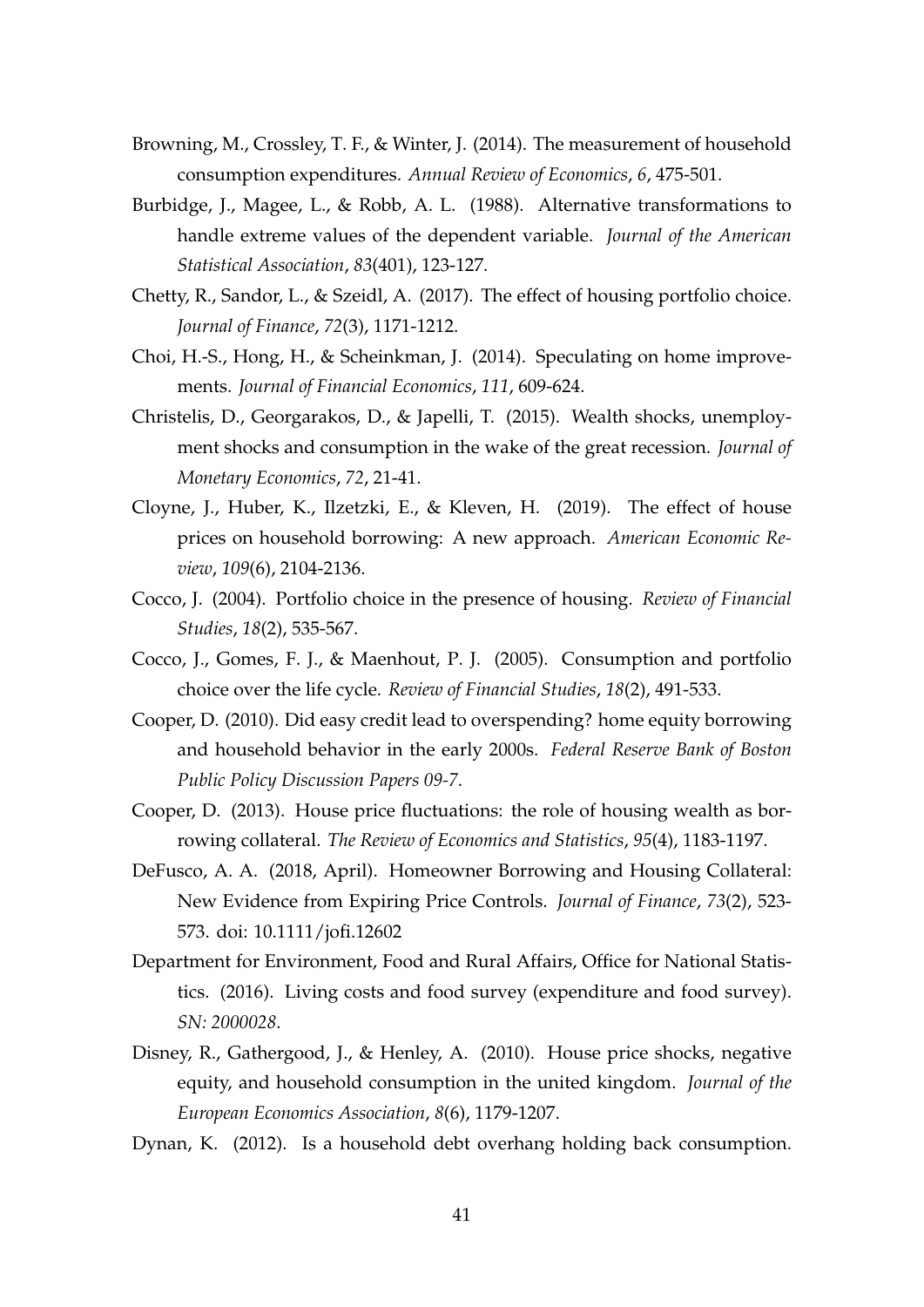*Brookings Papers on Economic Activity*.

- Etheridge, B. (2019). House prices and consumption inequality. *International Economic Review*, *60*(4), 1781-1822.
- Fernandez-Corugedo, E., & Muellbauer, J. (2006). Consumer credit conditions in the united kingdom. *Bank of England working papers 314*.
- Ghent, A. C., & Kudlyak, M. (2011, September). Recourse and residential mortgage default: Evidence from us states. *Review of Financial Studies*, *24*(9), 31393186.
- Gyourko, J., & Saiz, A. (2004). Reinvestment in the housing stock: the role of construction costs and the supply side. *Journal of Urban Economics*, *55*, 238- 256.
- Henderschott, P. H., Pryce, G., & White, M. (2003). Household leverage and the deductibility of home mortgage interest: Evidence from U.K house purchasers. *Journal of Housing Research*, *14*(1), 49-82.
- Inoue, A., & Solon, G. (2010). Two-sample instrumental variables estimators. *The Review of Economics and Statistics*, *92*(3), 557-561.
- Jordá, Ó., Knoll, K., Kuvshinov, D., Schularick, M., & Taylor, A. M. (2019). The rate of return on everything, 1870-2015. *Quarterly Journal of Economics*, *134*(3), 1225-1298.
- Kaplan, G., Mitman, K., & Violante, G. L. (2020). The Housing Boom and Bust: Model Meets Evidence. *Journal of Political Economy*, *128*(9), 3285-3345. doi: 10.1086/708816
- Kuhn, M., Schularick, M., & Steins, U. I. (2020). Income and wealth inequality in america, 19492016. *Journal of Political Economy*, *128*(9), 3469-3519. doi: 10.1086/708815
- Lehnert, A. (2004). Housing, consumption, and credit constraints. *Board of Governers of the Federal Reserve System of Finance and Economis Discussion Paper*.
- Melzer, B. (2017). Mortgage debt overhang: Reduced investment by homeowners at risk of default. *Journal of Finance*, *72*(2), 575-612.
- Merton, R. (1969). Lifetime portfolio selection under uncertainty: The continuous-time case. *The Review of Economics and Statistics,*, *51*(3), 247-257.
- Mian, A., Rao, K., & Sufi, A. (2013). Household balance sheets, consumption, and the economic slump. *Quarterly Journal of Economics*, *128*(4), 1687-1726.
- Mian, A., & Sufi, A. (2011). House price, home-equity-based borrowing, and the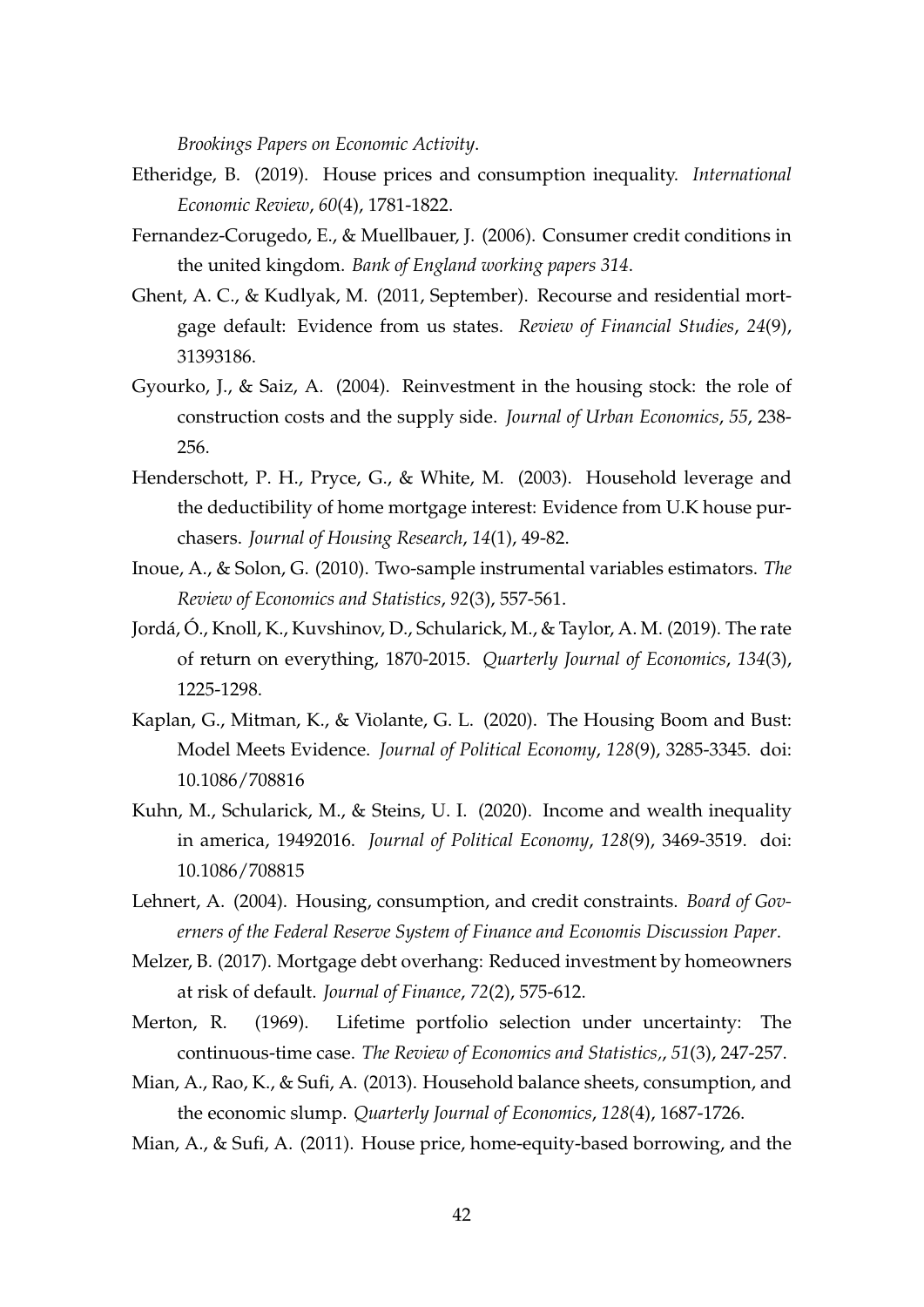us household leverage crisis. *American Economic Review*, *101*(5), 2132-2156.

- Pacini, D., & Windmeijer, F. (2016). Robust inference for the two-sample 2sls estimator. *Economics Letters*, *146*, 50-54.
- Staiger, D., & Stock, J. (1997). Instrumental variables regression with weak instruments. *Econometrica*, *65*(3), 557-586.
- University of Essex. Institute for Social and Economic Research. (2010). British household panel survey: Waves 1-18, 1991-2009. *7th Edition. UK Data Service. SN: 5151*. Retrieved from http://doi.org/10.5255/UKDA-SN-5151-1
- University of Essex. Institute for Social and Economic Research. (2016). Understanding society: Waves 1-6, 2009-2015. *8th Edition. UK Data Service. SN: 6614*.
- U.S. Bureau of Economic Analysis (BEA). (2016). *Concepts and methods of the U.S. national income and product accounts*. Washington, D.C: BEA.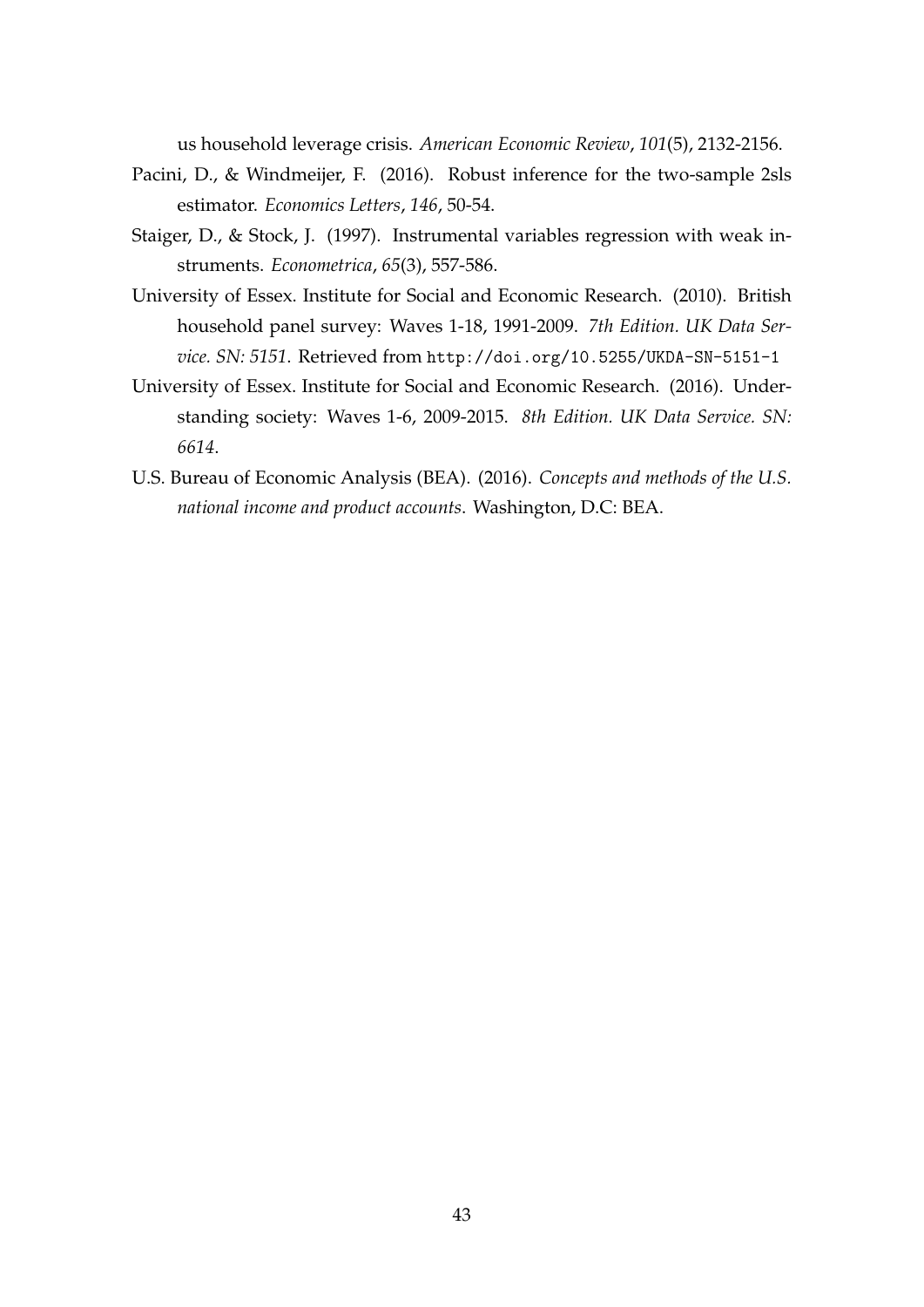## **For Online Publication**

## **Appendix A Descriptive Statistics**

In Table 7 we report descriptive statistics for 1993-2013 in the UK data, and for 2005-2013 for the PSID (i.e. the years when the most comprehensive spending data was available). The proportion of those owning their own homes and the average tenure among homeowners are similar across the two UK surveys, at around 70% of households. Ownership rates are somewhat lower in the PSID at around 55%. Focussing on homeowners, the average loan-to-value ratio in our BHPS sample is 0.34, while US households tend to be more leveraged with an average loan-to-value ratio of 0.54.

|                            | <b>BHPS</b>     | <b>LCFS</b>     | <b>PSID</b>     |
|----------------------------|-----------------|-----------------|-----------------|
|                            | $(1993 - 2013)$ | $(1993 - 2013)$ | $(2005 - 2013)$ |
| Age                        | 44.7            | 44.5            | 45.3            |
| % Own home                 | 70.6%           | 69.5%           | 58.6%           |
|                            |                 |                 |                 |
| Homeowners                 |                 |                 |                 |
| Years at address           | 10.7            | 10.2            | 11.8            |
| LTV ratio                  | 0.33            |                 | 0.44            |
| $\omega_t$ (housing share) | 2.79            |                 | 3.59            |
| Total spend (\$ ann.)      |                 | 42,974          | 65,243          |
| Non-durable                |                 | 32,763          | 53,798          |
| Durable                    |                 | 6,039           | 6,919           |
| Residential inv.           |                 | 4,173           | 4,525           |
| $\%$ Res inv. $> 0$        |                 | 78.8%           | 73.2%           |
|                            |                 |                 |                 |

Table 7: Descriptive statistics, BHPS and LCFS and PSID

Notes: UK data is for the period 1993-2013. US data is for the period 2005- 2013 when more comprehensive spending measures are available in the PSID. See text for details of what is included in each spending category.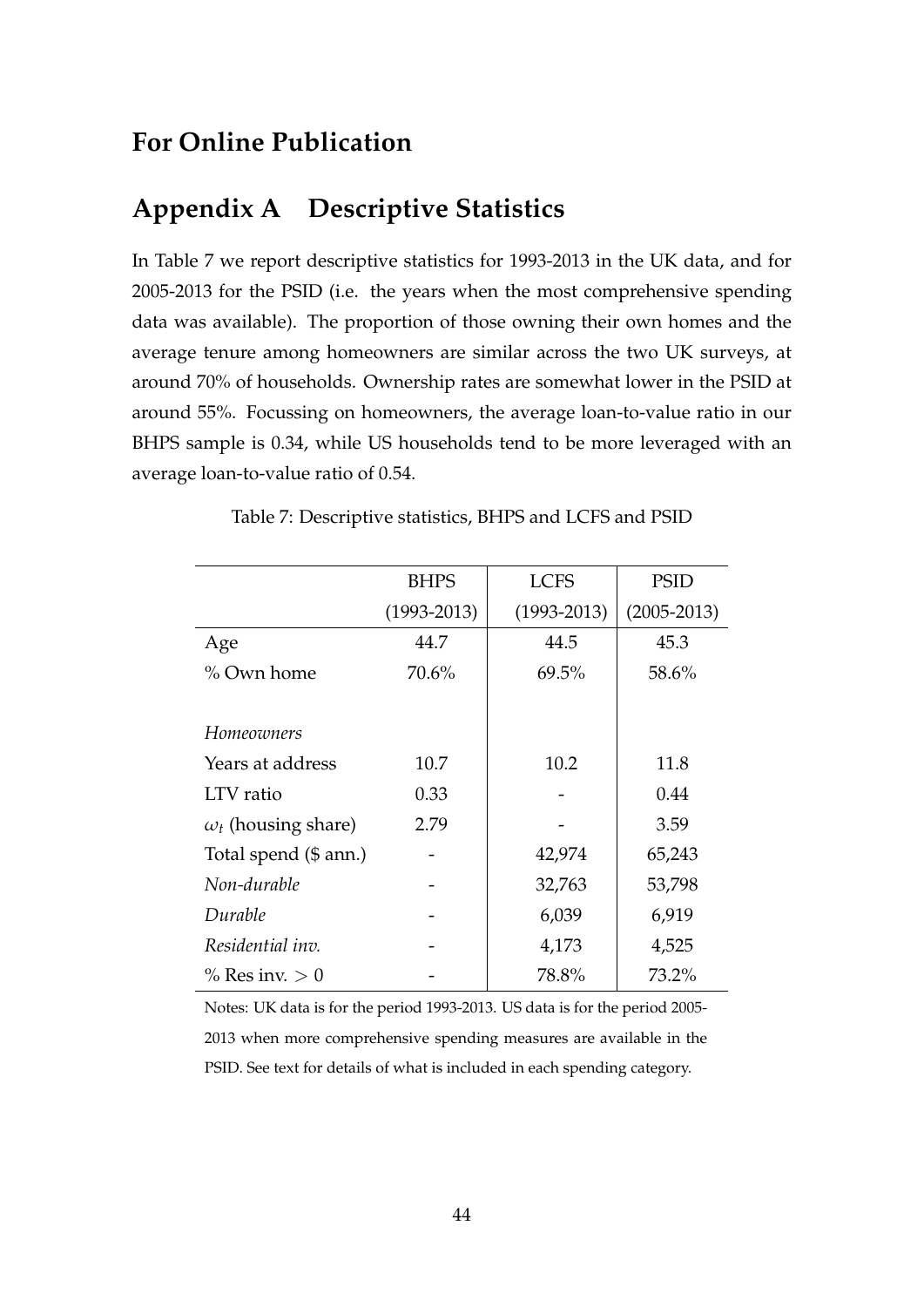## **Appendix B Household Level Dynamics of House Prices and Borrowing**

The average changes in loan-to-value ratios displayed graphically in the text confound individuals responses with compositional changes as households enter and leave homeownership. In this Appendix, we turn to examining household level responses in panel data. In Table 8 we report results from a regression of changes in mortgage debt on changes in regional home values. That is, we estimate the regression:

$$
\Delta d_{i,t} = \delta \Delta p_{r,t} + \epsilon_{i,t} \tag{22}
$$

on a sample of homeowners. As before, *di*,*<sup>t</sup>* is the mortgage debt of household *i* in period *t*.  $p_{r,t}$  are average house prices in region *r* and period  $t$ .<sup>17</sup> We use regional home values rather self-reported home values, which may be subject to greater measurement error.<sup>18</sup> If mortgage debt did not adjust as house prices increased, leaving LTV ratios to fall passively with house prices, then we would expect the coefficient on house values to equal 0.

We report results from both the UK and the US. Since the PSID has been biennial since 1999, we consider changes over the previous two years in both surveys. For this analysis, we use US data for the period 1994-2013, while the UK results cover the period 1993-2009.<sup>19</sup> Panel (a) of Table 8 presents these results for the US; Panel (b) presents them for the UK.

Column (1) shows results for households who have not moved in the previous 2 years. Household mortgage debt and house price changes are positively correlated. Each dollar increase in regional home values is associated with in an additional 9 cents of borrowing for US households over 2 years and 7 cents of borrowing for UK households.

In columns (2) and (3) we look for evidence in asymmetries of responses when households are re-leveraging versus de-leveraging by splitting the sam-

 $17$ In the US, we calculate average regional house prices by uprating median house prices for each state in the year 2000 using state level house price indices. Median house prices are taken from the United States Census Bureau Historical Census of Housing Tables.

 $18$ An alternative approach is to instrument self-reported home values with regional house values. This yields very similar results.

 $19$ We do not include US data before 1994 as prior to this date the PSID did not include data on 2nd mortgages. We do not include UK data after 2010 when mortgage debt is imputed.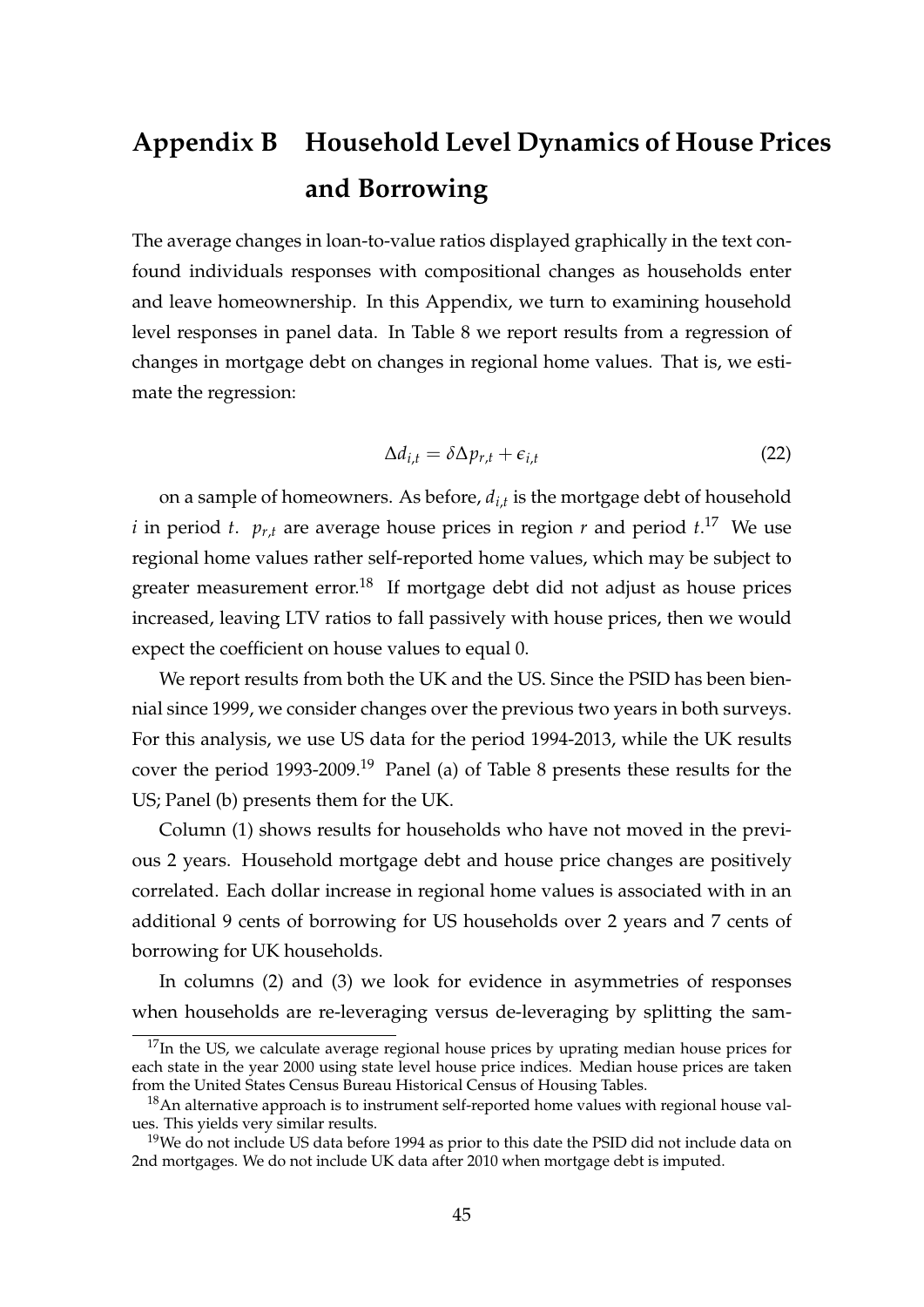ple according to whether regional house prices rose or fell relative to the previous wave. In both countries, the coefficient on the effect of house price falls is insignificantly different from zero (this coefficient is particularly imprecisely estimated for the UK, for which our sample only includes a few years of falling house prices). House price increases are associated with much larger changes in debt. This again suggests that households find it easier to releverage than deleverage in response to changing house prices.

Column (4) shows results when we include households who may have moved in the previous 2 years. The average change in debt associated with each dollar increase in house prices rises to 17 cents in the US and 10 cents in the UK. This indicates that up-sizing and down-sizing are important means by which households adjust their leverage as house prices change.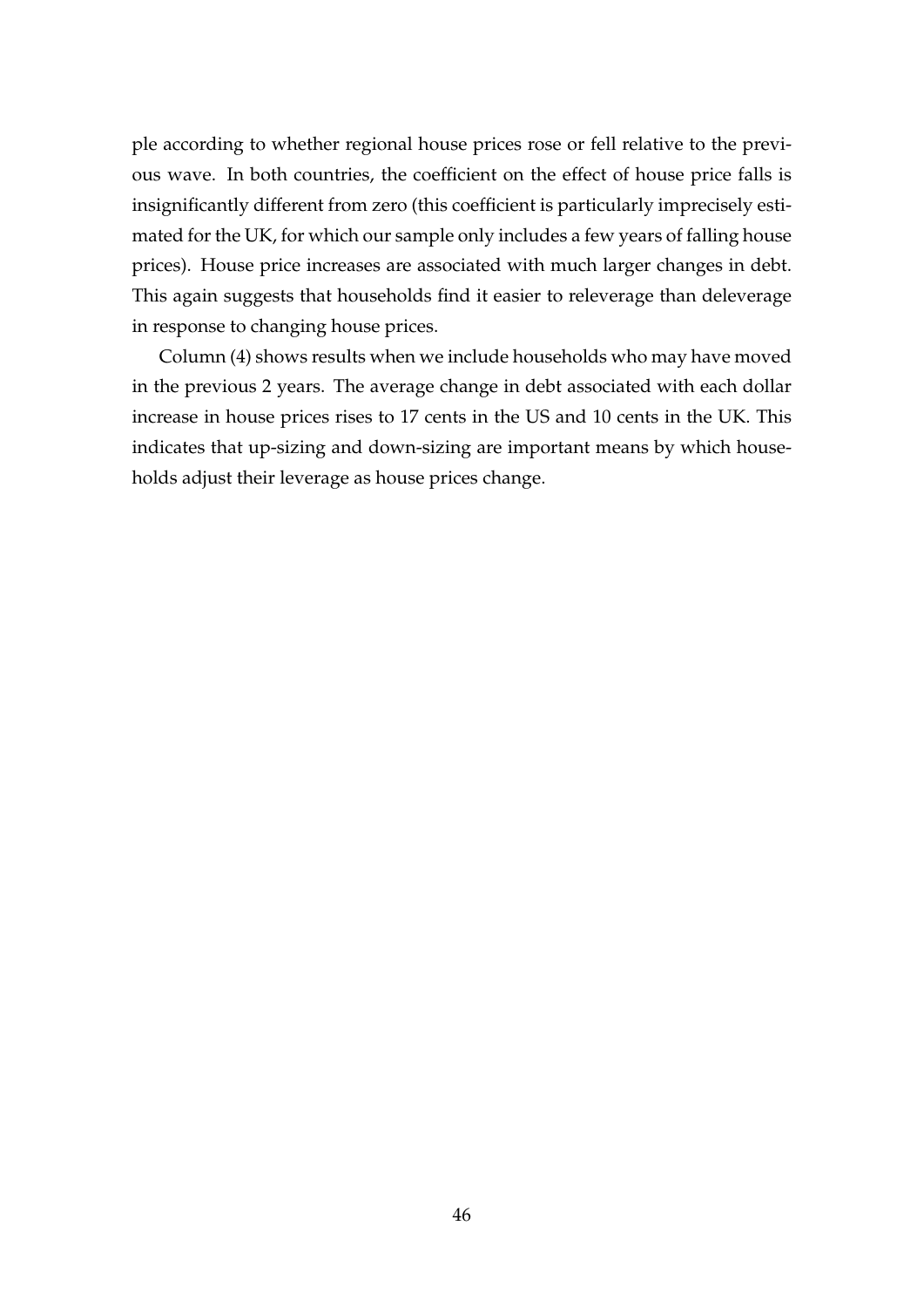| $\Delta$ Debt            | (1)        | (2)      | (3)        | (4)        |
|--------------------------|------------|----------|------------|------------|
| Panel (a): US 1994-2013  |            |          |            |            |
| $\Delta p_{rt}$          | $0.093***$ | $-0.034$ | $0.154***$ | $0.170***$ |
|                          | (0.015)    | (0.033)  | (0.022)    | (0.023)    |
| N                        | 21,425     | 8,999    | 12,426     | 25,181     |
| Clusters                 | 5,662      | 4,106    | 4,620      | 6,247      |
| Panel (b): UK 1993-2009  |            |          |            |            |
| $\Delta p_{rt}$          | $0.065***$ | $-0.027$ | $0.072***$ | $0.099***$ |
|                          | (0.019)    | (0.461)  | (0.022)    | (0.029)    |
| $\overline{N}$           | 27,543     | 1,652    | 25,891     | 30,291     |
| Clusters                 | 5,056      | 1,143    | 4,933      | 5,222      |
| <b>Restrictions</b>      |            |          |            |            |
| Including movers         |            |          |            | X          |
| House price growth $< 0$ |            | $\chi$   |            |            |
| House price growth $> 0$ |            |          | X          |            |

Table 8: Panel Correlations between Debt and Average Regional House Prices

Notes: \*  $p < 0.10$ , \*\*  $p < 0.05$ , \*\*\*  $p < 0.01$ . Standard errors in parentheses. Standard errors clustered at the individual level. The correlations are defined over two year periods. House prices are average house price within the region.

A number of factors might explain why the re-leveraging responses we estimate in the US are larger than they do in the UK. One set of reasons relates to the differing institutions in the two countries. In some US states, mortgage loans are non-recourse, meaning that lenders cannot pursue debts that are not covered through sales of foreclosed properties. This may make borrowers more comfortable with the risk of negative equity, since the costs of default in this situation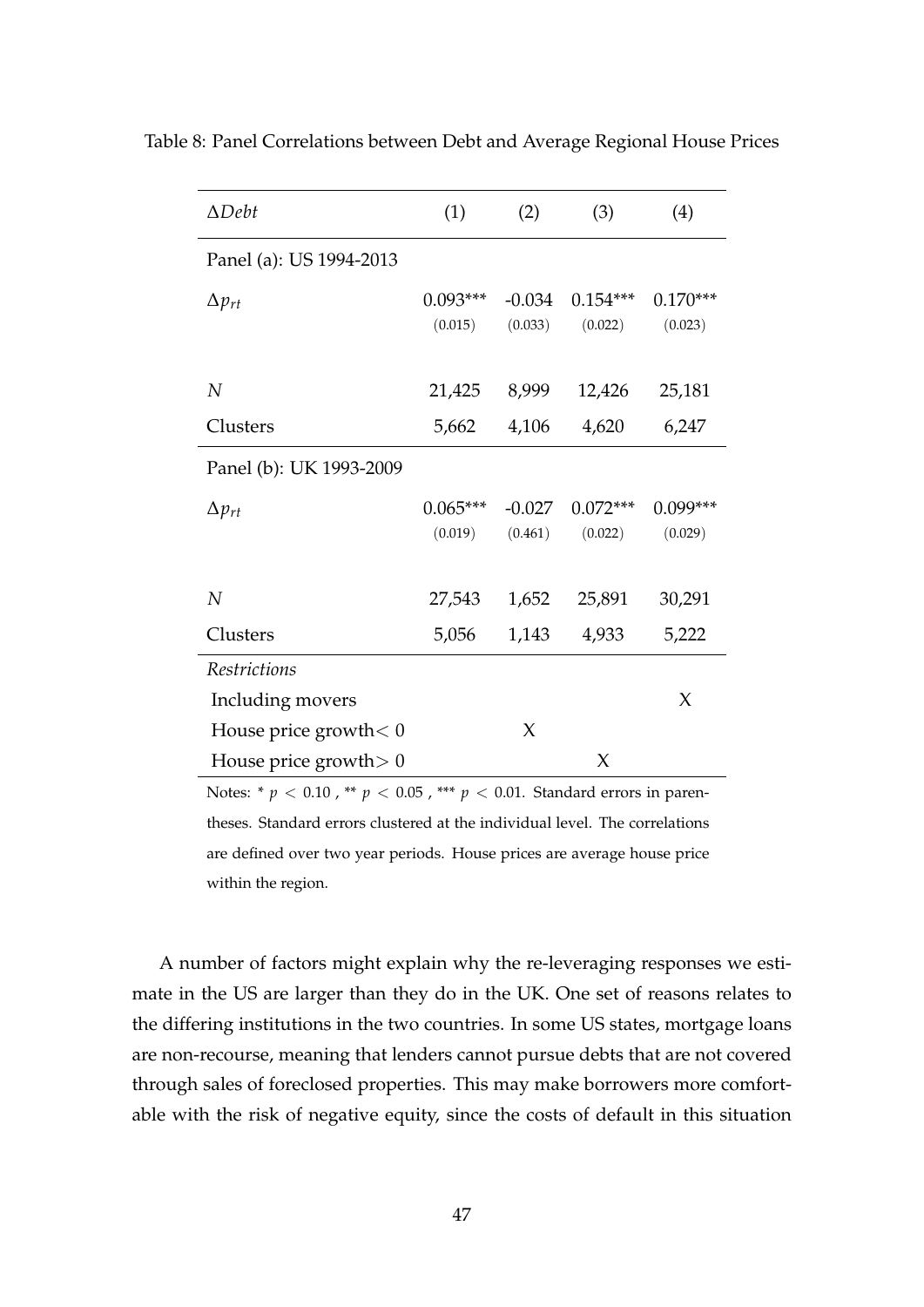are smaller.<sup>20</sup> In the UK, mortgage loans are recourse loans. Secondly, in the US, mortgage interest is tax-deductible, creating more of an incentive to both pay-off mortgages less quickly and to increase mortgage debt when prices rise. This was only true to a very limited extent in the UK during the period we consider, and the tax deduction was eliminated in 1999.<sup>21</sup>

Another potential factor is the faster pace of house price increases in the UK. This would mean that UK households would need to make much larger adjustments to their mortgage debt in order to maintain constant loan-to-value ratios. Such large adjustments may have been infeasible given loan-to-income constraints.

## **Appendix C Mortgage Imputation in Understanding Society Survey**

The BHPS contains data on mortgage values from 1993 (wave 3) onwards, while Understanding Society dropped these variables in its second wave in 2010 except for households who had newly moved. However, in all years of the BHPS and Understanding Society the data contains a great deal of information on household mortgages, including whether households are outright owners, the mortgage type, the value of any additional loans, and the years left to pay on the mortgage. So as to avoid throwing data out unnecessarily, we use this information to impute mortgages for the remaining three waves of Understanding Society.

For those with interest only or 'endowment' mortgages, we assume no principal repayments. In this case, we take the current value of the mortgage to be its lagged value plus any additional loans the household may have taken out since its previous interview. For those with standard repayment mortgages, we assume the loan is amortised with annual payments (which consist of both interest and principal) determined by

Ann. Payment = 
$$
M_{t-1} \times i/(1-(1+i)^{-(\ell+1)})
$$
 (23)

−(`+1)

 $20$ Ghent and Kudlyak (2011) for instance, find that the monthly probability of default for borrowers in a state of negative equity is 32% higher in states where the is no threat of recourse.

 $^{21}$ Henderschott, Pryce, and White (2003) show that the tax deductibility of mortgage interest can have substantial effects on households' initial loan-to-value ratios.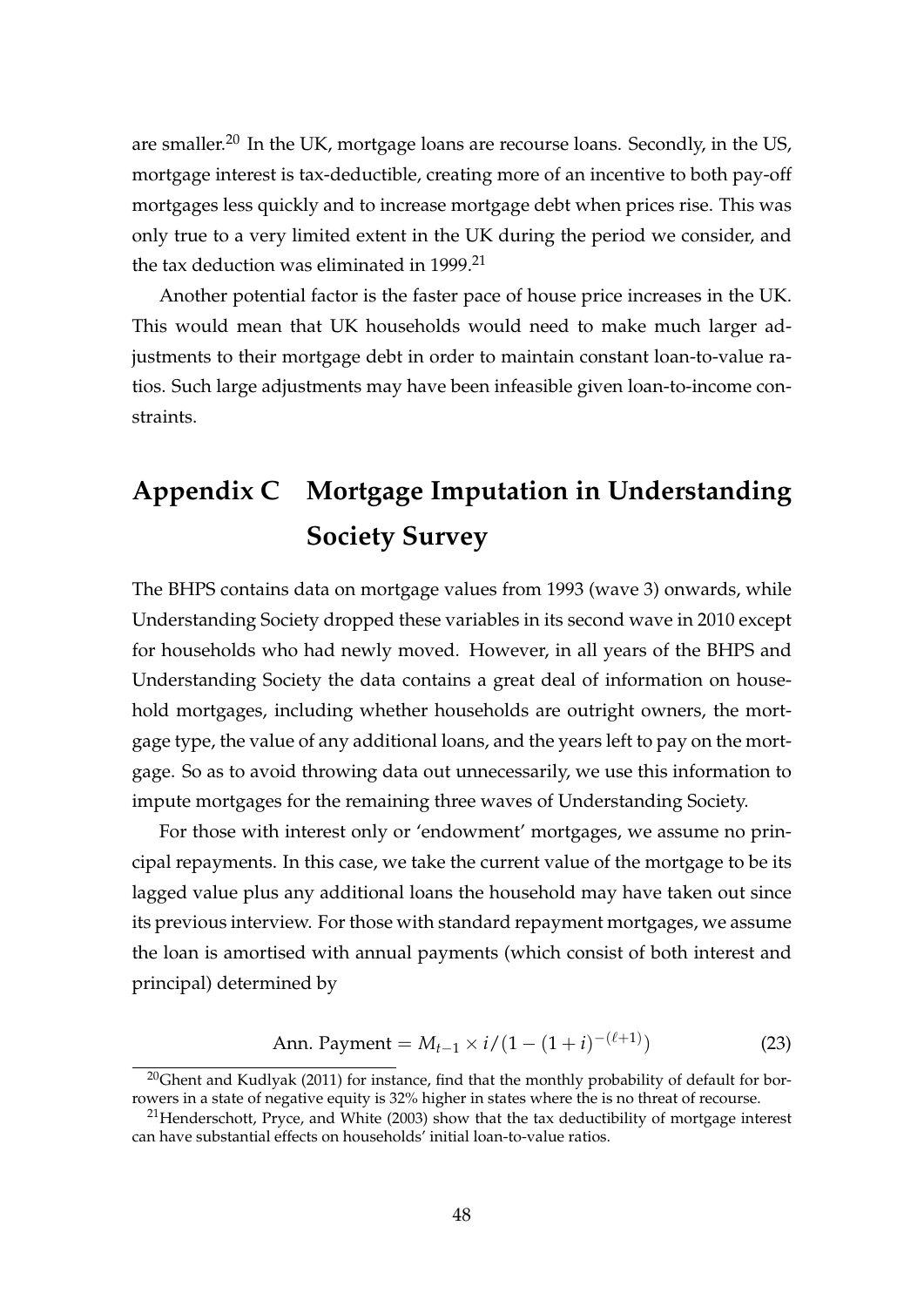where *Mt*−<sup>1</sup> is the value of the households' mortgage in the previous year, *i* is the interest rate and  $\ell$  is the remaining life of the mortgage. This means that the mortgage in any given period is given by

$$
M_t = M_{t-1} - \text{Ann. Payment} + iM_{t-1} + M_t^{new}
$$
\n
$$
(24)
$$

where  $M_t^{new}$  is the amount of additional mortgage we observe the household borrowing between periods  $t$  and  $t - 1$ .

To assess the accuracy of our imputation procedure, we implemented it on waves of the BHPS for which we observe the true value of households' mortgages. That is, we took a set of households observed in the 3rd wave of the BHPS, and imputed their mortgage values for all subsequent waves. We then plot the LTV ratios implied by our imputation procedure against actual values calculated from the survey for different percentiles of the LTV distribution (25th, 50th and 75th). The results of this exercise are shown in Figure 10. Our imputation procedure appears to work extremely well - accurately predicting households' LTV ratios even after 15 waves.

Figure 10: Imputed and actual LTV values, BHPS



Note: Authors' calculations using the British Household Panel Survey.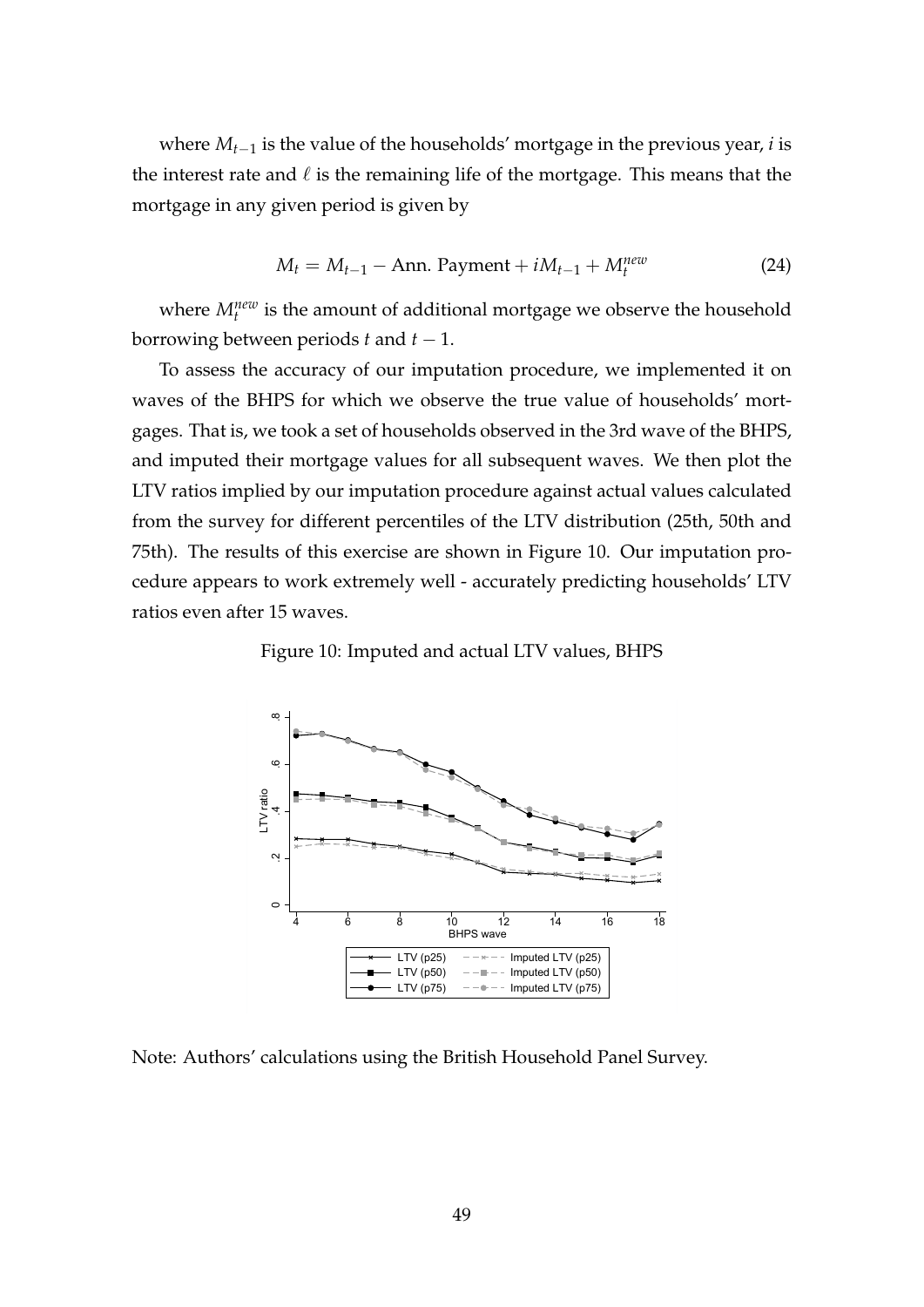## **Appendix D Two-sample IV**

In this paper, we make use of Two Sample Two Stage Least Squares (TS2SLS). Inoue and Solon (2010) show that this approach is more efficient than the TSIV estimator of Angrist and Krueger (1992).

TS2SLS is best explained by first considering a standard two-stage least squares (2SLS) approach.

Let **M** =  $[X \omega_{i,t-1} - 1 \omega_{i,t-1} - 1] \times (\frac{p_{rt}}{p_{rt}})$  $\frac{p_{rt}}{p_{rt-1}}$  − 1) ] denote the *n* × (*k* + *p*) matrix of right-hand side variables (*p* of which are endogenous). Suppose we face the problem of consistently estimating the  $1 \times (k+p)$  vector of coefficients  $\delta$ in the model

$$
c = \mathbf{M}\delta + e
$$

where  $\omega_{t-1}$  and *e* are correlated. It is well known that the coefficients estimated using a naive OLS regression of *c* on **M** will be biased. To solve this problem, instrumental variable methods make use of an  $n \times (k + q)$  matrix of instruments **Z** where the *p* endogenous variables in **M** are replaced with  $q \geq p$  variables that are assumed to be exogenous. This assumption implies that  $E[e|Z] = 0$ and means that  $\delta$  can be consistently estimated using the 2SLS estimator

$$
\hat{\delta}_{2SLS} = (\hat{\mathbf{M}}'\hat{\mathbf{M}})^{-1}\hat{\mathbf{M}}'c
$$
\n(25)

where  $\mathbf{\hat{M}} = \mathbf{Z}(\mathbf{Z}'\mathbf{Z})^{-1}\mathbf{Z}'\mathbf{M}$ , or the fitted values from the set of reduced form regressions of the columns of **M** on **Z**

$$
M = Z\Pi + v
$$

Notice here that while this estimator requires knowledge of both the crossproducts **Z'M** and **Z'**c we do not require the cross product **M'**c. This insight was the basis for two sample IV proposed in Angrist and Krueger (1992).<sup>22</sup> They show that, under certain conditions, it is possible to estimate  $\delta$  even if no sample can

<sup>&</sup>lt;sup>22</sup>In their original article, Angrist and Krueger (1992) in fact proposed originally an alternative GMM estimator  $\hat{\delta}_{IV} = (\mathbf{Z}_2' \mathbf{M}_2/n_2)^{-1} (\mathbf{Z}_1' c_1/n_1)$ . Asymptotically, this gives identical results to the TS2SLS estimator. However, Inoue and Solon (2010) show these two approaches will in general give different answers in finite samples, and that the TS2SLS is more efficient. This gain in efficiency arises because the latter estimator corrects for differences in the two samples in the distribution of **Z**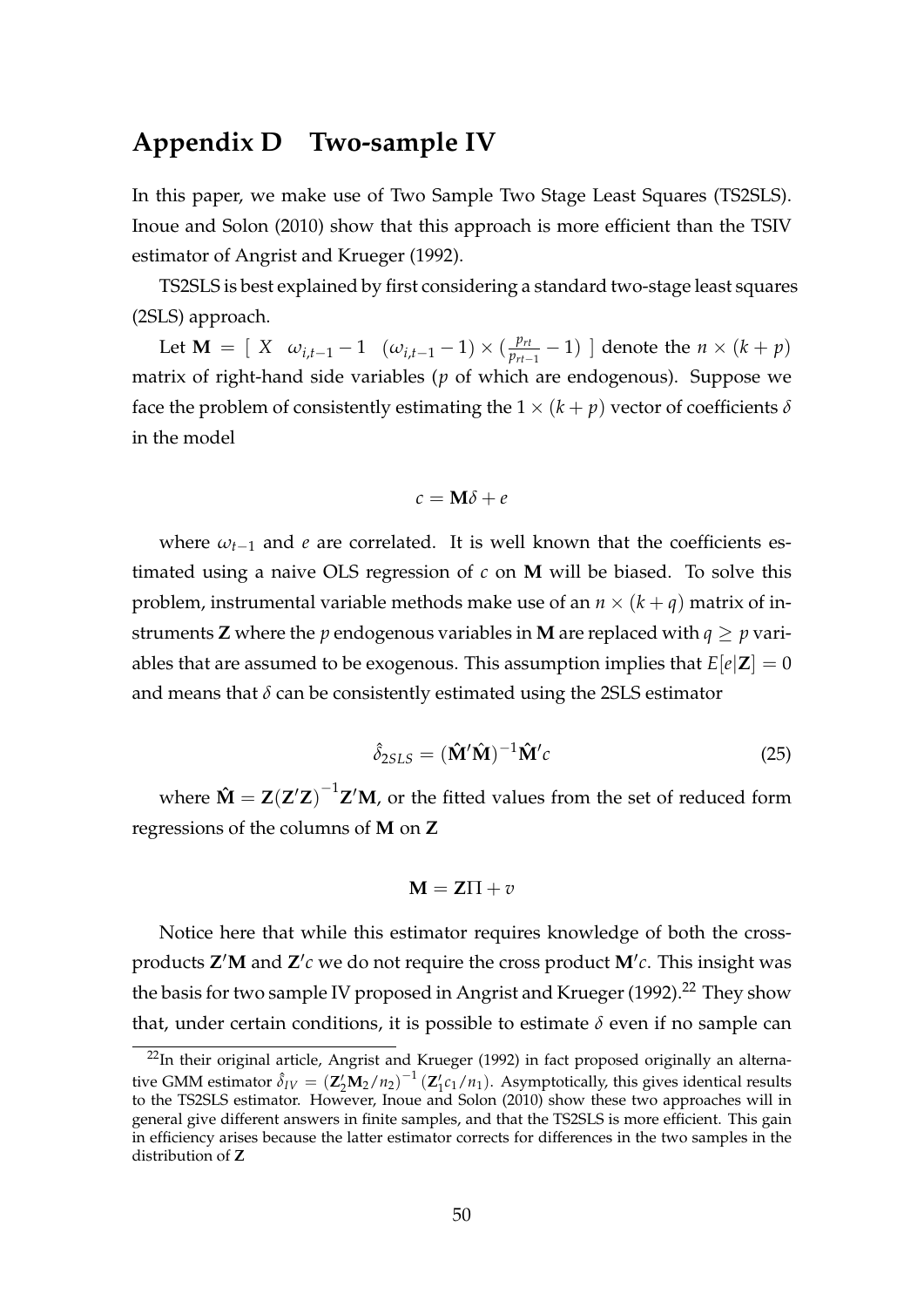be found that contains data on **M**, *c* and **Z** simultaneously. All that is required is a sample that includes both *c* and **Z** (but not necessarily the endogenous components of **M**) and another which includes **Z** and **M** (but not necessarily *c*). This allows us to calculate a two sample 2SLS estimator (TS2SLS) that is analogous to (25)

$$
\hat{\delta}_{TS2SLS} = (\hat{\mathbf{M}}_1' \hat{\mathbf{M}}_1)^{-1} \hat{\mathbf{M}}_1' c_1
$$
\n(26)

where  $\hat{\mathbf{M}}_1 = \mathbf{Z}_1 (\mathbf{Z}_2' \mathbf{Z}_2)^{-1} \mathbf{Z}_2' \mathbf{M}_2 = \mathbf{Z}_1 \hat{\Pi}_2$ . Here,  $c_1$  and  $\mathbf{M}_1$  contain  $n_1$  observations from the first sample, while  $M_2$  and  $Z_2$  contain  $n_2$  observations from the second.  $\hat{\Pi}_2$  is the coefficient matrix formed from a regression of  $\mathbf{M}_2$  on  $\mathbf{Z}_2$ .

This estimator can be implemented using a simple two-step procedure:

- 1. Run a first stage regression in sample 2 and using the recovered coefficients to impute **M** in sample 1.
- 2. In sample 1, regress  $c_1$  on the imputed values of **M** to recover  $\hat{\delta}_{TS2SLS}$ .

We adjust standard errors from our second stage regression to account for the two-step nature of the procedure. Because we cluster observations from the same household in our first stage regression, we use the robust standard error correction for TS2SLS derived in Pacini and Windmeijer (2016).

## **Appendix E Alternative estimation approaches**

#### **E.1 Alternative definitions of residential investment**

First, we investigate the extent to which our results depend on our chosen measure of residential investment. The measure of residential investment that we use for our main results includes certain white goods such as cookers, refrigerators and washing machines which are often capitalised into property values but which would not necessarily be considered residential investment spending in for instance a national accounting framework. Here we examine the extent to which our results are robust to the removal of these items by restricting our definition to goods such as electric tools, floor coverings and the costs of installing or repairing heating and air conditioning units (along with spending on household extensions).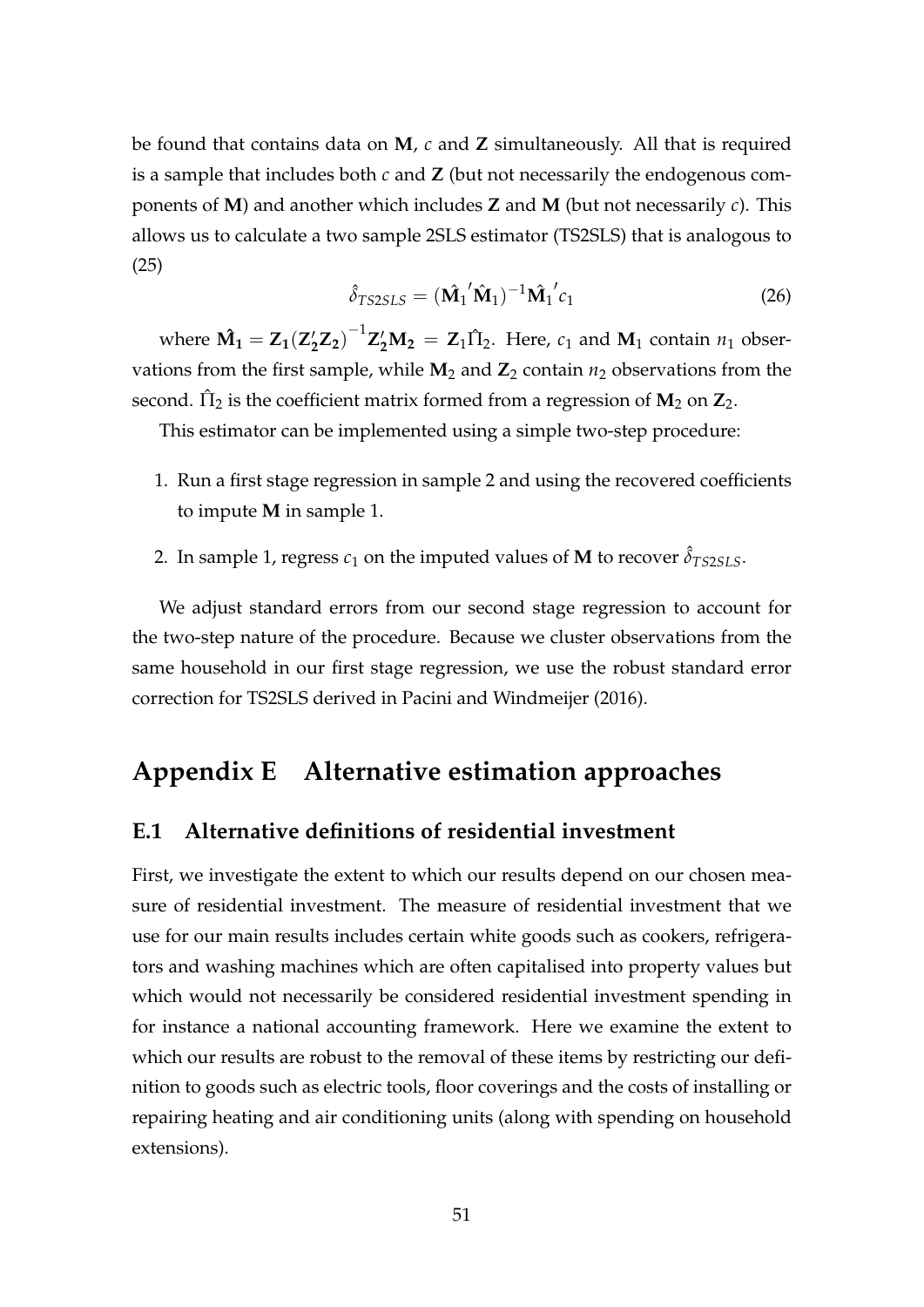We show results using these alternative measures in Table 9. Column (1) shows results using the inverse hyperbolic sine transformation of our narrower residential investment measure. The effects of increases in prices for more leveraged households are still large and statistically significant (and indeed very similar to those obtained in our main results). In column (2) we show results from a linear probability model in which the dependent variable takes a value of 1 if the household is observed spending a positive amount on household extensions. This is probably the purest measure of residential investment in that it only includes structural modifications to the home. Again, we find that the investment spending of more leveraged households is significantly more responsive to house price changes than the spending of other home-owners. A 10% increase in local house prices is associated with a 1 percentage point increase in the probability that a household with a 50% LTV ratio builds an extension relative to an outright owner.

|                                                         | Narrow Res inv. | Extensions $>0$ |
|---------------------------------------------------------|-----------------|-----------------|
|                                                         | (1)             | (2)             |
| $(\omega_{i,t-1}-1) \times (\frac{p_{rt}}{p_{rt-1}}-1)$ | $0.714***$      | $0.100*$        |
|                                                         | (0.268)         | (0.054)         |
| $(\omega_{i,t-1}-1)$                                    | $-0.046$        | $-0.010$        |
|                                                         | (0.046)         | (0.009)         |
| $R^2$                                                   | 0.081           | 0.039           |
| N                                                       | 60,342          | 60,342          |

Table 9: Results with alternative definitions of residential investment

Notes: \* *p* < 0.10 , \*\* *p* < 0.05 , \*\*\* *p* < 0.01. Standard errors in parentheses. See table 4 for list of controls.

#### **E.2 Alternative instruments**

In this section, we consider how our results are affected when we use two alternative instruments in place of the price-to-income ratio at the time individuals moved into their current residences.

The first of these is the Credit Conditions Index (CCI) assembled in Fernandez-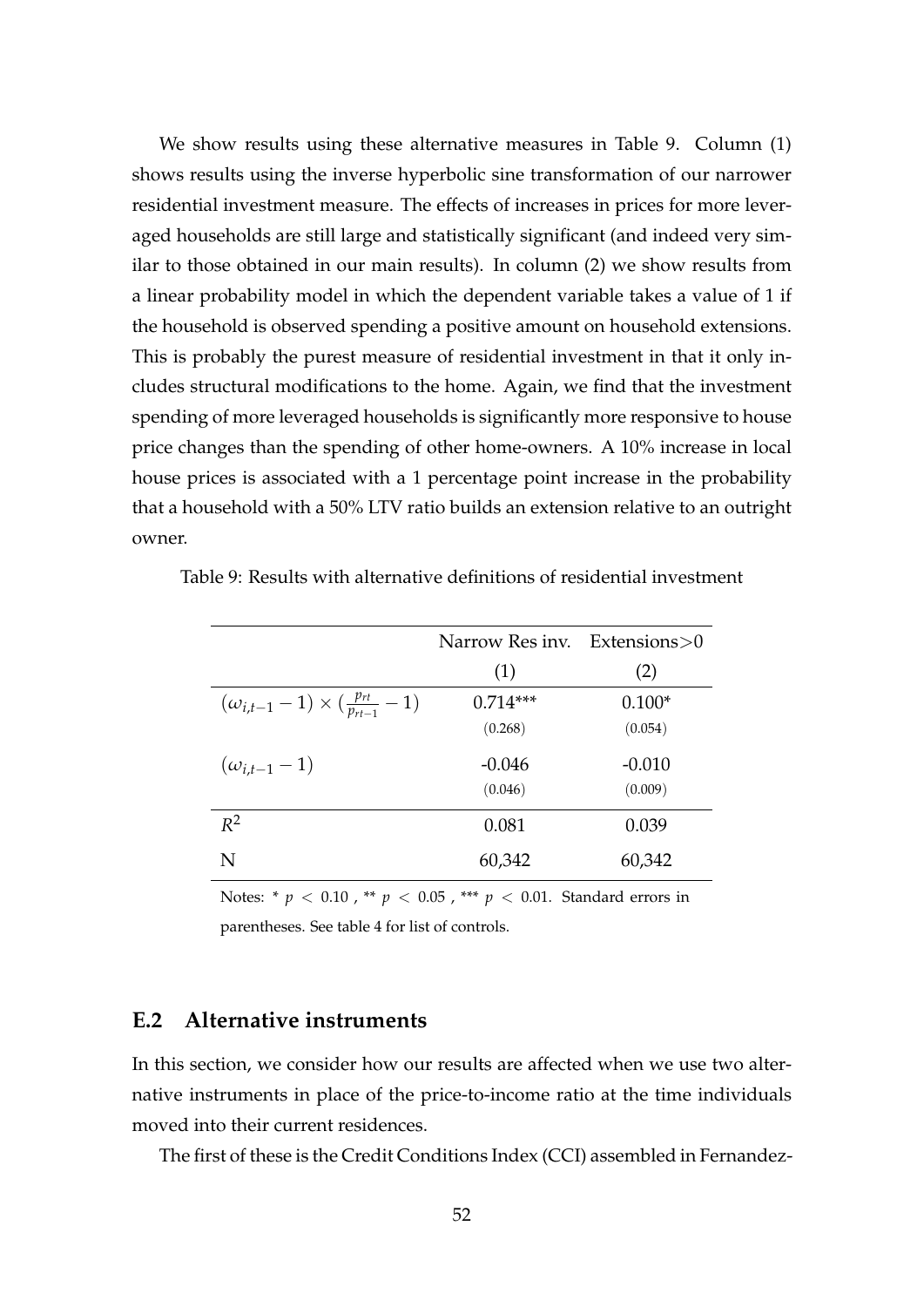Corugedo and Muellbauer (2006). This index contains 10 indicators of credit conditions. Two are aggregate measures of unsecured and mortgage debts. The remaining 8 are fractions of mortgages for first time buyers that are above given loan-to-value and loan-to-income ratios for different age groups and regions. The index is constructed controlling for various determinants of credit demand to ensure the index reflects credit supply conditions.<sup>23</sup> The series is plotted alongside our instrument in Figure 11. The CCI shows a discontinuous increase in 1981. Because this is not matched by a similarly discontinuous increase in leverage for those moving in these years in our sample, when we include households who moved before this date we find the instrument to be weak and our results imprecise. The first two columns of Table 10 present results for log total spending and residential investment (conditional on moving in 1981 or after). The results are very similar to what we obtain in our main specification, with the implied elasticity much greater for residential than other forms of spending.

Figure 11: Credit Conditions Index vs price-income ratio



Note: Credit Conditions Index from Fernandez-Corugedo and Muellbauer (2006). Price to income ratio is taken from Office for National Statistics UK House Price Index.

The second alternative instrument we consider is the average regional price at

<sup>&</sup>lt;sup>23</sup>These controls are: nominal and real interest rates, a measure of interest rate expectations and of inflation and interest rate volatility, mortgage and housing return, 36 risk indicators, house prices, income, a proxy for expected income growth, the change in the unemployment rate, demography, consumer confidence, portfolio wealth components, proxies for sample selection bias and institutional features.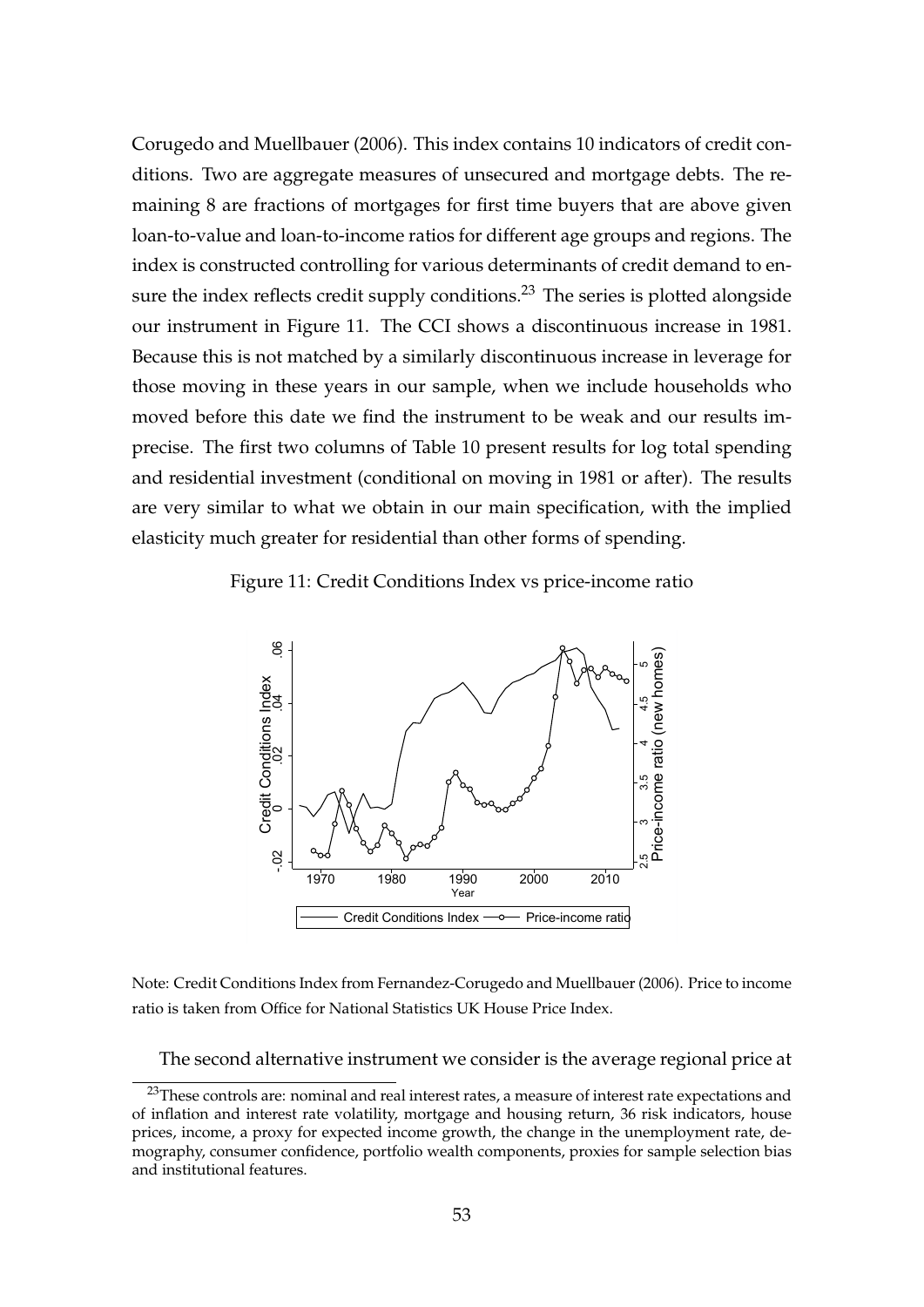the point homeowners moved into their homes. This makes use of interregional variation as well as intertemporal variation in house prices. We report results for this approach in Table 10. We find that they are again very similar to our main results.

Finally, we examine how our results are affected when we instrument leverage at the time household heads reach age 25 (around the time many households make their first purchase) rather than the date of their last move. This instrument is not dependent on the timing of moves; however, its use means we cannot separately control for cohort effects. As a result, we only include region-year interactions when using this instrument. The results using this specification are shown in columns (5) and (6) of Table 10. The elasticity of residential investment spending is still much larger for more leveraged households.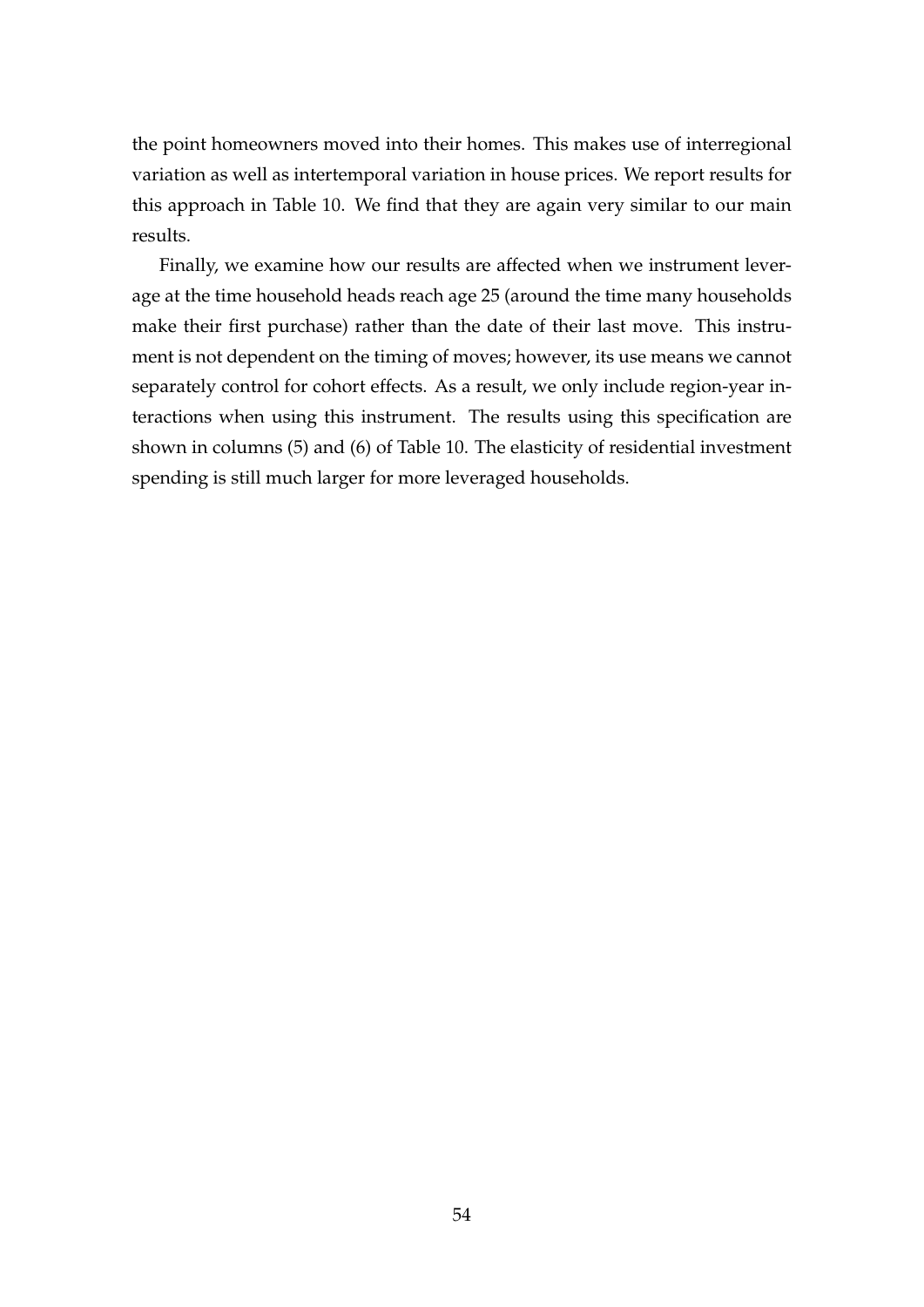Table 10: Results with alternative instruments

|                                                                  | <b>CCI</b>   |         | Reg. house prices |                     | $P/Y_{age=25}$ |              |
|------------------------------------------------------------------|--------------|---------|-------------------|---------------------|----------------|--------------|
|                                                                  | Res inv.     | Cons.   | Res inv.          | Cons.               | Res inv.       | Cons.        |
|                                                                  | (1)          | (2)     | (3)               | (4)                 | (5)            | (6)          |
| $(\omega_{i,t-1}-1) \times (\frac{p_{rt}}{p_{rt-1}}-1)$          | $0.772**$    | 0.017   | $0.716**$         | 0.072               | $0.498***$     | $0.092***$   |
|                                                                  | (0.354)      | (0.086) | (0.287)           | (0.070)             | (0.147)        | (0.035)      |
| $(\omega_{i,t-1}-1)$                                             | $-0.134$     | 0.003   | $0.093*$          | 0.018               | $-0.148***$    | 0.007        |
|                                                                  | (0.118)      | (0.027) | (0.053)           | (0.013)             | (0.022)        | (0.005)      |
| Instruments:                                                     |              |         |                   |                     |                |              |
| $CCI_{-T}$ , $CCI_{-T} \times (\frac{p_{rt}}{p_{rt-1}} - 1)$     | $\mathbf{x}$ | X       |                   |                     |                |              |
| $P_{-rT}$ , $P_{-rT} \times (\frac{p_{rt}}{p_{rt-1}} - 1)$       |              |         | $\mathbf{x}$      | $\boldsymbol{\chi}$ |                |              |
| $P/Y_{age=25}$ , $P/Y_{age=25} \times (\frac{p_{rt}}{p_{rt}-1})$ |              |         |                   |                     | X              | $\mathbf{x}$ |
| $R^2$                                                            | 0.087        | 0.357   | 0.082             | 0.360               | 0.068          | 0.338        |
| N                                                                | 52,143       | 52,143  | 60,342            | 60,342              | 52,722         | 52,722       |

Notes: \*  $p < 0.10$  , \*\*  $p < 0.05$  , \*\*\*  $p < 0.01$ . Standard errors in parentheses. See Table 4 for list of controls.

Columns (5) and (6) include region-year interactions, but not cohort effects.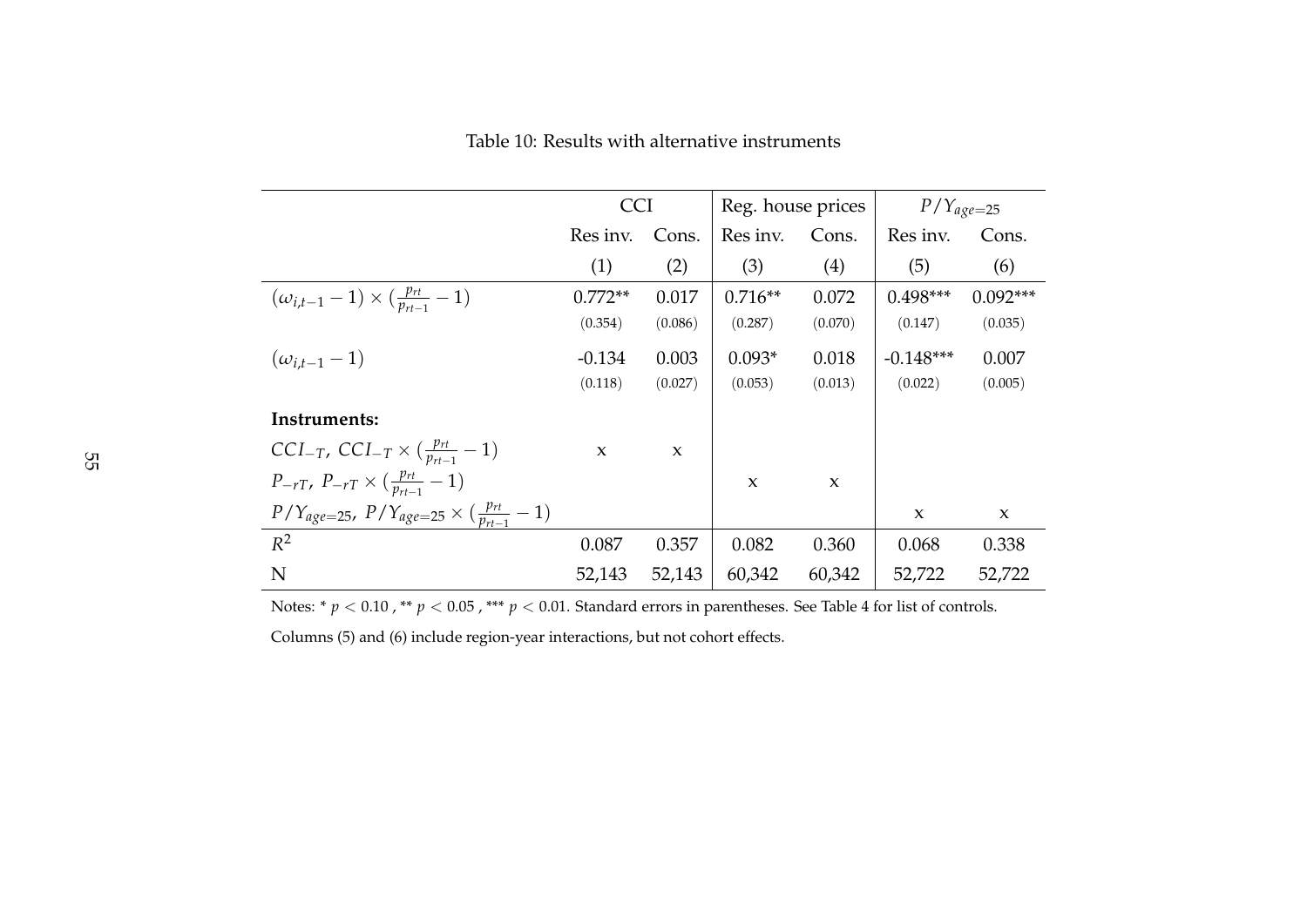#### **E.3 Alternative samples**

A further concern might that our results for more leveraged households are driven entirely by households who have just moved into their homes (and are thus more likely to be at a credit constraint). Since price-to-income ratios have tended to increase over time, our first stage regressions will tend to predict higher rates of leverage for more recent movers.

To account for this, in our main results we exclude households who moved into their homes in the previous year and control for the number of years at current address. In Table 11 we consider how our results are affected when we exclude households who moved into their homes within the previous five years. The results from this exercise are remarkably similar to our main set of results.

|                                                         | Res inv.  | Cons.     | Non-durables | Durables | Luxuries |
|---------------------------------------------------------|-----------|-----------|--------------|----------|----------|
|                                                         | (1)       | (2)       | (3)          | (4)      | (5)      |
| $(\omega_{i,t-1}-1) \times (\frac{p_{rt}}{p_{rt-1}}-1)$ | $0.901**$ | 0.004     | 0.010        | $-0.264$ | 0.148    |
|                                                         | (0.431)   | (0.108)   | (0.100)      | (0.415)  | (0.219)  |
| $(\omega_{i,t-1}-1)$                                    | $-0.062$  | $-0.021*$ | $-0.014$     | -0.047   | $-0.030$ |
|                                                         | (0.045)   | (0.012)   | (0.011)      | (0.044)  | (0.023)  |
|                                                         |           |           |              |          |          |
| $R^2$                                                   | 0.079     | 0.386     | 0.405        | 0.122    | 0.235    |
| N                                                       | 42,276    | 42,276    | 42,276       | 42,276   | 42,276   |

Table 11: Results excluding those who moved in in last 5 years

Notes: \* *p* < 0.10, \*\* *p* < 0.05, \*\*\* *p* < 0.01. Standard errors in parentheses. See Table 4 for list of controls.

In Tables 12 and 13 we report results for a younger subsample of homeowners (those with heads aged 25-45). These are very similar to our main results (which cover households with heads aged 25-65).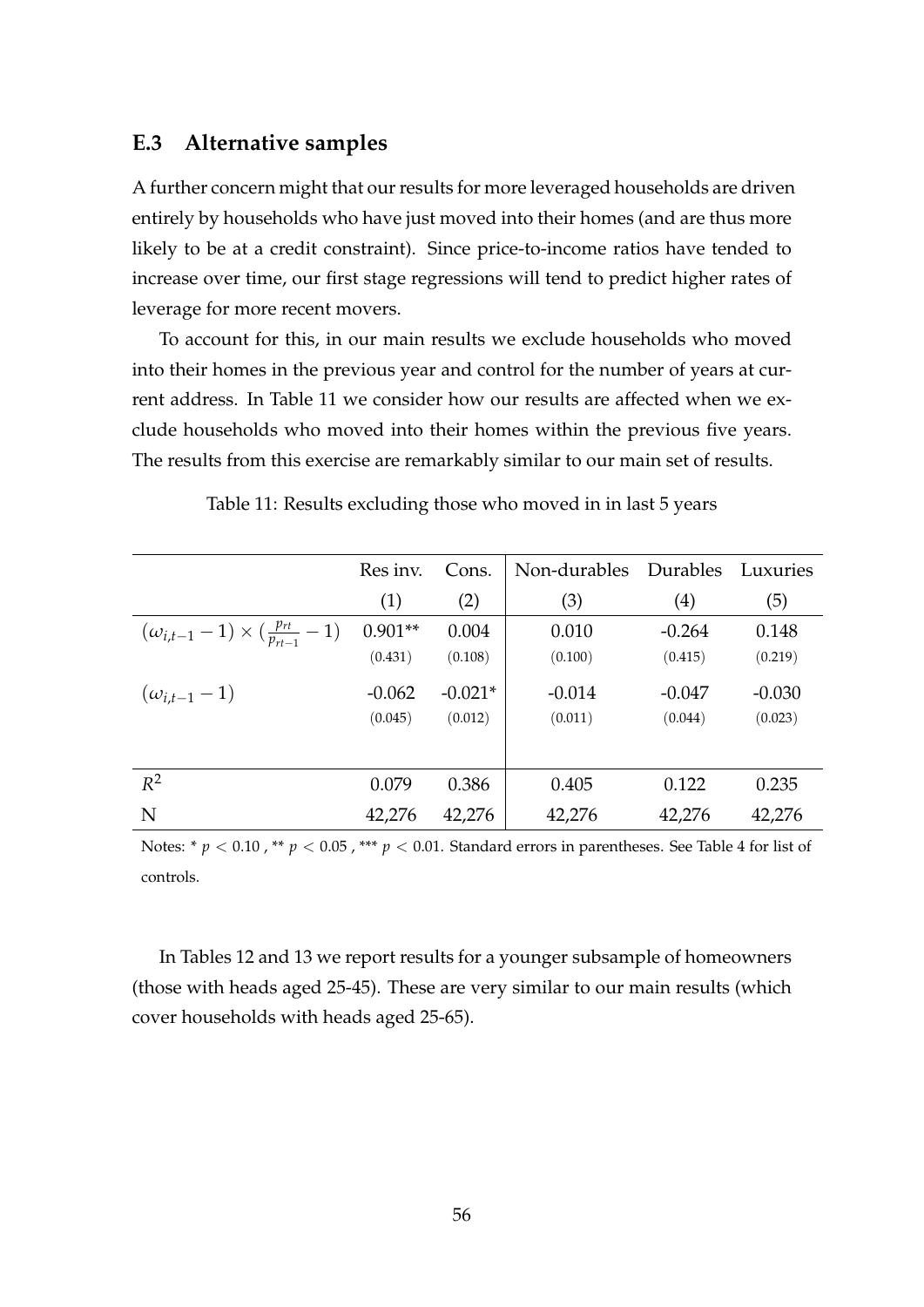|                                                         | (1)         | (2)         | (3)         | (4)       | (5)         | (6)      |
|---------------------------------------------------------|-------------|-------------|-------------|-----------|-------------|----------|
|                                                         | Res inv.    | Cons.       | Res inv.    | Cons.     | Res inv.    | Cons.    |
| $(\omega_{i,t-1}-1) \times (\frac{p_{rt}}{p_{rt-1}}-1)$ | $3.131***$  | $-0.640***$ | $0.978***$  | $-0.049$  | $0.833***$  | $-0.002$ |
|                                                         | (0.413)     | (0.113)     | (0.208)     | (0.047)   | (0.203)     | (0.046)  |
| $(\omega_{i,t-1}-1)$                                    | $0.374***$  | $-0.119***$ | $-0.075*$   | $-0.006$  | $-0.109***$ | $-0.001$ |
|                                                         | (0.142)     | (0.038)     | (0.040)     | (0.009)   | (0.040)     | (0.009)  |
| $\frac{p_{rt}}{p_{rt-1}}-1$                             | $-3.392***$ | $1.612***$  | $-1.923***$ | $0.253**$ |             |          |
|                                                         | (0.812)     | (0.214)     | (0.502)     | (0.115)   |             |          |
|                                                         |             |             |             |           |             |          |
| Controls                                                |             |             |             |           |             |          |
| Region effects                                          | $\chi$      | X           | $\chi$      | $\chi$    |             |          |
| Cohort effects                                          | $\chi$      | $\chi$      | $\chi$      | $\chi$    |             |          |
| Year effects                                            |             |             | X           | $\chi$    |             |          |
| Cohort $\times$ region $\times$ year                    |             |             |             |           | $\chi$      | X        |
| $R^2$                                                   | 0.071       | 0.289       | 0.074       | 0.298     | 0.092       | 0.314    |
| N                                                       | 29,553      | 29,553      | 29,553      | 29,553    | 29,553      | 29,553   |

Table 12: Log spending responses (age 25-45)

Notes: \* *p* < 0.10 , \*\* *p* < 0.05 , \*\*\* *p* < 0.01. Standard errors in parentheses. Additional controls for education, sex, house type, number of rooms, number of adults, number of children, years at address, and a dummy variable for having moved in in the previous year.